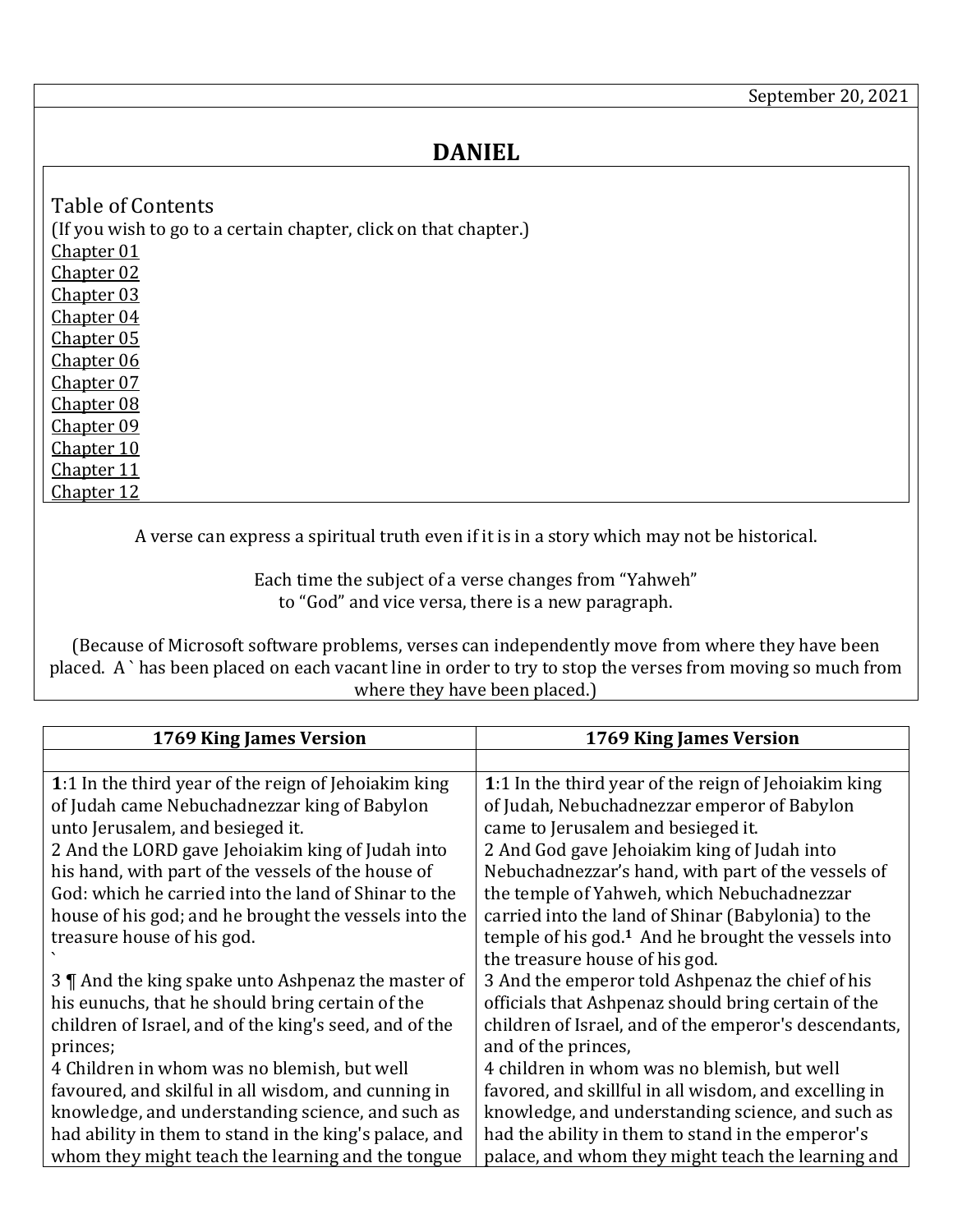| of the Chaldeans.                                    | the tongue of the Chaldeans.                          |
|------------------------------------------------------|-------------------------------------------------------|
| 5 And the king appointed them a daily provision of   | 5 And the emperor appointed them a daily              |
| the king's meat, and of the wine which he drank: so  | provision of the emperor's meat, and of the wine      |
| nourishing them three years, that at the end thereof | which he drank, nourishing them for three years so    |
| they might stand before the king.                    | that at the end of the time they might stand before   |
|                                                      | the emperor.                                          |
| 6 Now among these were of the children of Judah,     | 6 Now among these were Daniel, Hananiah, Mishael,     |
| Daniel, Hananiah, Mishael, and Azariah:              | and Azariah of the children of Judah.                 |
| 7 Unto whom the prince of the eunuchs gave names:    | 7 To them a high court official gave names; for he    |
| for he gave unto Daniel the name of Belteshazzar;    | gave to Daniel the name of Belteshazzar; and to       |
| and to Hananiah, of Shadrach; and to Mishael, of     | Hananiah, the name Shadrach; and to Mishael, the      |
| Meshach; and to Azariah, of Abednego.                | name Meshach; and to Azariah, the name Abednego.      |
| 8   But Daniel purposed in his heart that he would   | 8 But Daniel purposed in his heart that he would      |
| not defile himself with the portion of the king's    | not defile himself with the portion of the emperor's  |
| meat, nor with the wine which he drank: therefore    | meat, nor with the wine which the emperor drank.      |
| he requested of the prince of the eunuchs that he    | Therefore, Daniel requested the high court official   |
| might not defile himself.                            | that he might not defile himself.                     |
| 9 Now God had brought Daniel into favour and         | 9 Now God had brought Daniel into the favor and       |
| tender love with the prince of the eunuchs.          | tender love of the high court official.               |
| 10 And the prince of the eunuchs said unto Daniel, I | 10 And the high courtofficial said to Daniel, "I fear |
| fear my lord the king, who hath appointed your       | my lord the emperor, who has appointed your meat      |
| meat and your drink: for why should he see your      | and your drink. For why should he see your faces      |
| faces worse liking than the children which are of    | worse looking than the faces of the other children of |
| your sort? then shall ye make me endanger my head    | your type? Then you would make me endanger my         |
| to the king.                                         | head to the emperor.                                  |
| 11 Then said Daniel to Melzar, whom the prince of    | 11 Then Daniel said to Melzar, whom the high court    |
| the eunuchs had set over Daniel, Hananiah, Mishael,  | official had set over Daniel, Hananiah, Mishael, and  |
| and Azariah,                                         | Azariah,                                              |
| 12 Prove thy servants, I beseech thee, ten days; and | 12 "Test your servants, I beg you, for ten days; and  |
| let them give us pulse to eat, and water to drink.   | let them give us vegetables to eat and water to       |
|                                                      | drink.                                                |
| 13 Then let our countenances be looked upon          | 13 "Then let our countenances be looked upon by       |
| before thee, and the countenance of the children     | you, and the countenances of the children who eat a   |
| that eat of the portion of the king's meat: and as   | portion of the emperor's meat; and as you see, deal   |
| thou seest, deal with thy servants.                  | with your servants."                                  |
| 14 So he consented to them in this matter, and       | 14 So Melzar consented to them in this matter, and    |
| proved them ten days.                                | tested them for ten days.                             |
| 15 And at the end of ten days their countenances     | 15 And at the end of ten days, their countenances     |
| appeared fairer and fatter in flesh than all the     | appeared fairer and fatter in flesh than that of all  |
| children which did eat the portion of the king's     | the children who ate the portion of the emperor's     |
| meat.                                                | meat.                                                 |
| 16 Thus Melzar took away the portion of their meat,  | 16 Thus Melzar took away the portion of their meat    |
| and the wine that they should drink; and gave them   | and the wine that they were to drink; and gave        |
| pulse.                                               | them vegetables and water instead.                    |
| 17 $\P$ As for these four children, God gave them    | 17 As for these four children, God gave them          |
| knowledge and skill in all learning and wisdom: and  | knowledge and skill in all learning and wisdom; and   |
|                                                      |                                                       |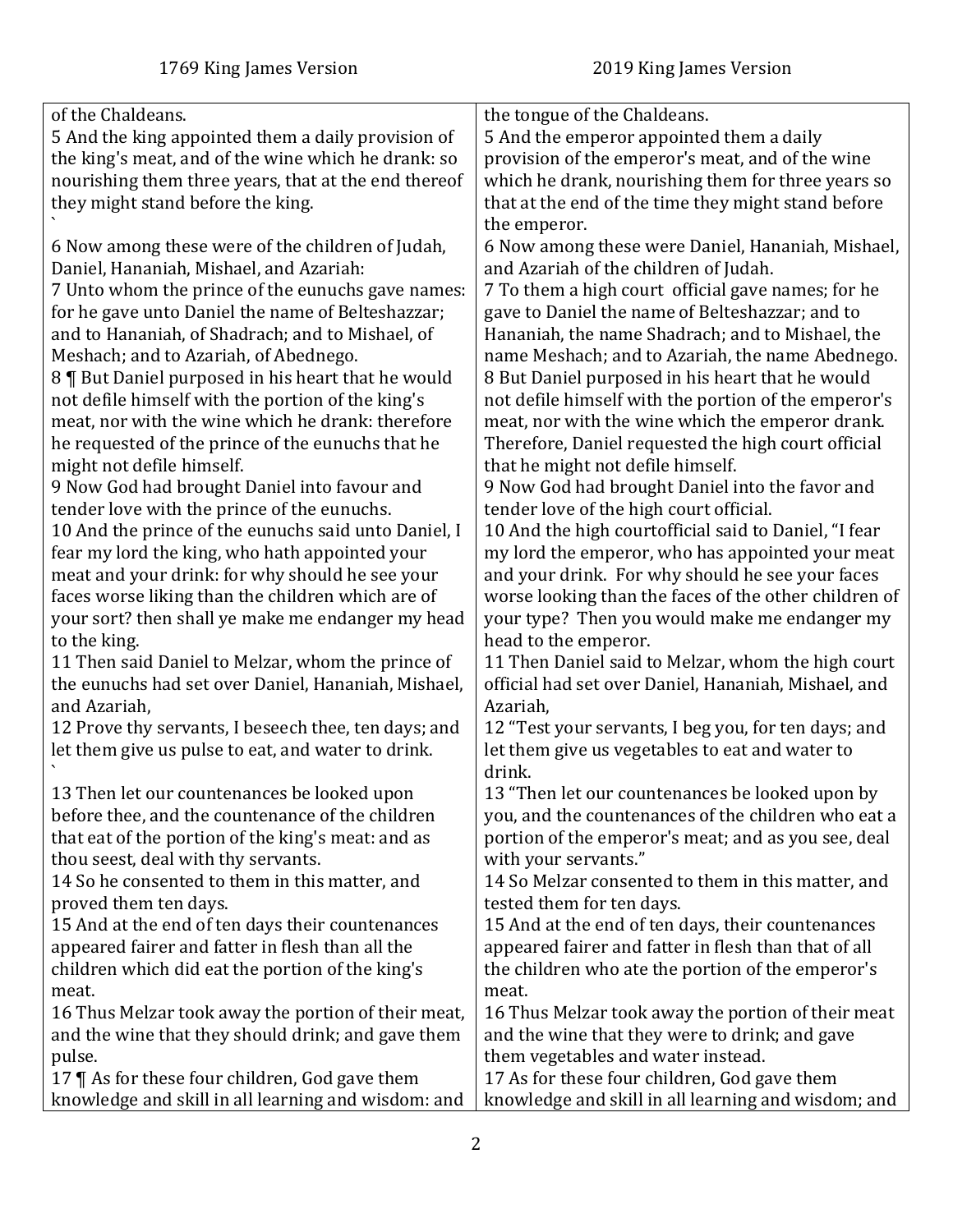<span id="page-2-0"></span>

| Daniel had understanding in all visions and dreams.<br>18 Now at the end of the days that the king had said<br>he should bring them in, then the prince of the<br>eunuchs brought them in before Nebuchadnezzar. | Daniel had understanding in all visions and dreams.<br>18 Now when the time came that the emperor had<br>told the chief of the palace officials to bring them in,<br>then the chief of the palace officials brought them in<br>before Nebuchadnezzar. |
|------------------------------------------------------------------------------------------------------------------------------------------------------------------------------------------------------------------|-------------------------------------------------------------------------------------------------------------------------------------------------------------------------------------------------------------------------------------------------------|
| 19 And the king communed with them; and among                                                                                                                                                                    | 19 And the emperor communed with them; and                                                                                                                                                                                                            |
| them all was found none like Daniel, Hananiah,                                                                                                                                                                   | among them all was found none like Daniel,                                                                                                                                                                                                            |
| Mishael, and Azariah: therefore stood they before                                                                                                                                                                | Hananiah, Mishael, and Azariah; therefore, they                                                                                                                                                                                                       |
| the king.                                                                                                                                                                                                        | impressed the emperor.                                                                                                                                                                                                                                |
| 20 And in all matters of wisdom and understanding,                                                                                                                                                               | 20 And in all matters of wisdom and understanding,                                                                                                                                                                                                    |
| that the king enquired of them, he found them ten                                                                                                                                                                | that the emperor inquired of them, he found them                                                                                                                                                                                                      |
| times better than all the magicians and astrologers                                                                                                                                                              | ten times better than all the magicians and                                                                                                                                                                                                           |
| that were in all his realm.                                                                                                                                                                                      | astrologers that were in all his realm.                                                                                                                                                                                                               |
| 21 And Daniel continued even unto the first year of                                                                                                                                                              | 21 And Daniel continued even to the first year of                                                                                                                                                                                                     |
| king Cyrus.                                                                                                                                                                                                      | Emperor Cyrus.                                                                                                                                                                                                                                        |
| 2:1 And in the second year of the reign of                                                                                                                                                                       | 2:1 And in the second year of the reign of                                                                                                                                                                                                            |
| Nebuchadnezzar Nebuchadnezzar dreamed dreams,                                                                                                                                                                    | Nebuchadnezzar, Nebuchadnezzar dreamed dreams                                                                                                                                                                                                         |
| wherewith his spirit was troubled, and his sleep                                                                                                                                                                 | with which his spirit was troubled, and his sleep                                                                                                                                                                                                     |
| brake from him.                                                                                                                                                                                                  | fled from him.                                                                                                                                                                                                                                        |
| 2 Then the king commanded to call the magicians,                                                                                                                                                                 | 2 Then the emperor commanded to call the                                                                                                                                                                                                              |
| and the astrologers, and the sorcerers, and the                                                                                                                                                                  | magicians, the astrologers, the sorcerers, and the                                                                                                                                                                                                    |
| Chaldeans, for to shew the king his dreams. So they                                                                                                                                                              | Chaldeans, to show the emperor his dreams. So                                                                                                                                                                                                         |
| came and stood before the king.                                                                                                                                                                                  | they came and stood before the emperor.                                                                                                                                                                                                               |
| 3 And the king said unto them, I have dreamed a                                                                                                                                                                  | 3 And the emperor said to them, I have dreamed a                                                                                                                                                                                                      |
| dream, and my spirit was troubled to know the                                                                                                                                                                    | dream, and my spirit was troubled to know the                                                                                                                                                                                                         |
| dream.                                                                                                                                                                                                           | dream.                                                                                                                                                                                                                                                |
| 4 Then spake the Chaldeans to the king in Syriack, O                                                                                                                                                             | 4 Then the Chaldeans spoke to the emperor in                                                                                                                                                                                                          |
| king, live for ever: tell thy servants the dream, and                                                                                                                                                            | Aramaic, "O emperor, live forever: tell your servants                                                                                                                                                                                                 |
| we will shew the interpretation.                                                                                                                                                                                 | the dream, and we will interpret it."                                                                                                                                                                                                                 |
| 5 The king answered and said to the Chaldeans, The                                                                                                                                                               | 5 The emperor answered the Chaldeans, "The thing                                                                                                                                                                                                      |
| thing is gone from me: if ye will not make known                                                                                                                                                                 | has gone from me. If you will not make known to                                                                                                                                                                                                       |
| unto me the dream, with the interpretation thereof,                                                                                                                                                              | me the dream, and the interpretation of the dream,                                                                                                                                                                                                    |
| ye shall be cut in pieces, and your houses shall be                                                                                                                                                              | you shall be cut in pieces and your houses shall be                                                                                                                                                                                                   |
| made a dunghill.                                                                                                                                                                                                 | made dunghills.                                                                                                                                                                                                                                       |
| 6 But if ye shew the dream, and the interpretation                                                                                                                                                               | 6 But if you tell me the dream, and interpret it, you                                                                                                                                                                                                 |
| thereof, ye shall receive of me gifts and rewards and                                                                                                                                                            | shall receive gifts and rewards from me and great                                                                                                                                                                                                     |
| great honour: therefore shew me the dream, and                                                                                                                                                                   | honor; therefore, tell me the dream, and interpret                                                                                                                                                                                                    |
| the interpretation thereof.                                                                                                                                                                                      | it."                                                                                                                                                                                                                                                  |
| 7 They answered again and said, Let the king tell his                                                                                                                                                            | 7 They answered again, "Let the emperor tell his                                                                                                                                                                                                      |
| servants the dream, and we will shew the                                                                                                                                                                         | servants the dream, and we will interpret it."                                                                                                                                                                                                        |
| interpretation of it.                                                                                                                                                                                            | 8 The emperor answered, I know of a certainty that                                                                                                                                                                                                    |
| 8 The king answered and said, I know of certainty                                                                                                                                                                | you are stalling, because you know the memory of                                                                                                                                                                                                      |
| that ye would gain the time, because ye see the                                                                                                                                                                  | the dream has gone from me.                                                                                                                                                                                                                           |
| thing is gone from me.                                                                                                                                                                                           | 9 "If you will not make known to me the dream,                                                                                                                                                                                                        |
| 9 But if ye will not make known unto me the dream,                                                                                                                                                               | there is but one decree for you. For you have                                                                                                                                                                                                         |
|                                                                                                                                                                                                                  |                                                                                                                                                                                                                                                       |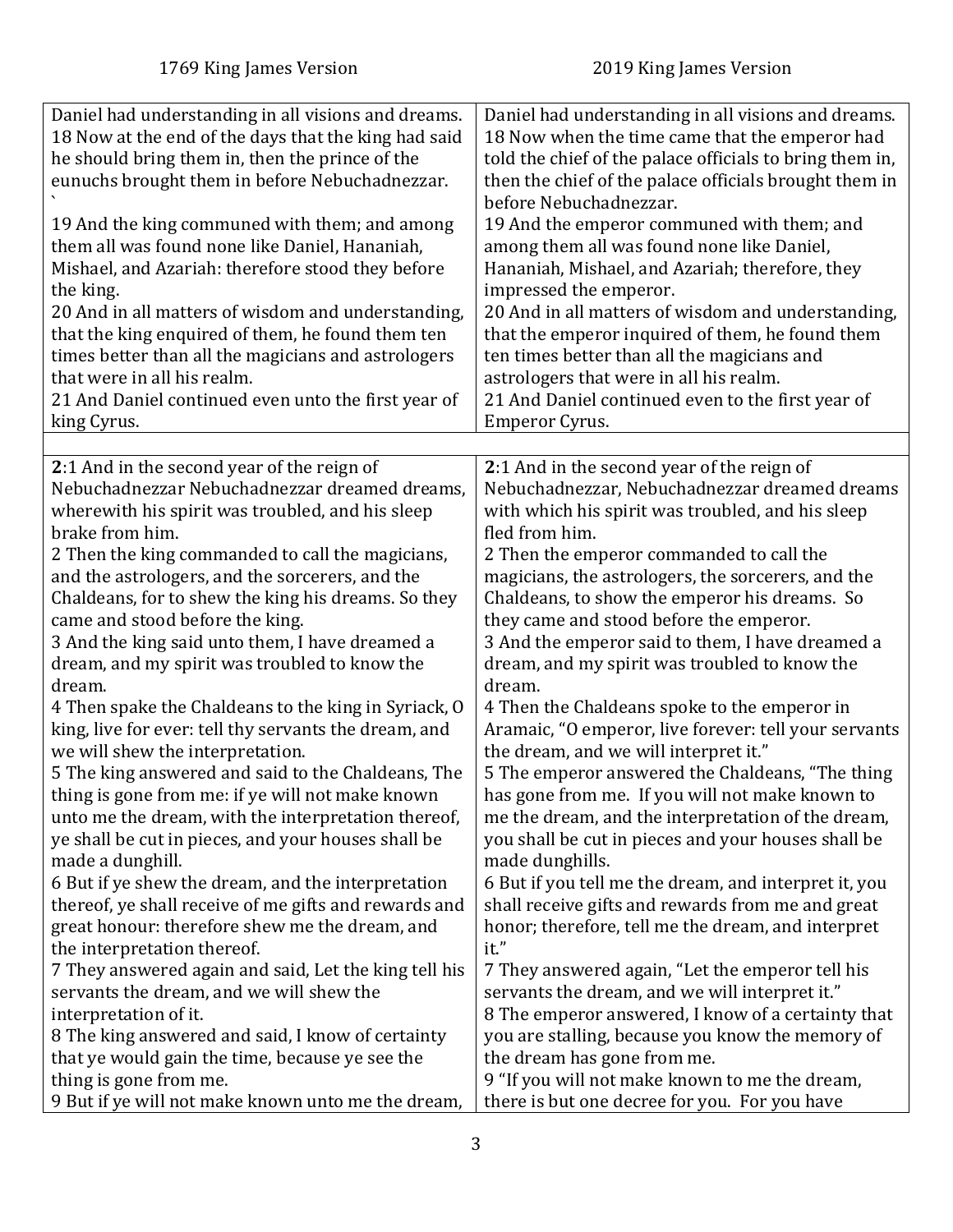| there is but one decree for you: for ye have           | prepared lying and corrupt words to speak before      |
|--------------------------------------------------------|-------------------------------------------------------|
| prepared lying and corrupt words to speak before       | me, till I lose interest in understanding the dream.  |
| me, till the time be changed: therefore tell me the    | Therefore, tell me the dream, and I shall know that   |
| dream, and I shall know that ye can shew me the        | you can interpret it."                                |
| interpretation thereof.                                | 10 The Chaldeans answered before the emperor,         |
| 10   The Chaldeans answered before the king, and       | "There is not a person upon the earth who can tell    |
| said, There is not a man upon the earth that can       | what the emperor has dreamed. Therefore, there is     |
| shew the king's matter: therefore there is no king,    | no emperor, lord, nor ruler, who asked such things    |
| lord, nor ruler, that asked such things at any         | of any magician, or astrologer, or Chaldean.          |
| magician, or astrologer, or Chaldean.                  | 11 "And it is a rare thing that the emperor requires, |
| 11 And it is a rare thing that the king requireth, and | and there is no one who can reveal it to the emperor  |
| there is none other that can shew it before the king,  | except the gods, whose dwelling is not with flesh."   |
| except the gods, whose dwelling is not with flesh.     | 12 For this reason the emperor was angry and very     |
| 12 For this cause the king was angry and very          | furious and commanded that all the sages of           |
| furious, and commanded to destroy all the wise         | Babylon be destroyed.                                 |
| men of Babylon.                                        | 13 And the decree went forth that the sages of        |
| 13 And the decree went forth that the wise men         | Babylon should be slain; and they sought Daniel and   |
| should be slain; and they sought Daniel and his        | his companions to slay them.                          |
| fellows to be slain.                                   | 14 Then Daniel spoke wisely to Arioch the captain     |
| 14   Then Daniel answered with counsel and             | of the emperor's guard, who had gone forth to slay    |
| wisdom to Arioch the captain of the king's guard,      | the sages of Babylon.                                 |
| which was gone forth to slay the wise men of           | 15 He asked Arioch the emperor's captain, "Why is     |
| Babylon:                                               | the decree so hasty from the emperor?" Then           |
| 15 He answered and said to Arioch the king's           | Arioch made the thing known to Daniel.                |
| captain, Why is the decree so hasty from the king?     | 16 Then Daniel went in, and desired of the emperor    |
| Then Arioch made the thing known to Daniel.            | that he would give him time, and told the emperor     |
| 16 Then Daniel went in, and desired of the king that   | that he would give the emperor the interpretation.    |
| he would give him time, and that he would shew the     | 17 Then Daniel went to his house and explained the    |
| king the interpretation.                               | situation to Hananiah, Mishael, and Azariah, his      |
| 17 Then Daniel went to his house, and made the         | companions.                                           |
| thing known to Hananiah, Mishael, and Azariah, his     | 18 And he asked them to desire mercies of the God     |
| companions:                                            | of heaven concerning this secret so that Daniel and   |
| 18 That they would desire mercies of the God of        | his companions would not perish with the rest of      |
| heaven concerning this secret; that Daniel and his     | the sages of Babylon.                                 |
| fellows should not perish with the rest of the wise    | 19 Then the secret was revealed to Daniel in a night  |
| men of Babylon.                                        | vision. Then Daniel blessed the God of heaven.        |
| 19 Then was the secret revealed unto Daniel in a       | 20 Daniel said, "Praised be the name (nature) of      |
| night vision. Then Daniel blessed the God of heaven.   | God forever and ever, for wisdom and might are His.   |
| 20 Daniel answered and said, Blessed be the name       | 21 "And He changes the times and the seasons; He      |
| of God for ever and ever: for wisdom and might are     | removes kings and sets up kings; He gives wisdom      |
| his:                                                   | to the wise, and knowledge to those who have          |
| 21 And he changeth the times and the seasons: he       | understanding.                                        |
| removeth kings, and setteth up kings: he giveth        | 22 "He reveals the deep and secret things; He         |
| wisdom unto the wise, and knowledge to them that       | knows what is in the darkness, and the light dwells   |
| know understanding:                                    | with Him.                                             |
| 22 He revealeth the deep and secret things: he         | 23 "I thank you, and praise you, you God of my        |
|                                                        |                                                       |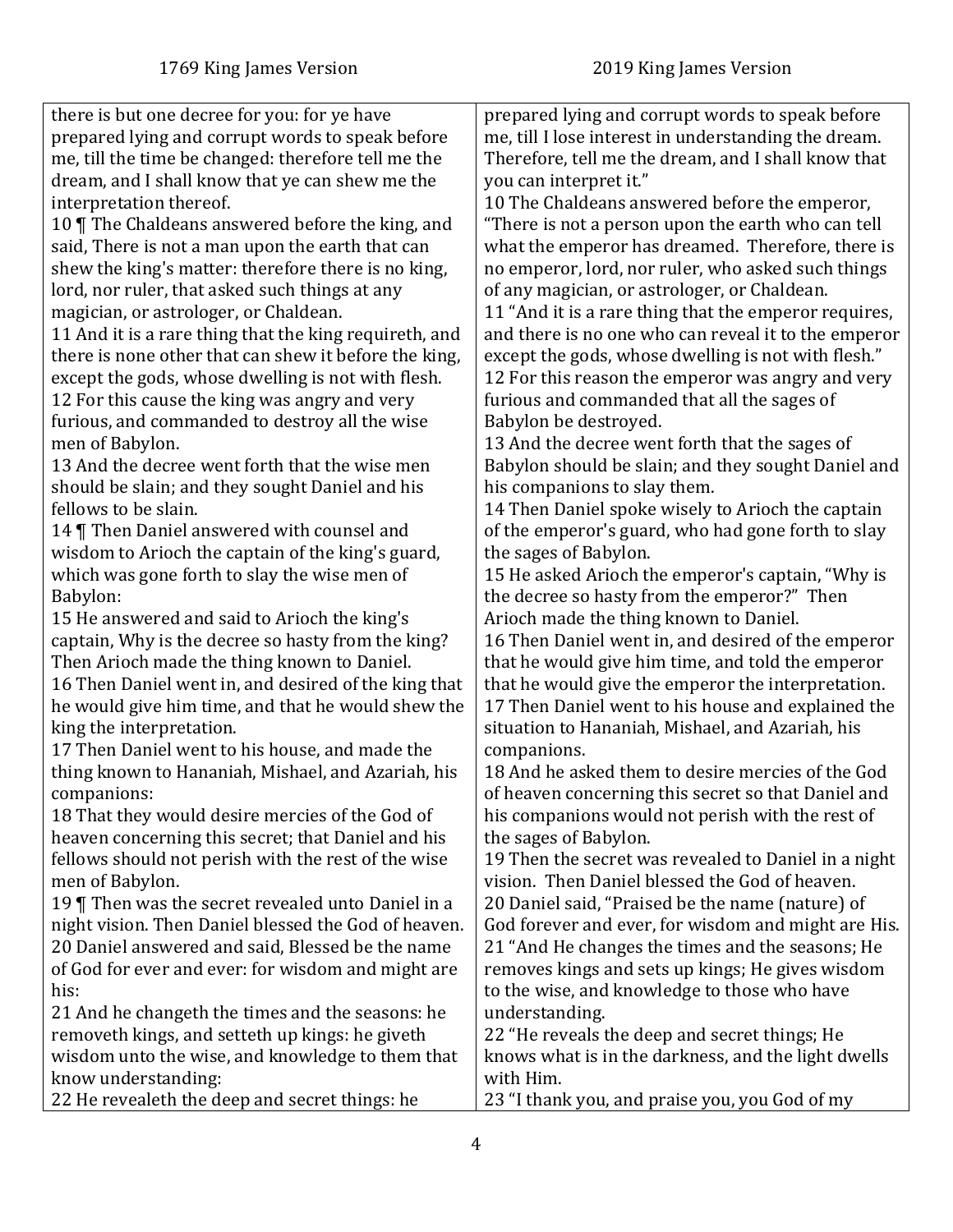| knoweth what is in the darkness, and the light         | ancestors, who has given me wisdom and might,         |
|--------------------------------------------------------|-------------------------------------------------------|
| dwelleth with him.                                     | and has made known to me now what we desired of       |
| 23 I thank thee, and praise thee, O thou God of my     | You. For You have now made known to us the            |
| fathers, who hast given me wisdom and might, and       | emperor's dream.                                      |
| hast made known unto me now what we desired of         | 24 Therefore, Daniel went in to Arioch, whom the      |
| thee: for thou hast now made known unto us the         | emperor had ordained to destroy the sages of          |
| king's matter.                                         | Babylon. He went and said to him, "Do not destroy     |
| 24   Therefore Daniel went in unto Arioch, whom        | the sages of Babylon; bring me in before the          |
| the king had ordained to destroy the wise men of       | emperor, and I will tell the emperor the dream and    |
| Babylon: he went and said thus unto him; Destroy       | its interpretation."                                  |
| not the wise men of Babylon: bring me in before the    | 25 Then Arioch hastily brought in Daniel before the   |
| king, and I will shew unto the king the                | emperor and said to the emperor, "I have found a      |
| interpretation.                                        | man of the captives of Judah, who will make known     |
| 25 Then Arioch brought in Daniel before the king in    | to the emperor the dream and its interpretation."     |
| haste, and said thus unto him, I have found a man of   | 26 The emperor said to Daniel, who had been given     |
| the captives of Judah, that will make known unto       | the Aramaic name of Belteshazzar, "Are you able to    |
| the king the interpretation.                           | make known to me the dream which I have had, and      |
| 26 The king answered and said to Daniel, whose         | its interpretation?"                                  |
| name was Belteshazzar, Art thou able to make           | 27 Daniel answered the emperor, "The secret which     |
| known unto me the dream which I have seen, and         | the emperor has asked of the sages, the astrologers,  |
| the interpretation thereof?                            | the magicians, and the soothsayers, they cannot       |
| 27 Daniel answered in the presence of the king, and    | give to the emperor.                                  |
| said, The secret which the king hath demanded          | 28 "But there is a God in heaven that reveals         |
| cannot the wise men, the astrologers, the magicians,   | secrets, and will make known to Emperor               |
| the soothsayers, shew unto the king;                   | Nebuchadnezzar what shall be in the latter days.      |
| 28 But there is a God in heaven that revealeth         | Your dream, and the visions of your head on your      |
| secrets, and maketh known to the king                  | bed, are these.                                       |
| Nebuchadnezzar what shall be in the latter days.       | 29 "As for you, O emperor, your thoughts came into    |
| Thy dream, and the visions of thy head upon thy        | your mind upon your bed regarding what should         |
| bed, are these;                                        | come to pass hereafter. And He that reveals secrets   |
| 29 As for thee, O king, thy thoughts came into thy     | makes known to you what shall come to pass.           |
| mind upon thy bed, what should come to pass            | 30 "But as for me, this secret is not revealed to me  |
| hereafter: and he that revealeth secrets maketh        | because of any wisdom that I have more than any       |
| known to thee what shall come to pass.                 | other living person, but for their sakes whom you     |
| 30 But as for me, this secret is not revealed to me    | asked to make known the interpretation to the         |
| for any wisdom that I have more than any living, but   | emperor, and so that you might know the thoughts      |
| for their sakes that shall make known the              | of your heart.                                        |
| interpretation to the king, and that thou mightest     | 31 "You, O emperor, saw a great image. This great     |
| know the thoughts of thy heart.                        | image, which was very bright, stood before you; and   |
| 31   Thou, O king, sawest, and behold a great image.   | its form was terrible looking.                        |
| This great image, whose brightness was excellent,      | 32 "The image's head was of fine gold; his breast     |
| stood before thee; and the form thereof was            | and his arms were of silver; his belly and his thighs |
| terrible.                                              | were of bronze.                                       |
| 32 This image's head was of fine gold, his breast and  | 33 "His legs were of iron and his feet were partly of |
| his arms of silver, his belly and his thighs of brass, | iron and partly of clay.                              |
| 33 His legs of iron, his feet part of iron and part of | 34 "You saw till a stone was cut out without hands,   |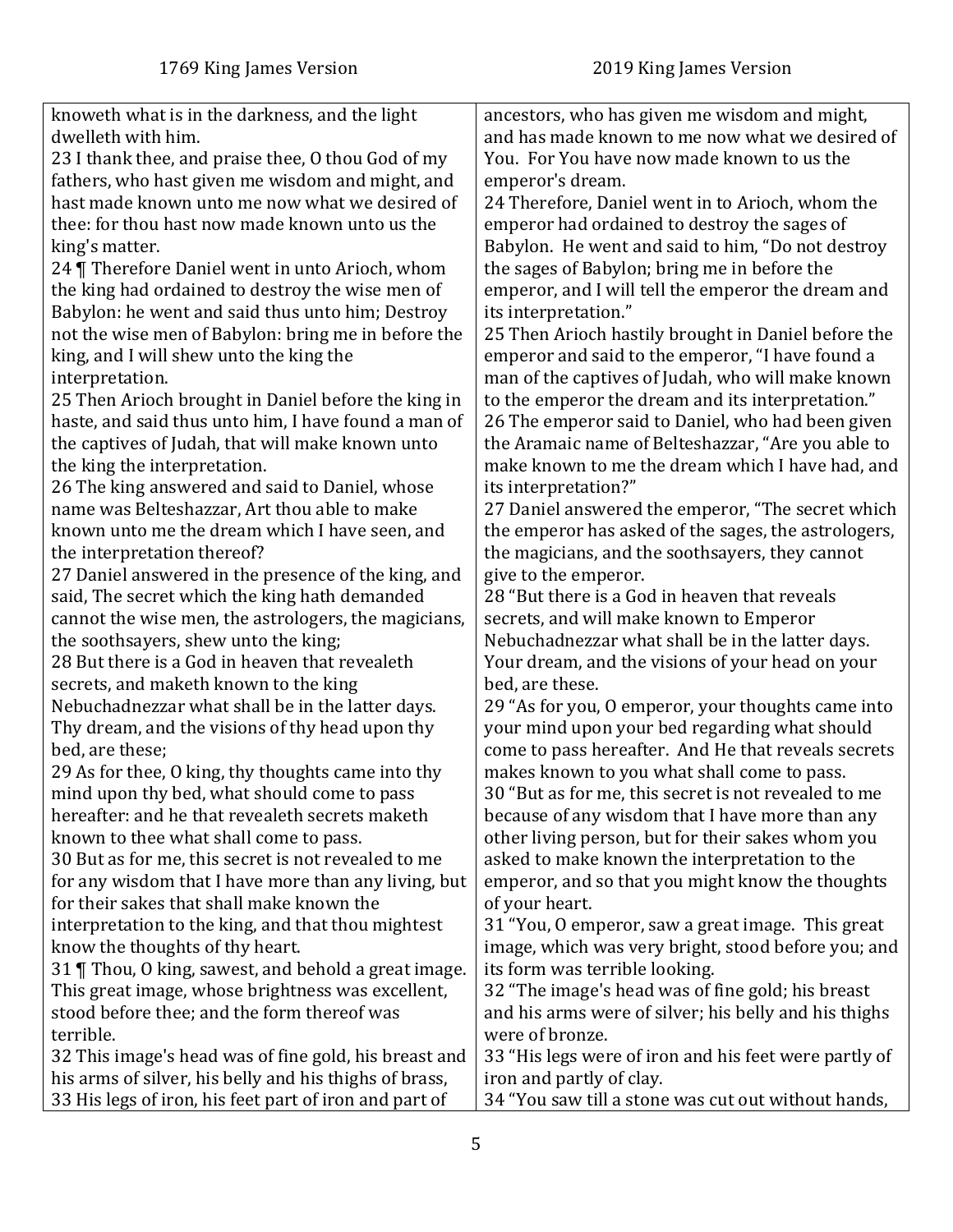| clay.                                                     | which struck the image upon his feet that were of       |
|-----------------------------------------------------------|---------------------------------------------------------|
| 34 Thou sawest till that a stone was cut out without      | iron and clay, and broke them to pieces.                |
| hands, which smote the image upon his feet that           | 35 "Then the iron, the clay, the bronze, the silver,    |
| were of iron and clay, and brake them to pieces.          | and the gold, were broken to pieces together and        |
| 35 Then was the iron, the clay, the brass, the silver,    | became like the chaff on the summer threshing           |
| and the gold, broken to pieces together, and became       | floors. And the wind carried them away so that no       |
| like the chaff of the summer threshingfloors; and         | place was found for them; and the stone that struck     |
| the wind carried them away, that no place was             | the image became a great mountain and filled the        |
| found for them: and the stone that smote the image        | whole earth.                                            |
| became a great mountain, and filled the whole             | 36 "This is the dream; and we will tell the             |
| earth.                                                    | interpretation of the dream before the emperor.         |
| 36 $\P$ This is the dream; and we will tell the           | 37 "You, O emperor, are a king of kings; for the God    |
| interpretation thereof before the king.                   | of heaven has given you a kingdom, power,               |
| 37 Thou, O king, art a king of kings: for the God of      | strength, and glory.                                    |
| heaven hath given thee a kingdom, power, and              | 38 "And wherever humanity dwells, He has given          |
| strength, and glory.                                      | into your hand the animals of the field and the birds   |
| 38 And wheresoever the children of men dwell, the         | of the heavens, and has made you ruler over them        |
| beasts of the field and the fowls of the heaven hath      | all. You are this head of gold.                         |
| he given into thine hand, and hath made thee ruler        | 39 "And after you shall arise another kingdom           |
| over them all. Thou art this head of gold.                | inferior to you, and another third kingdom of           |
| 39 And after thee shall arise another kingdom             | bronze, which shall rule over all the earth.            |
| inferior to thee, and another third kingdom of brass,     | 40 "And the fourth kingdom shall be strong as iron;     |
| which shall bear rule over all the earth.                 | forasmuch as iron breaks in pieces and subdues all      |
| 40 And the fourth kingdom shall be strong as iron:        | things; and as iron breaks all these, it shall break in |
| forasmuch as iron breaketh in pieces and subdueth         | pieces and bruise.                                      |
| all things: and as iron that breaketh all these, shall it | 41 "And whereas you saw the feet and toes, partly       |
| break in pieces and bruise.                               | of potters' clay and partly of iron, the kingdom shall  |
| 41 And whereas thou sawest the feet and toes, part        | be divided. But there shall be in it some of the        |
| of potters' clay, and part of iron, the kingdom shall     | strength of the iron, forasmuch as you saw iron         |
| be divided; but there shall be in it of the strength of   | mixed with damp clay.                                   |
| the iron, forasmuch as thou sawest the iron mixed         | 42 "And as the toes of the feet were partly of iron,    |
| with miry clay.                                           | and partly of clay, so the kingdom shall be partly      |
| 42 And as the toes of the feet were part of iron, and     | strong, and partly broken.                              |
| part of clay, so the kingdom shall be partly strong,      | 43 "And whereas you saw iron mixed with damp            |
| and partly broken.                                        | clay, they shall mingle themselves with the             |
| 43 And whereas thou sawest iron mixed with miry           | descendants of mankind. But they shall not cling to     |
| clay, they shall mingle themselves with the seed of       | one another, even as iron does not mix well with        |
| men: but they shall not cleave one to another, even       | clay.                                                   |
| as iron is not mixed with clay.                           | 44 "And in the days of these kings the God of heaven    |
| 44 And in the days of these kings shall the God of        | shall set up a kingdom which shall never be             |
| heaven set up a kingdom, which shall never be             | destroyed. And the kingdom shall not be left to         |
| destroyed: and the kingdom shall not be left to           | other people, but it shall break in pieces and          |
| other people, but it shall break in pieces and            | consume all these other kingdoms, and it shall stand    |
| consume all these kingdoms, and it shall stand for        | forever.                                                |
| ever.                                                     | 45 "Forasmuch as you saw that the stone was cut         |
| 45 Forasmuch as thou sawest that the stone was cut        | out of the mountain without hands, and that it          |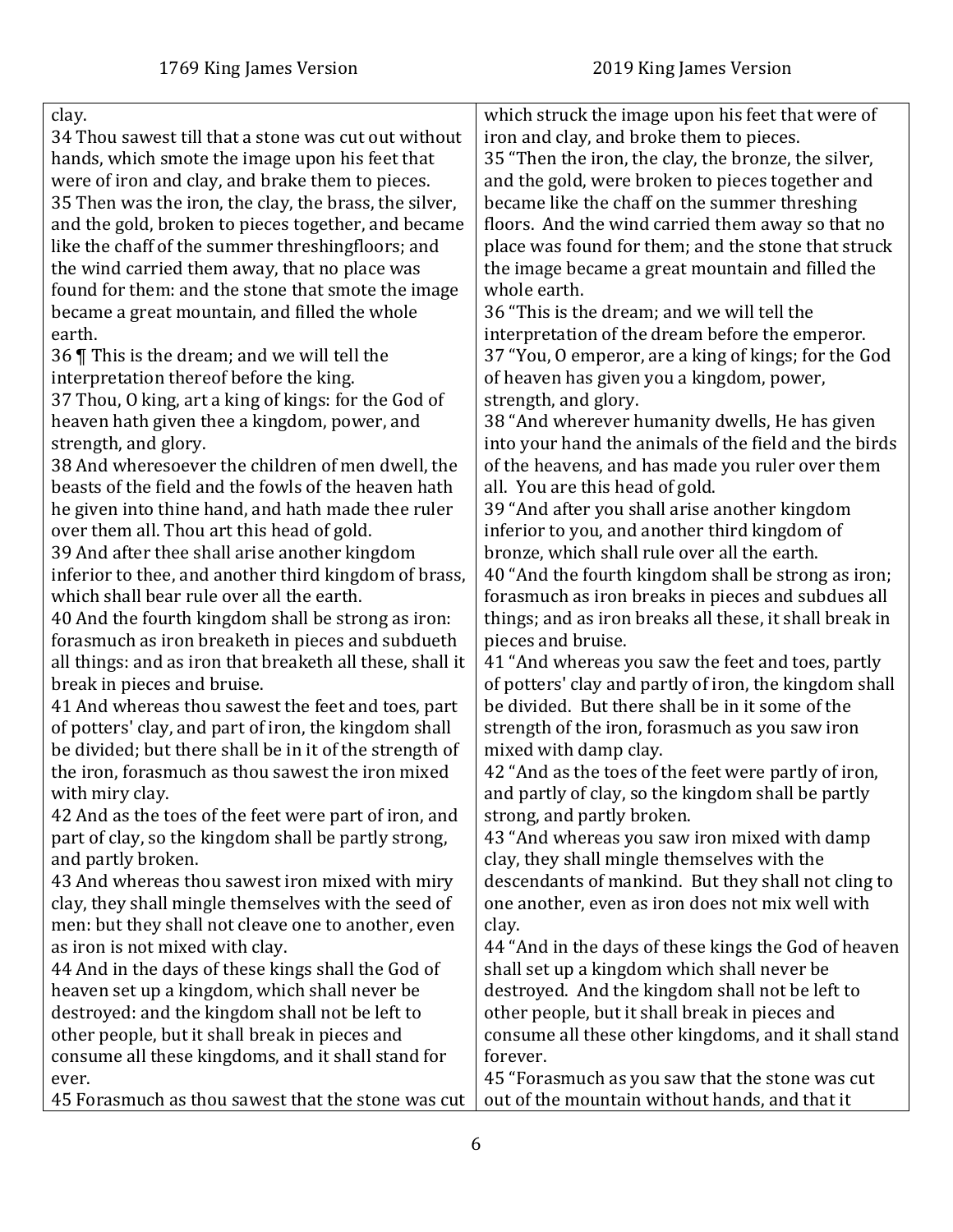<span id="page-6-0"></span>

| out of the mountain without hands, and that it<br>brake in pieces the iron, the brass, the clay, the<br>silver, and the gold; the great God hath made known<br>to the king what shall come to pass hereafter: and<br>the dream is certain, and the interpretation thereof<br>sure.<br>46 Then the king Nebuchadnezzar fell upon his<br>face, and worshipped Daniel, and commanded that<br>they should offer an oblation and sweet odours unto<br>him.<br>47 The king answered unto Daniel, and said, Of a<br>truth it is, that your God is a God of gods, and a Lord<br>of kings, and a revealer of secrets, seeing thou<br>couldest reveal this secret.<br>48 Then the king made Daniel a great man, and gave<br>him many great gifts, and made him ruler over the<br>whole province of Babylon, and chief of the<br>governors over all the wise men of Babylon.<br>49 Then Daniel requested of the king, and he set<br>Shadrach, Meshach, and Abednego, over the affairs<br>of the province of Babylon: but Daniel sat in the gate<br>of the king. | broke in pieces the iron, the bronze, the clay, the<br>silver, and the gold, the great God has made known<br>to the emperor what shall come to pass hereafter.<br>And the dream is certain, and the interpretation of it<br>sure."<br>46 Then Emperor Nebuchadnezzar fell forward to<br>the ground, and worshiped Daniel, and commanded<br>that they should offer a gift and sweet odors to him,<br>as if he were a god.<br>47 The emperor said to Daniel, "Truly, your God is a<br>God of gods, and a Lord of kings, and a revealer of<br>secrets, seeing you could reveal this secret."<br>48 Then the emperor made Daniel a great man in<br>the kingdom, and gave him many great gifts, and<br>made him ruler over the whole province of Babylon,<br>and chief of the governors over all the sages of<br>Babylon.<br>49 Then Daniel requested a favor of the emperor,<br>and the emperor set Hananiah, Mishael, and Azariah<br>over the affairs of the province of Babylon, and<br>changed their names to Shadrach, Meshach, and<br>Abednego. But Daniel sat in the gate of the<br>emperor. |
|------------------------------------------------------------------------------------------------------------------------------------------------------------------------------------------------------------------------------------------------------------------------------------------------------------------------------------------------------------------------------------------------------------------------------------------------------------------------------------------------------------------------------------------------------------------------------------------------------------------------------------------------------------------------------------------------------------------------------------------------------------------------------------------------------------------------------------------------------------------------------------------------------------------------------------------------------------------------------------------------------------------------------------------------------|------------------------------------------------------------------------------------------------------------------------------------------------------------------------------------------------------------------------------------------------------------------------------------------------------------------------------------------------------------------------------------------------------------------------------------------------------------------------------------------------------------------------------------------------------------------------------------------------------------------------------------------------------------------------------------------------------------------------------------------------------------------------------------------------------------------------------------------------------------------------------------------------------------------------------------------------------------------------------------------------------------------------------------------------------------------------------------------------|
|                                                                                                                                                                                                                                                                                                                                                                                                                                                                                                                                                                                                                                                                                                                                                                                                                                                                                                                                                                                                                                                      |                                                                                                                                                                                                                                                                                                                                                                                                                                                                                                                                                                                                                                                                                                                                                                                                                                                                                                                                                                                                                                                                                                |
| 3:1 Nebuchadnezzar the king made an image of<br>gold, whose height was threescore cubits, and the<br>breadth thereof six cubits: he set it up in the plain of<br>Dura, in the province of Babylon.<br>2 Then Nebuchadnezzar the king sent to gather<br>together the princes, the governors, and the<br>captains, the judges, the treasurers, the counsellors,<br>the sheriffs, and all the rulers of the provinces, to<br>come to the dedication of the image which<br>Nebuchadnezzar the king had set up.<br>3 Then the princes, the governors, and captains, the<br>judges, the treasurers, the counsellors, the sheriffs,<br>and all the rulers of the provinces, were gathered<br>together unto the dedication of the image that<br>Nebuchadnezzar the king had set up; and they stood<br>before the image that Nebuchadnezzar had set up.                                                                                                                                                                                                       | 3:1 Nebuchadnezzar the emperor made an image of<br>gold, whose height was ninety feet and the width<br>was nine feet. Nebuchadnezzar set it up in the plain<br>of Dura in the province of Babylon.<br>2 Then Nebuchadnezzar the emperor sent<br>messengers to gather together the princes, the<br>governors, the captains, the judges, the treasurers,<br>the counselors, the sheriffs, and all the rulers of the<br>provinces, to come to the dedication of the image<br>which Nebuchadnezzar the emperor had set up.<br>3 Then the princes, the governors, the captains, the<br>judges, the treasurers, the counselors, the sheriffs,<br>and all the rulers of the provinces, gathered<br>together to the dedication of the image that<br>Nebuchadnezzar the emperor had set up. And they<br>stood before the image that Nebuchadnezzar had<br>set up.                                                                                                                                                                                                                                       |
| 4 Then an herald cried aloud, To you it is<br>commanded, O people, nations, and languages,<br>5 That at what time ye hear the sound of the cornet,<br>flute, harp, sackbut, psaltery, dulcimer, and all kinds<br>of musick, ye fall down and worship the golden                                                                                                                                                                                                                                                                                                                                                                                                                                                                                                                                                                                                                                                                                                                                                                                      | 4 Then a herald cried aloud, "To you it is<br>commanded, O people, nations, and languages,<br>5 "That at what time you hear the sound of the<br>cornet, flute, harp, sackbut, psaltery, dulcimer, and<br>all kinds of music, you shall fall down and worship                                                                                                                                                                                                                                                                                                                                                                                                                                                                                                                                                                                                                                                                                                                                                                                                                                   |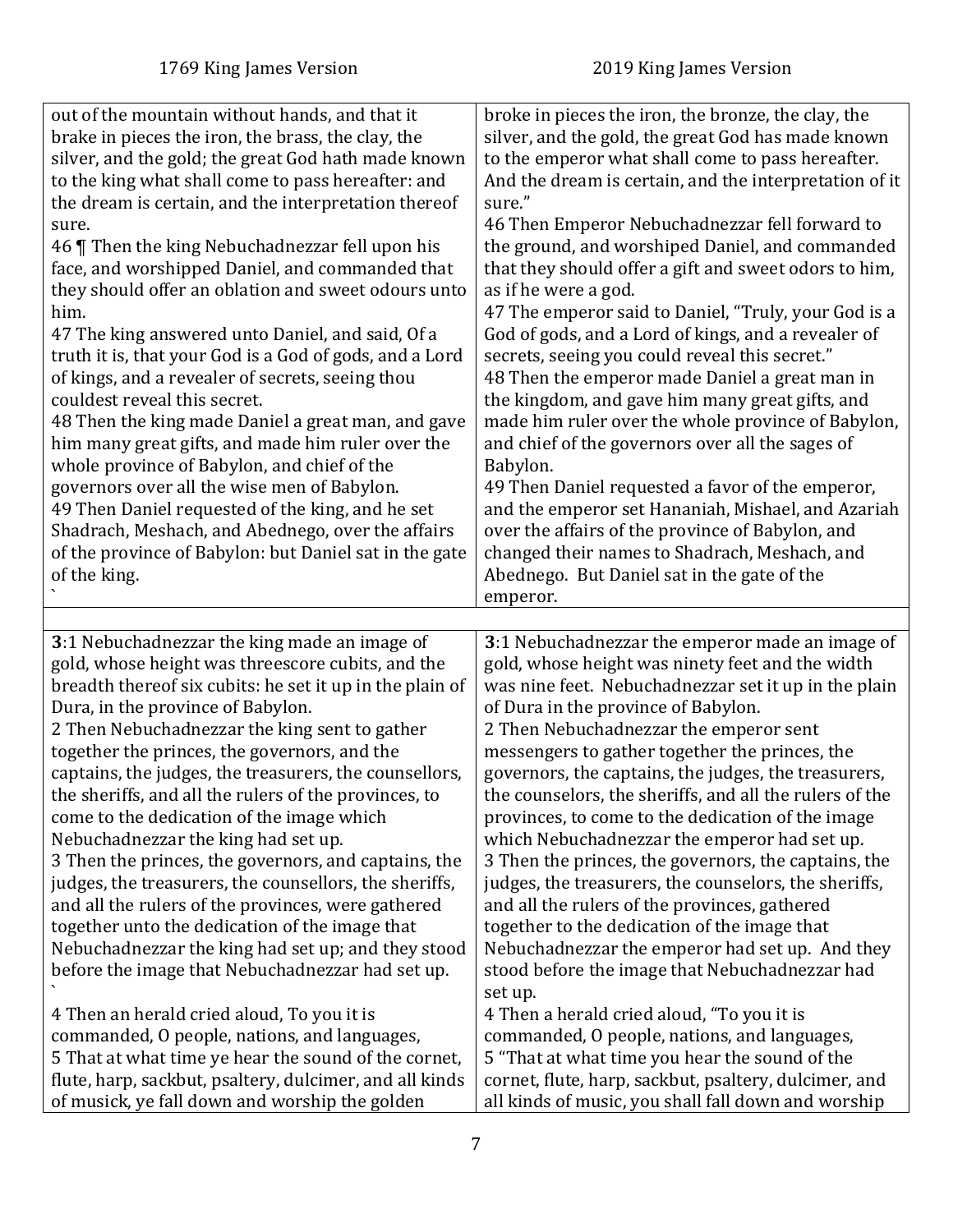| image that Nebuchadnezzar the king hath set up:        | the golden image that Nebuchadnezzar the emperor<br>has set up. |
|--------------------------------------------------------|-----------------------------------------------------------------|
| 6 And whoso falleth not down and worshippeth           | 6 "And whoever does not fall down and worship,                  |
|                                                        |                                                                 |
| shall the same hour be cast into the midst of a        | shall the same hour be cast into the midst of a fiery           |
| burning fiery furnace.                                 | furnace."                                                       |
| 7 Therefore at that time, when all the people heard    | 7 Therefore, at that time, when all the people heard            |
| the sound of the cornet, flute, harp, sackbut,         | the sound of the cornet, flute, harp, sackbut,                  |
| psaltery, and all kinds of musick, all the people, the | psaltery, and all kinds of music, all the people, the           |
| nations, and the languages, fell down and              | nations, and the languages, fell down and                       |
| worshipped the golden image that Nebuchadnezzar        | worshiped the golden image that Nebuchadnezzar                  |
| the king had set up.                                   | the emperor had set up.                                         |
| 8   Wherefore at that time certain Chaldeans came      | 8 Therefore, at that time certain Chaldeans came                |
|                                                        |                                                                 |
| near, and accused the Jews.                            | near and accused the Jews.                                      |
| 9 They spake and said to the king Nebuchadnezzar,      | 9 They said to Emperor Nebuchadnezzar, "O                       |
| O king, live for ever.                                 | emperor, live forever.                                          |
| 10 Thou, O king, hast made a decree, that every man    | 10 "You, O emperor, have made a decree, that every              |
| that shall hear the sound of the cornet, flute, harp,  | one that hears the sound of the cornet, flute, harp,            |
| sackbut, psaltery, and dulcimer, and all kinds of      | sackbut, psaltery, and dulcimer, and all kinds of               |
| musick, shall fall down and worship the golden         | music, shall fall down and worship the golden                   |
| image:                                                 | image;                                                          |
| 11 And whoso falleth not down and worshippeth,         | 11 "and whoever does not fall down and worship is               |
| that he should be cast into the midst of a burning     | to be cast into the midst of a fiery furnace.                   |
| fiery furnace.                                         | 12 "There are certain Jews whom you have set over               |
| 12 There are certain Jews whom thou hast set over      | the affairs of the province of Babylon, Shadrach,               |
| the affairs of the province of Babylon, Shadrach,      | Meshach, and Abednego. These men, O emperor,                    |
| Meshach, and Abednego; these men, O king, have         | have not regarded you: they do not serve your gods,             |
| not regarded thee: they serve not thy gods, nor        | nor worship the golden image which you have set                 |
| worship the golden image which thou hast set up.       | up.'                                                            |
| 13 Then Nebuchadnezzar in his rage and fury            | 13 Then Nebuchadnezzar in his rage and fury                     |
| commanded to bring Shadrach, Meshach, and              | commanded servants to bring Shadrach, Meshach,                  |
| Abednego. Then they brought these men before the       | and Abednego. Then they brought these men                       |
| king.                                                  | before the emperor.                                             |
| 14 Nebuchadnezzar spake and said unto them, Is it      | 14 Nebuchadnezzar said to them, "Is it true, O                  |
|                                                        |                                                                 |
| true, O Shadrach, Meshach, and Abednego, do not ye     | Shadrach, Meshach, and Abednego, that you do not                |
| serve my gods, nor worship the golden image which      | serve my gods, nor worship the golden image which               |
| I have set up?                                         | I have set up?                                                  |
| 15 Now if ye be ready that at what time ye hear the    | 15 "Now if, at what time you hear the sound of the              |
| sound of the cornet, flute, harp, sackbut, psaltery,   | cornet, flute, harp, sackbut, psaltery, dulcimer, and           |
| and dulcimer, and all kinds of musick, ye fall down    | all kinds of music, you fall down and worship the               |
| and worship the image which I have made; well: but     | image which I have made; everything is well. But if             |
| if ye worship not, ye shall be cast the same hour into | you do not worship, you shall be cast the same hour             |
| the midst of a burning fiery furnace; and who is that  | into the midst of a fiery furnace. And who is that              |
| God that shall deliver you out of my hands?            | God that shall deliver you out of my hands?"                    |
| 16 Shadrach, Meshach, and Abednego, answered           | 16 Shadrach, Meshach, and Abednego answered the                 |
| and said to the king, O Nebuchadnezzar, we are not     | emperor, "O Nebuchadnezzar, we do not hesitate to               |
| careful to answer thee in this matter.                 | answer you in this matter.                                      |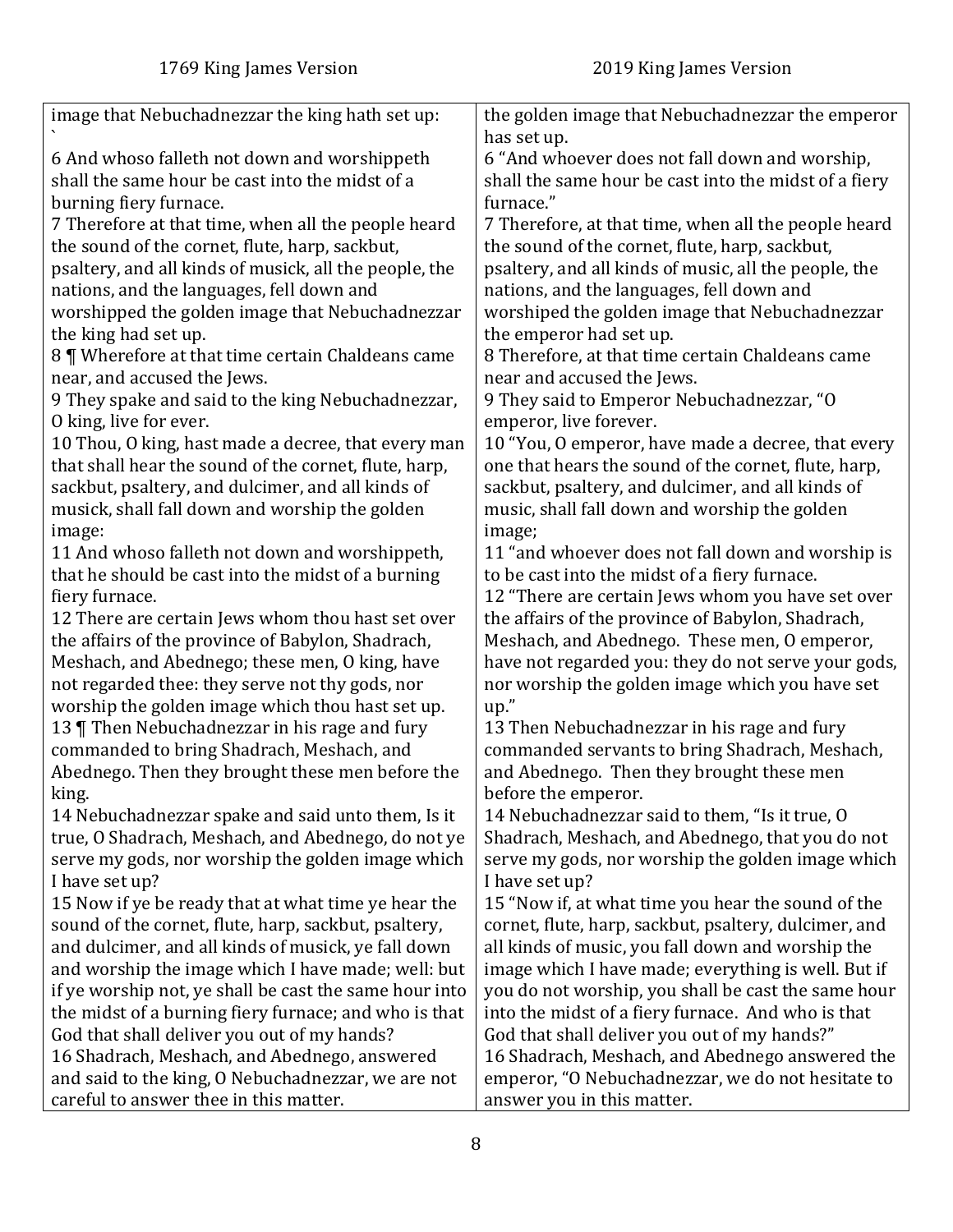| 17 If it be so, our God whom we serve is able to      | 17 "Our God whom we serve is able to deliver us         |
|-------------------------------------------------------|---------------------------------------------------------|
| deliver us from the burning fiery furnace, and he     | from the fiery furnace, and He will deliver us out of   |
| will deliver us out of thine hand, O king.            | your hand, O emperor.                                   |
| 18 But if not, be it known unto thee, O king, that we | 18 "But if not, be it known to you, O emperor, that     |
| will not serve thy gods, nor worship the golden       | we will not serve your gods, nor worship the golden     |
| image which thou hast set up.                         | image which you have set up."                           |
| 19 Then was Nebuchadnezzar full of fury, and the      | 19 Then Nebuchadnezzar was full of fury, and his        |
| form of his visage was changed against Shadrach,      | face was twisted with anger against Shadrach,           |
| Meshach, and Abednego: therefore he spake, and        | Meshach, and Abednego. Therefore, he spoke and          |
| commanded that they should heat the furnace one       | commanded that they should heat the furnace seven       |
| seven times more than it was wont to be heated.       | times more than it was accustomed to being heated.      |
| 20 And he commanded the most mighty men that          | 20 And he commanded the mightiest men who were          |
| were in his army to bind Shadrach, Meshach, and       | in his army to bind Shadrach, Meshach, and              |
| Abednego, and to cast them into the burning fiery     | Abednego and to cast them into the fiery furnace.       |
| furnace.                                              | 21 Then these three men were bound in their coats,      |
| 21 Then these men were bound in their coats, their    | their undergarments, their turbans, and their other     |
| hosen, and their hats, and their other garments, and  | garments, and were cast into the midst of the fiery     |
| were cast into the midst of the burning fiery         | furnace.                                                |
| furnace.                                              | 22 Therefore, because the emperor's command was         |
| 22 Therefore because the king's commandment was       | urgent, and the furnace exceeding hot, the flame of     |
| urgent, and the furnace exceeding hot, the flame of   | the fire killed those men that took up Shadrach,        |
| the fire slew those men that took up Shadrach,        | Meshach, and Abednego.                                  |
| Meshach, and Abednego.                                | 23 And these three men, Shadrach, Meshach, and          |
| 23 And these three men, Shadrach, Meshach, and        | Abednego, fell down bound into the midst of the         |
| Abednego, fell down bound into the midst of the       | fiery furnace.                                          |
| burning fiery furnace.                                | 24 Then Nebuchadnezzar the emperor was                  |
| 24 Then Nebuchadnezzar the king was astonied,         | astonished, and rose up in haste, and said to his       |
| and rose up in haste, and spake, and said unto his    | counselors, "Did not we cast three men bound into       |
| counsellors, Did not we cast three men bound into     | the midst of the fire?" They answered the emperor,      |
| the midst of the fire? They answered and said unto    | "True, 0 emperor."                                      |
| the king, True, O king.                               | 25 He answered, "Behold, I see four men loose,          |
| 25 He answered and said, Lo, I see four men loose     | walking in the midst of the fire; and they have no      |
| walking in the midst of the fire, and they have no    | injuries, and the form of the fourth is like the Son of |
| hurt; and the form of the fourth is like the Son of   | God."                                                   |
| God.                                                  | 26 Then Nebuchadnezzar came near to the mouth           |
| 26 Then Nebuchadnezzar came near to the mouth         | of the fiery furnace, and said, "Shadrach, Meshach,     |
| of the burning fiery furnace, and spake, and said,    | and Abednego, you servants of the most high God,        |
| Shadrach, Meshach, and Abednego, ye servants of       | come forth." Then Shadrach, Meshach, and                |
| the most high God, come forth, and come hither.       | Abednego came forth out of the midst of the fire.       |
| Then Shadrach, Meshach, and Abednego, came forth      | 27 And the princes, governors, captains, and the        |
| of the midst of the fire.                             | emperor's counselors, being gathered together, saw      |
| 27 And the princes, governors, and captains, and the  | these men, upon whose bodies the fire had no            |
| king's counsellors, being gathered together, saw      | power. Nor was a hair of their head singed, nor         |
| these men, upon whose bodies the fire had no          | were their coats burned, nor was the smell of fire on   |
| power, nor was an hair of their head singed, neither  | them.                                                   |
| were their coats changed, nor the smell of fire had   | 28 Then Nebuchadnezzar said, "Blessed be the God        |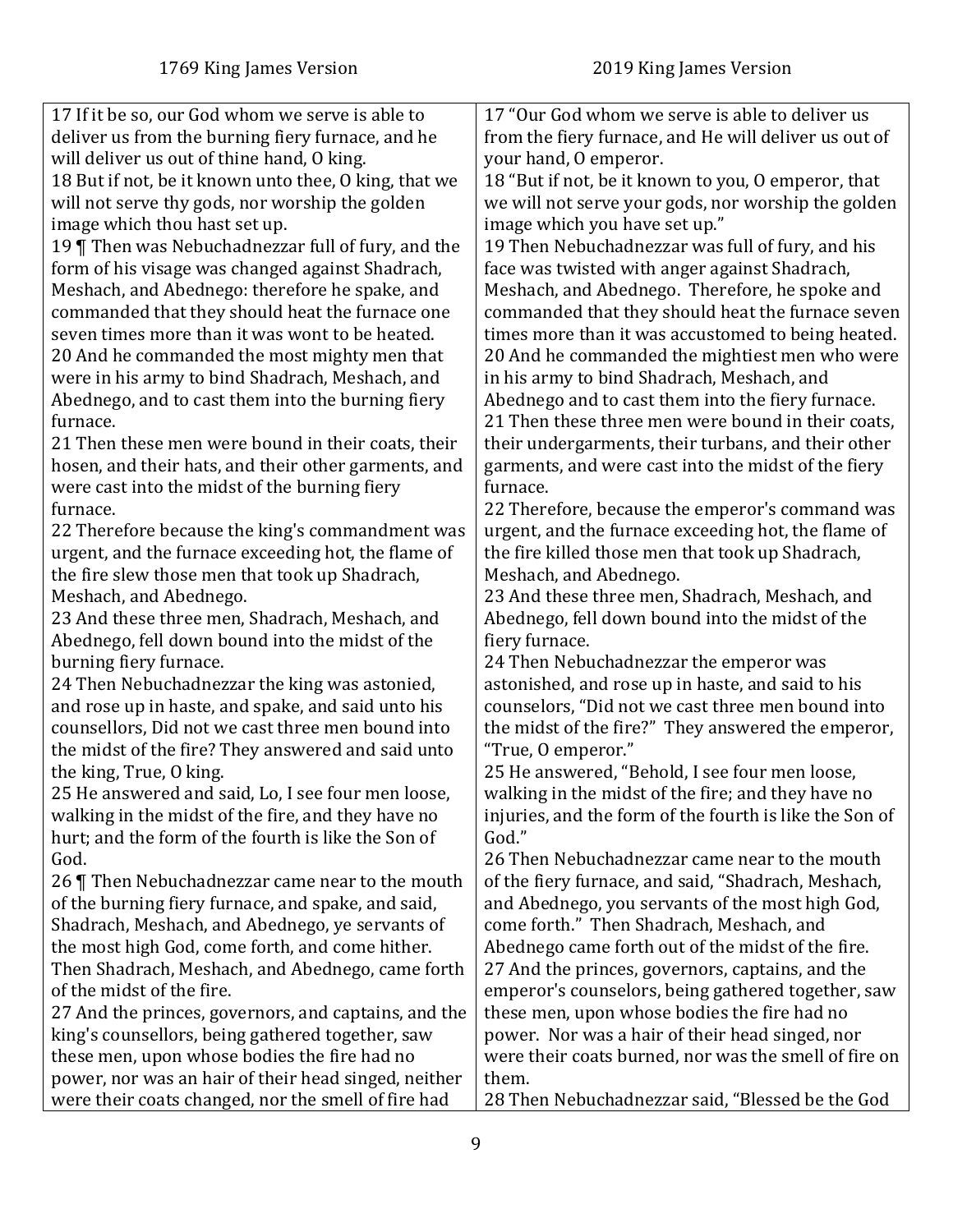<span id="page-9-0"></span>

| passed on them.<br>28 Then Nebuchadnezzar spake, and said, Blessed<br>be the God of Shadrach, Meshach, and Abednego,<br>who hath sent his angel, and delivered his servants<br>that trusted in him, and have changed the king's<br>word, and yielded their bodies, that they might not<br>serve nor worship any god, except their own God.<br>29 Therefore I make a decree, That every people,<br>nation, and language, which speak any thing amiss<br>against the God of Shadrach, Meshach, and<br>Abednego, shall be cut in pieces, and their houses<br>shall be made a dunghill: because there is no other<br>God that can deliver after this sort.<br>30 Then the king promoted Shadrach, Meshach, and<br>Abednego, in the province of Babylon. | of Shadrach, Meshach, and Abednego, who has sent<br>His angel and delivered His servants who trusted in<br>Him. They have changed the emperor's word and<br>yielded their bodies so that they would not have to<br>serve nor worship any god, except their own God.<br>29 "Therefore, I make a decree, that every people,<br>nation, and language, which speak anything amiss<br>against the God of Shadrach, Meshach, and<br>Abednego, shall be cut in pieces. And their houses<br>shall be made dunghills because there is no other<br>God that can deliver after this manner."<br>30 Then the emperor promoted Shadrach, Meshach,<br>and Abednego, in the province of Babylon.<br>٠ |
|-----------------------------------------------------------------------------------------------------------------------------------------------------------------------------------------------------------------------------------------------------------------------------------------------------------------------------------------------------------------------------------------------------------------------------------------------------------------------------------------------------------------------------------------------------------------------------------------------------------------------------------------------------------------------------------------------------------------------------------------------------|----------------------------------------------------------------------------------------------------------------------------------------------------------------------------------------------------------------------------------------------------------------------------------------------------------------------------------------------------------------------------------------------------------------------------------------------------------------------------------------------------------------------------------------------------------------------------------------------------------------------------------------------------------------------------------------|
|                                                                                                                                                                                                                                                                                                                                                                                                                                                                                                                                                                                                                                                                                                                                                     |                                                                                                                                                                                                                                                                                                                                                                                                                                                                                                                                                                                                                                                                                        |
| 4:1 Nebuchadnezzar the king, unto all people,<br>nations, and languages, that dwell in all the earth;<br>Peace be multiplied unto you.<br>2 I thought it good to shew the signs and wonders<br>that the high God hath wrought toward me.<br>3 How great are his signs! and how mighty are his<br>wonders! his kingdom is an everlasting kingdom,<br>and his dominion is from generation to generation.<br>4   I Nebuchadnezzar was at rest in mine house,<br>and flourishing in my palace:<br>5 I saw a dream which made me afraid, and the                                                                                                                                                                                                         | 4:1 Nebuchadnezzar the emperor, to all people,<br>nations, and languages, that dwell in all the earth;<br>"Peace be multiplied to you.<br>2 "I thought it good to show the signs and wonders<br>that the high God has worked regarding me.<br>3 "How great are Your signs! And how mighty are<br>Your wonders! Your realm is an everlasting realm,<br>and Your dominion is from generation to<br>generation.<br>4 "I Nebuchadnezzar was at rest in my house and<br>flourishing in my palace.<br>5 "I had a dream which made me afraid, and the                                                                                                                                         |
| thoughts upon my bed and the visions of my head<br>troubled me.                                                                                                                                                                                                                                                                                                                                                                                                                                                                                                                                                                                                                                                                                     | thoughts upon my bed and the visions of my head<br>troubled me.                                                                                                                                                                                                                                                                                                                                                                                                                                                                                                                                                                                                                        |
| 6 Therefore made I a decree to bring in all the wise<br>men of Babylon before me, that they might make<br>known unto me the interpretation of the dream.<br>7 Then came in the magicians, the astrologers, the<br>Chaldeans, and the soothsayers: and I told the<br>dream before them; but they did not make known<br>unto me the interpretation thereof.<br>8   But at the last Daniel came in before me, whose<br>name was Belteshazzar, according to the name of<br>my god, and in whom is the spirit of the holy gods:                                                                                                                                                                                                                          | 6 "Therefore, I made a decree to bring in all the<br>sages of Babylon before me so that they might make<br>known to me the interpretation of the dream.<br>7 "Then the magicians, the astrologers, the<br>Chaldeans, and the soothsayers came in. And I told<br>the dream before them, but they did not make<br>known to me the interpretation of it.<br>8 "But at last Daniel, whose name was Belteshazzar<br>according to the name of my god, and in whom is<br>the spirit of the holy gods, came in before me. And                                                                                                                                                                  |
| and before him I told the dream, saying,<br>9 O Belteshazzar, master of the magicians, because I<br>know that the spirit of the holy gods is in thee, and<br>no secret troubleth thee, tell me the visions of my<br>dream that I have seen, and the interpretation<br>thereof.                                                                                                                                                                                                                                                                                                                                                                                                                                                                      | before him I told the dream, saying,<br>9 "O Belteshazzar, master of the magicians, I know<br>that the spirit of the holy gods is in you, and no<br>secret troubles you. Tell me the visions of my<br>dream that I have seen, and interpret it.<br>10 "Thus were the visions of my head in my bed; I                                                                                                                                                                                                                                                                                                                                                                                   |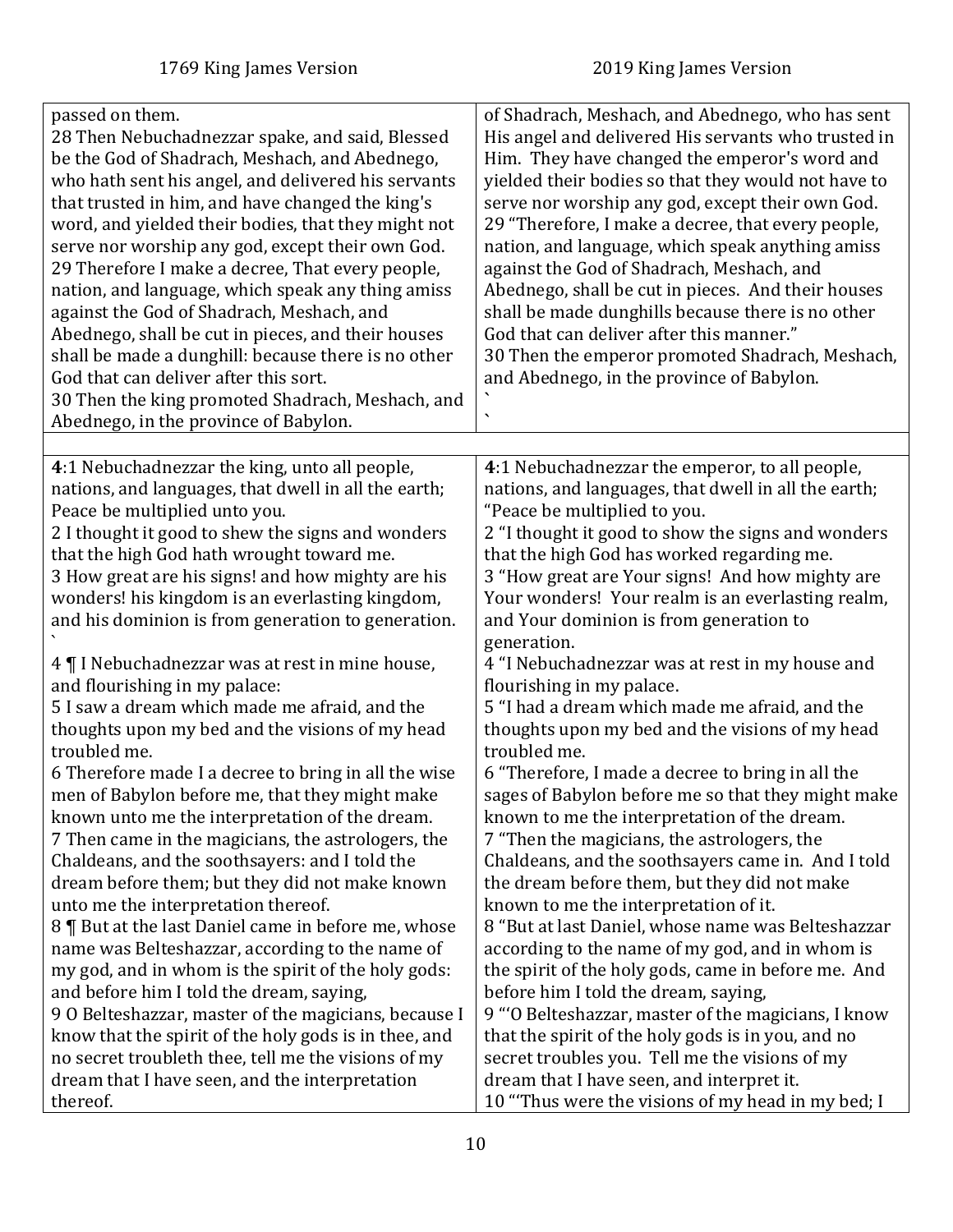| 10 Thus were the visions of mine head in my bed; I                                               | saw a tree in the midst of the earth, and the height                 |
|--------------------------------------------------------------------------------------------------|----------------------------------------------------------------------|
| saw, and behold a tree in the midst of the earth, and                                            | of it was great.                                                     |
| the height thereof was great.                                                                    | 11 "The tree grew and was strong, and the height of                  |
| 11 The tree grew, and was strong, and the height                                                 | it reached to the heavens and the sight of it to the                 |
| thereof reached unto heaven, and the sight thereof                                               | ends of the earth.                                                   |
| to the end of all the earth:                                                                     | 12 "The leaves of it were fair, and it had much fruit,               |
| 12 The leaves thereof were fair, and the fruit                                                   | and on it was food for all. The animals of the field                 |
| thereof much, and in it was meat for all: the beasts                                             | rested in the shadow under it, and the birds of the                  |
| of the field had shadow under it, and the fowls of                                               | heavens dwelt in its boughs, and all flesh was fed                   |
| the heaven dwelt in the boughs thereof, and all flesh                                            | from it.                                                             |
| was fed of it.                                                                                   | 13 "I saw in the visions of my head upon my bed,                     |
| 13 I saw in the visions of my head upon my bed,                                                  | and, behold, a watcher, a holy one, came down from                   |
| and, behold, a watcher and an holy one came down                                                 | heaven.                                                              |
| from heaven;                                                                                     | 14 "The watcher cried aloud, "Chop down the tree,                    |
| 14 He cried aloud, and said thus, Hew down the                                                   | and cut off its branches, shake off its leaves, and                  |
| tree, and cut off his branches, shake off his leaves,                                            | scatter its fruit. Let the animals get away from                     |
| and scatter his fruit: let the beasts get away from                                              | under it, and the birds from its branches.                           |
| under it, and the fowls from his branches:                                                       | 15 ""Nevertheless leave the stump of its roots in                    |
| 15 Nevertheless leave the stump of his roots in the                                              | the earth, with a band of iron and bronze, in the                    |
| earth, even with a band of iron and brass, in the                                                | tender grass of the field. And let it be wet with the                |
| tender grass of the field; and let it be wet with the                                            | dew of the heavens, and let its portion be with the                  |
| dew of heaven, and let his portion be with the                                                   | animals on the grass of the earth:                                   |
| beasts in the grass of the earth:                                                                | 16 ""Let his heart be changed from a human's, and                    |
| 16 Let his heart be changed from man's, and let a                                                | let an animal's heart be given him; and let him be                   |
| beast's heart be given unto him; and let seven times                                             | thus for seven years."                                               |
| pass over him.                                                                                   | 17 "This matter is by the decree of the watchers,                    |
| 17 This matter is by the decree of the watchers, and                                             | and the demand by the word of the holy ones to the                   |
| the demand by the word of the holy ones: to the                                                  | intent that the living may know that the most High                   |
| intent that the living may know that the most High                                               | rules in the kingdom of humanity. And He gives it                    |
| ruleth in the kingdom of men, and giveth it to<br>whomsoever he will, and setteth up over it the | to whomever He will, and sets up over it the basest<br>of humanity.' |
| basest of men.                                                                                   | 18 "This dream I Emperor Nebuchadnezzar have                         |
| 18 This dream I king Nebuchadnezzar have seen.                                                   | seen. Now you, O Belteshazzar, declare the                           |
| Now thou, O Belteshazzar, declare the                                                            | interpretation of the dream, forasmuch as all the                    |
| interpretation thereof, forasmuch as all the wise                                                | wise people of my kingdom are not able to make                       |
| men of my kingdom are not able to make known                                                     | known to me the interpretation, but you are able.                    |
| unto me the interpretation: but thou art able; for                                               | For the spirit of the holy gods is in you."                          |
| the spirit of the holy gods is in thee.                                                          | 19 Then Daniel, whose name was Belteshazzar, was                     |
| 19 Then Daniel, whose name was Belteshazzar,                                                     | astonished for one hour, and his thoughts troubled                   |
| was astonied for one hour, and his thoughts                                                      | him. The emperor said, "Belteshazzar, Do not let                     |
| troubled him. The king spake, and said,                                                          | the dream or the interpretation of it, trouble you."                 |
| Belteshazzar, let not the dream, or the                                                          | Belteshazzar answered, "My lord, may the dream                       |
| interpretation thereof, trouble thee. Belteshazzar                                               | apply to those who hate you, and its interpretation                  |
| answered and said, My lord, the dream be to them                                                 | apply to your enemies.                                               |
| that hate thee, and the interpretation thereof to                                                | 20 "The tree that you saw, grew and was strong; its                  |
| thine enemies.                                                                                   | height reached to the heavens and the sight of it to                 |
|                                                                                                  |                                                                      |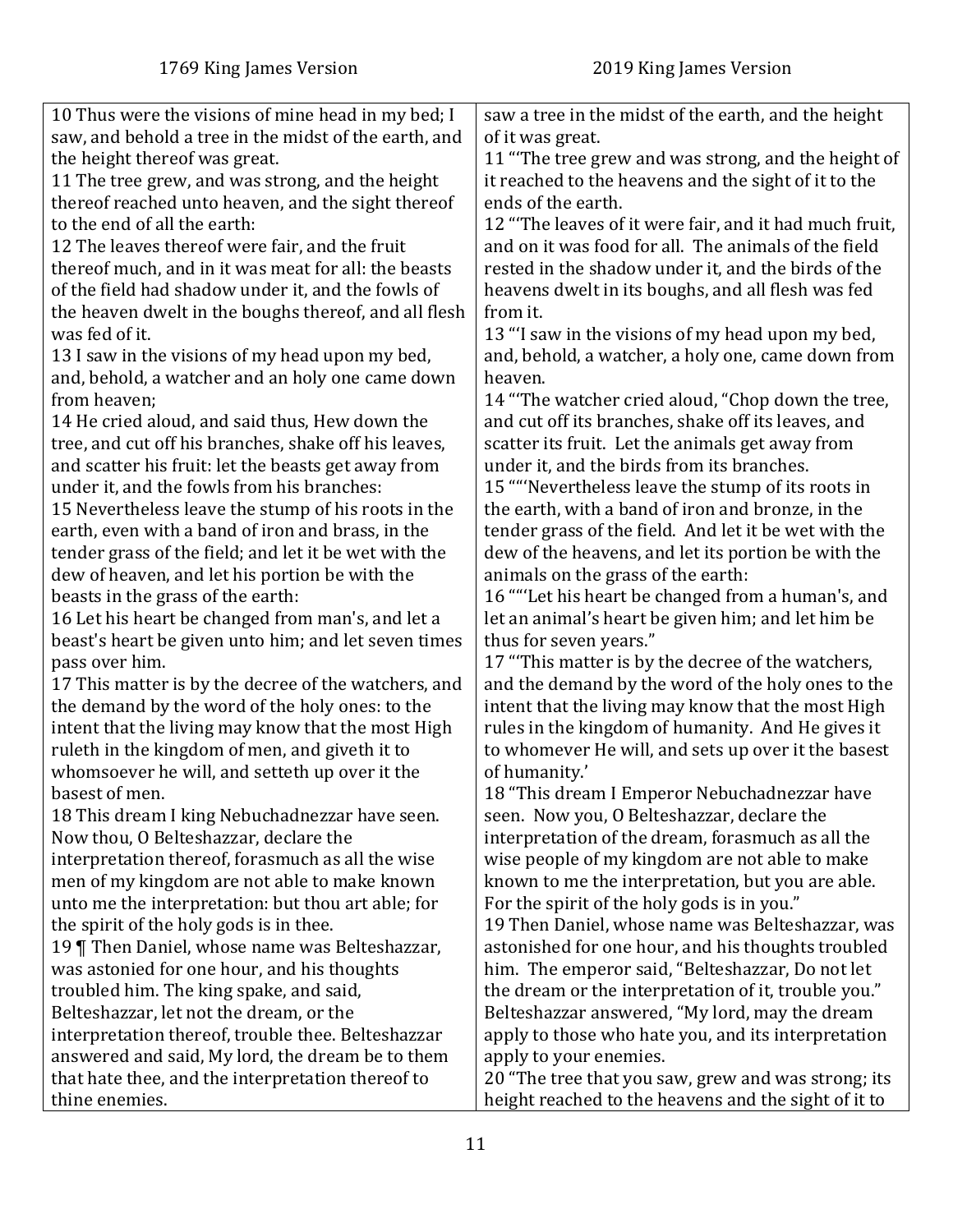| 20 The tree that thou sawest, which grew, and was       | all the earth.                                          |
|---------------------------------------------------------|---------------------------------------------------------|
| strong, whose height reached unto the heaven, and       | 21 "Its leaves were fair, and it had much fruit, and    |
| the sight thereof to all the earth;                     | on it was food for all, and under it the animals of the |
| 21 Whose leaves were fair, and the fruit thereof        | field dwelt. And upon its branches the birds of the     |
| much, and in it was meat for all; under which the       | heavens had their nests:                                |
| beasts of the field dwelt, and upon whose branches      | 22 "It is you, O emperor, who has grown and             |
| the fowls of the heaven had their habitation:           | become strong; for your greatness has grown and         |
| 22 It is thou, O king, that art grown and become        | reaches to the heavens and your dominion to the         |
| strong: for thy greatness is grown, and reacheth        | ends of the earth.                                      |
| unto heaven, and thy dominion to the end of the         | 23 "And the emperor saw a watcher, a holy one,          |
| earth.                                                  | coming down from heaven, and saying, 'Chop the          |
| 23 And whereas the king saw a watcher and an holy       | tree down and destroy it. Yet leave the stump of its    |
| one coming down from heaven, and saying, Hew the        | roots in the earth, with a band of iron and bronze, in  |
| tree down, and destroy it; yet leave the stump of the   | the tender grass of the field. And let it be wet with   |
| roots thereof in the earth, even with a band of iron    | the dew of the heavens, and let his portion be with     |
| and brass, in the tender grass of the field; and let it | the animals of the field for seven years.'              |
| be wet with the dew of heaven, and let his portion      | 24 "This is the interpretation, 0 emperor; and this is  |
| be with the beasts of the field, till seven times pass  | the decree of the most High which has come upon         |
| over him;                                               | my lord the emperor.                                    |
| 24 This is the interpretation, 0 king, and this is the  | 25 "They shall drive you from among humanity, and       |
| decree of the most High, which is come upon my          | your dwelling shall be with the animals of the field,   |
| lord the king:                                          | and they shall make you eat grass like oxen. And        |
| 25 That they shall drive thee from men, and thy         | they shall wet you with the dew of the heavens for      |
| dwelling shall be with the beasts of the field, and     | seven years till you know that the most High rules      |
| they shall make thee to eat grass as oxen, and they     | in the kingdom of humanity, and gives it to whom-       |
| shall wet thee with the dew of heaven, and seven        | ever He will.                                           |
| times shall pass over thee, till thou know that the     | 26 "And whereas they commanded to leave the             |
| most High ruleth in the kingdom of men, and giveth      | stump of the tree roots; your kingdom shall be sure     |
| it to whomsoever he will.                               | to you after you have learned that the heavens rule.    |
| 26 And whereas they commanded to leave the              | 27 "Therefore, O emperor, let my counsel be             |
| stump of the tree roots; thy kingdom shall be sure      | acceptable to you and break off your sins by            |
| unto thee, after that thou shalt have known that the    | righteousness, and your iniquities by showing           |
| heavens do rule.                                        | mercy to the poor, so that your tranquility may be      |
| 27 Wherefore, O king, let my counsel be acceptable      | lengthened."                                            |
| unto thee, and break off thy sins by righteousness,     | 28 All this came upon Emperor Nebuchadnezzar.           |
| and thine iniquities by shewing mercy to the poor; if   | 29 At the end of twelve months, he walked in the        |
| it may be a lengthening of thy tranquillity.            | palace of the kingdom of Babylon.                       |
| 28    All this came upon the king Nebuchadnezzar.       | 30 The emperor said, "Is not this great Babylon that    |
| 29 At the end of twelve months he walked in the         | I have built for the capital of my kingdom by the       |
| palace of the kingdom of Babylon.                       | might of my power, and for the honor of my              |
| 30 The king spake, and said, Is not this great          | majesty?"                                               |
| Babylon, that I have built for the house of the         | 31 While the word was in the emperor's mouth, a         |
| kingdom by the might of my power, and for the           | voice from heaven said, "O Emperor                      |
| honour of my majesty?                                   | Nebuchadnezzar, to you it is spoken, "The kingdom       |
| 31 While the word was in the king's mouth, there        | has departed from you.                                  |
| fell a voice from heaven, saying, O king                | 32 "And they shall drive you from among humanity,       |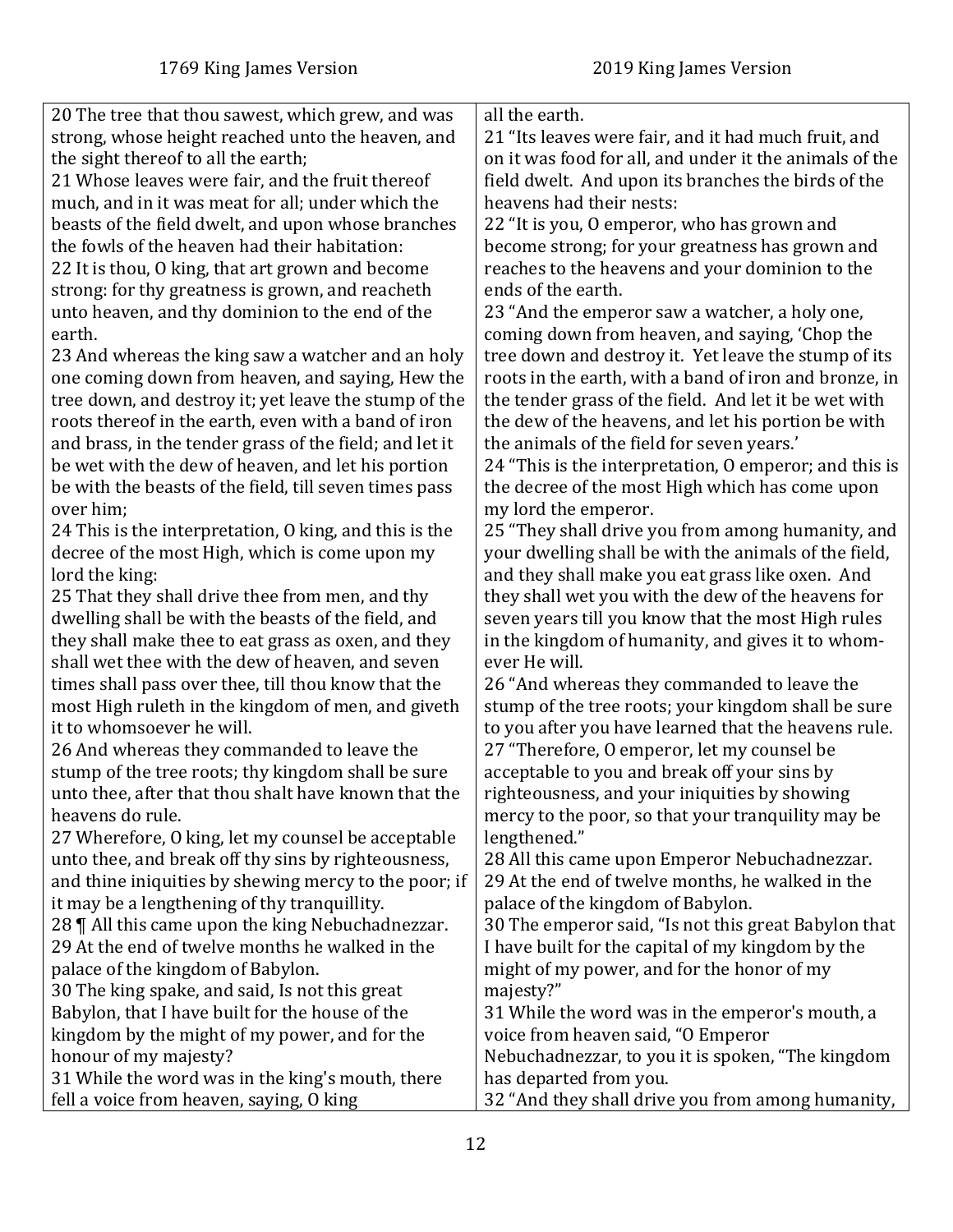<span id="page-12-0"></span>

| Nebuchadnezzar, to thee it is spoken; The kingdom<br>is departed from thee.<br>32 And they shall drive thee from men, and thy<br>dwelling shall be with the beasts of the field: they<br>shall make thee to eat grass as oxen, and seven<br>times shall pass over thee, until thou know that the<br>most High ruleth in the kingdom of men, and giveth<br>it to whomsoever he will.<br>33 The same hour was the thing fulfilled upon<br>Nebuchadnezzar: and he was driven from men, and<br>did eat grass as oxen, and his body was wet with the<br>dew of heaven, till his hairs were grown like eagles'<br>feathers, and his nails like birds' claws.<br>34 And at the end of the days I Nebuchadnezzar<br>lifted up mine eyes unto heaven, and mine<br>understanding returned unto me, and I blessed the<br>most High, and I praised and honoured him that<br>liveth for ever, whose dominion is an everlasting<br>dominion, and his kingdom is from generation to<br>generation:<br>35 And all the inhabitants of the earth are reputed<br>as nothing: and he doeth according to his will in the<br>army of heaven, and among the inhabitants of the<br>earth: and none can stay his hand, or say unto him,<br>What doest thou?<br>36 At the same time my reason returned unto me;<br>and for the glory of my kingdom, mine honour and<br>brightness returned unto me; and my counsellors<br>and my lords sought unto me; and I was established<br>in my kingdom, and excellent majesty was added<br>unto me.<br>37 Now I Nebuchadnezzar praise and extol and<br>honour the King of heaven, all whose works are<br>truth, and his ways judgment: and those that walk<br>in pride he is able to abase. | and your dwelling shall be with the animals of the<br>field. They shall make you eat grass like an ox for<br>seven years until you know that the most High rules<br>in the kingdom of humanity and gives it to<br>whomever He will."<br>33 The same hour the thing was fulfilled upon<br>Nebuchadnezzar. And he was driven from among<br>humanity, and ate grass like an ox, and his body was<br>wet with the dew of the heavens, till his hairs were<br>grown like eagles' feathers and his nails like birds'<br>claws.<br>34 "And at the end of the days I Nebuchadnezzar<br>lifted up my eyes to heaven, and my understanding<br>returned to me, and I blessed the most High. And I<br>praised and honored Him that lives forever, whose<br>dominion is an everlasting dominion, and His<br>kingdom is from generation to generation.<br>35 "And all the inhabitants of the earth are reputed<br>as nothing, and He does according to His will in the<br>army of heaven and among the inhabitants of the<br>earth. And none can oppose His will, or say to Him,<br>'What are You doing?'<br>36 "At the same time my reason returned to me;<br>and for the glory of my kingdom, my honor and<br>brightness returned to me. And my counselors and<br>my lords sought to me; and I was established in my<br>kingdom, and excellent majesty was added to me.<br>37 "Now I Nebuchadnezzar praise and extol and<br>honor the King of heaven, whose works are all<br>truth, and His ways just. And those who walk<br>proudly He is able to abase."<br>$\cdot$<br>$\overline{\phantom{0}}$<br>$\blacktriangledown$ |
|----------------------------------------------------------------------------------------------------------------------------------------------------------------------------------------------------------------------------------------------------------------------------------------------------------------------------------------------------------------------------------------------------------------------------------------------------------------------------------------------------------------------------------------------------------------------------------------------------------------------------------------------------------------------------------------------------------------------------------------------------------------------------------------------------------------------------------------------------------------------------------------------------------------------------------------------------------------------------------------------------------------------------------------------------------------------------------------------------------------------------------------------------------------------------------------------------------------------------------------------------------------------------------------------------------------------------------------------------------------------------------------------------------------------------------------------------------------------------------------------------------------------------------------------------------------------------------------------------------------------------------------------------------------------------------------------------------|---------------------------------------------------------------------------------------------------------------------------------------------------------------------------------------------------------------------------------------------------------------------------------------------------------------------------------------------------------------------------------------------------------------------------------------------------------------------------------------------------------------------------------------------------------------------------------------------------------------------------------------------------------------------------------------------------------------------------------------------------------------------------------------------------------------------------------------------------------------------------------------------------------------------------------------------------------------------------------------------------------------------------------------------------------------------------------------------------------------------------------------------------------------------------------------------------------------------------------------------------------------------------------------------------------------------------------------------------------------------------------------------------------------------------------------------------------------------------------------------------------------------------------------------------------------------------------------------------------------|
|                                                                                                                                                                                                                                                                                                                                                                                                                                                                                                                                                                                                                                                                                                                                                                                                                                                                                                                                                                                                                                                                                                                                                                                                                                                                                                                                                                                                                                                                                                                                                                                                                                                                                                          |                                                                                                                                                                                                                                                                                                                                                                                                                                                                                                                                                                                                                                                                                                                                                                                                                                                                                                                                                                                                                                                                                                                                                                                                                                                                                                                                                                                                                                                                                                                                                                                                               |
| 5:1 Belshazzar the king made a great feast to a<br>thousand of his lords, and drank wine before the<br>thousand.<br>2 Belshazzar, whiles he tasted the wine,<br>commanded to bring the golden and silver vessels<br>which his father Nebuchadnezzar had taken out of<br>the temple which was in Jerusalem; that the king,                                                                                                                                                                                                                                                                                                                                                                                                                                                                                                                                                                                                                                                                                                                                                                                                                                                                                                                                                                                                                                                                                                                                                                                                                                                                                                                                                                                | 5:1 Belshazzar the emperor of Babylon made a<br>great feast to a thousand of his lords and drank<br>wine before the thousand.<br>2 Belshazzar, while he tasted the wine, commanded<br>to bring the golden and silver vessels which his<br>father Nebuchadnezzar had taken out of the temple<br>which was in Jerusalem so that the emperor, his                                                                                                                                                                                                                                                                                                                                                                                                                                                                                                                                                                                                                                                                                                                                                                                                                                                                                                                                                                                                                                                                                                                                                                                                                                                                |
| and his princes, his wives, and his concubines,<br>might drink therein.<br>3 Then they brought the golden vessels that were                                                                                                                                                                                                                                                                                                                                                                                                                                                                                                                                                                                                                                                                                                                                                                                                                                                                                                                                                                                                                                                                                                                                                                                                                                                                                                                                                                                                                                                                                                                                                                              | princes, his wives, and his concubines might drink<br>from them.<br>3 Then they brought the golden vessels that were                                                                                                                                                                                                                                                                                                                                                                                                                                                                                                                                                                                                                                                                                                                                                                                                                                                                                                                                                                                                                                                                                                                                                                                                                                                                                                                                                                                                                                                                                          |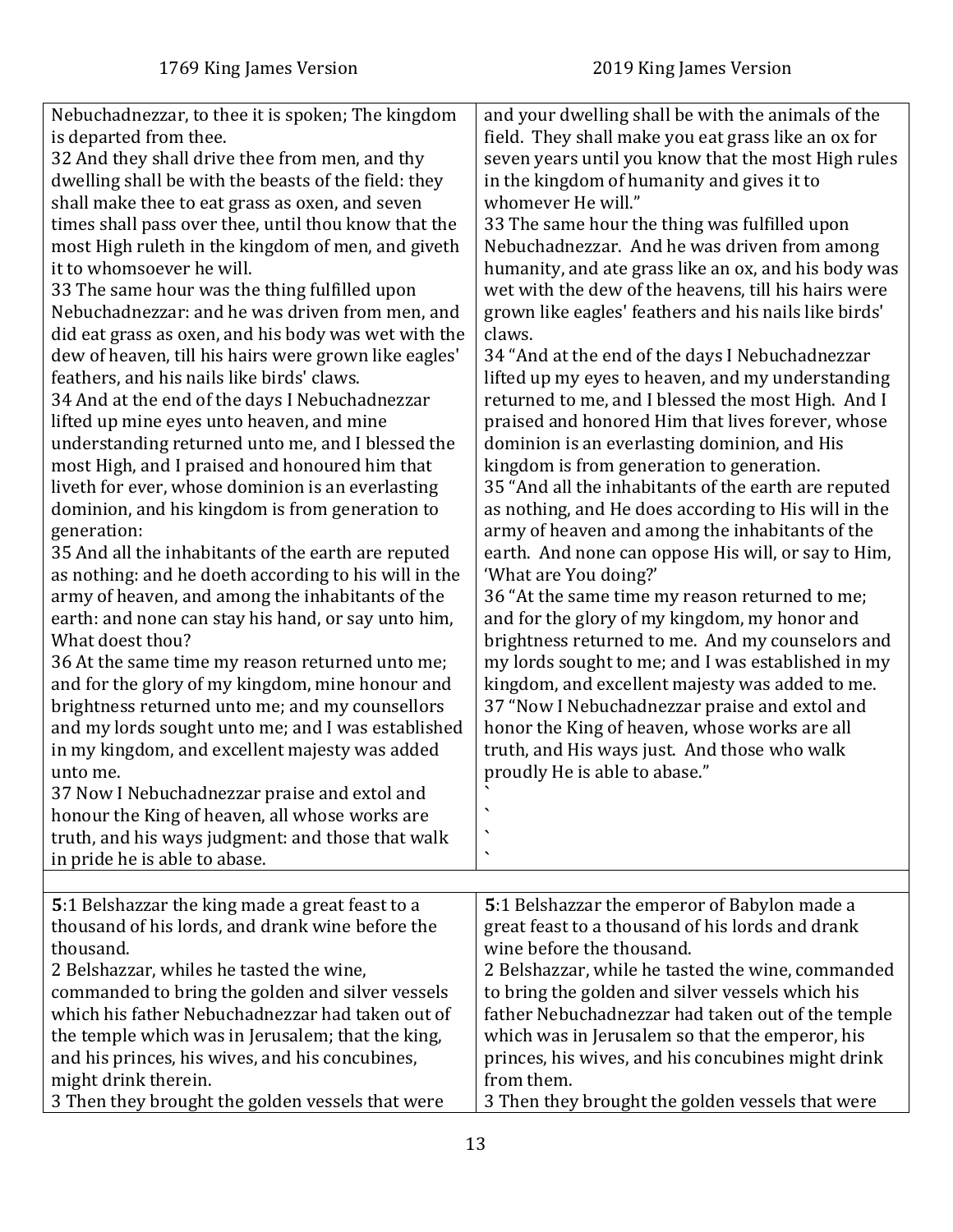| taken out of the temple of the house of God which<br>taken out of the temple of God which was at<br>was at Jerusalem; and the king, and his princes, his<br>Jerusalem. And the emperor, his princes, his wives,<br>wives, and his concubines, drank in them.<br>and his concubines, drank from them.<br>4 They drank wine, and praised the gods of gold,<br>4 They drank wine and praised the gods of gold, of<br>silver, of bronze, of iron, of wood, and of stone.<br>and of silver, of brass, of iron, of wood, and of stone.<br>5 & In the same hour came forth fingers of a man's<br>5 & In the same hour the fingers of a man's hand<br>came forth and wrote over against the lampstand<br>hand, and wrote over against the candlestick upon<br>upon the plaster of the wall of the emperor's palace.<br>the plaister of the wall of the king's palace: and the<br>And the emperor saw the part of the hand that<br>king saw the part of the hand that wrote.<br>wrote.<br>6 Then the emperor's countenance was changed,<br>6 Then the king's countenance was changed, and his<br>and his thoughts troubled him, so that his joints<br>thoughts troubled him, so that the joints of his loins<br>were loosed, and his knees struck against one<br>were loosed, and his knees smote one against<br>another.<br>another.<br>7 The emperor cried aloud to bring in the<br>7 The king cried aloud to bring in the astrologers,<br>astrologers, the Chaldeans, and the soothsayers.<br>the Chaldeans, and the soothsayers. And the king<br>And the emperor said to the sages of Babylon,<br>spake, and said to the wise men of Babylon,<br>"Whoever shall read this writing, and explain its<br>Whosoever shall read this writing, and shew me the<br>meaning to me shall be clothed with scarlet, have a<br>interpretation thereof, shall be clothed with scarlet,<br>chain of gold around the neck, and be the third<br>and have a chain of gold about his neck, and shall be<br>most-powerful person in the kingdom.<br>the third ruler in the kingdom.<br>8 Then all the emperor's sages came in, but they<br>8 Then came in all the king's wise men: but they<br>could not read the writing, nor inform the emperor<br>could not read the writing, nor make known to the<br>of its meaning.<br>king the interpretation thereof.<br>9 Then Emperor Belshazzar was greatly troubled,<br>9 Then was king Belshazzar greatly troubled, and<br>and his countenance was changed in him; and his<br>his countenance was changed in him, and his lords<br>lords were astonished.<br>were astonied.<br>10 & Now the queen, because of the words of the<br>10 & Now the queen, by reason of the words of the<br>emperor and his lords, came into the banquet<br>king and his lords, came into the banquet house:<br>house. And the queen said, "O emperor, live<br>and the queen spake and said, O king, live for ever:<br>forever; do not let your thoughts trouble you, nor<br>let not thy thoughts trouble thee, nor let thy<br>let your countenance be changed:<br>countenance be changed:<br>11 "There is a person in your kingdom, in whom is<br>11 There is a man in thy kingdom, in whom is the<br>the spirit of the holy gods; and in the days of your<br>spirit of the holy gods; and in the days of thy father<br>father, light, understanding, and wisdom like the<br>light and understanding and wisdom, like the<br>wisdom of the gods, was found in him. So Emperor<br>wisdom of the gods, was found in him; whom the<br>Nebuchadnezzar your father made him master of<br>king Nebuchadnezzar thy father, the king, I say, thy<br>the magicians, astrologers, Chaldeans, and<br>father, made master of the magicians, astrologers,<br>soothsayers.<br>Chaldeans, and soothsayers;<br>12 "An excellent spirit, knowledge, understanding,<br>12 Forasmuch as an excellent spirit, and knowledge,<br>interpreting of dreams, explaining of hard<br>and understanding, interpreting of dreams, and<br>sentences, and dissolving of doubts were found in<br>shewing of hard sentences, and dissolving of<br>Daniel whom the emperor named Belteshazzar.<br>doubts, were found in the same Daniel, whom the<br>Therefore, let Daniel be called now, and he will give<br>king named Belteshazzar: now let Daniel be called,<br>the interpretation."<br>and he will shew the interpretation. |  |
|-------------------------------------------------------------------------------------------------------------------------------------------------------------------------------------------------------------------------------------------------------------------------------------------------------------------------------------------------------------------------------------------------------------------------------------------------------------------------------------------------------------------------------------------------------------------------------------------------------------------------------------------------------------------------------------------------------------------------------------------------------------------------------------------------------------------------------------------------------------------------------------------------------------------------------------------------------------------------------------------------------------------------------------------------------------------------------------------------------------------------------------------------------------------------------------------------------------------------------------------------------------------------------------------------------------------------------------------------------------------------------------------------------------------------------------------------------------------------------------------------------------------------------------------------------------------------------------------------------------------------------------------------------------------------------------------------------------------------------------------------------------------------------------------------------------------------------------------------------------------------------------------------------------------------------------------------------------------------------------------------------------------------------------------------------------------------------------------------------------------------------------------------------------------------------------------------------------------------------------------------------------------------------------------------------------------------------------------------------------------------------------------------------------------------------------------------------------------------------------------------------------------------------------------------------------------------------------------------------------------------------------------------------------------------------------------------------------------------------------------------------------------------------------------------------------------------------------------------------------------------------------------------------------------------------------------------------------------------------------------------------------------------------------------------------------------------------------------------------------------------------------------------------------------------------------------------------------------------------------------------------------------------------------------------------------------------------------------------------------------------------------------------------------------------------------------------------------------------------------------------------------------------------------------------------------------------------------------------------------------------------------------------------------------------------------------------------------------------------------------------------------------------------------------------------------------------------------------------------------------------------------------------------------------------------------------------------------------------------------------------------------------------------------------------------------------------------------------------------------------------------------------------------------------------------------------------------------------------------------------------------------------------------------------------------------------------------------------------------------------------------------------------|--|
|                                                                                                                                                                                                                                                                                                                                                                                                                                                                                                                                                                                                                                                                                                                                                                                                                                                                                                                                                                                                                                                                                                                                                                                                                                                                                                                                                                                                                                                                                                                                                                                                                                                                                                                                                                                                                                                                                                                                                                                                                                                                                                                                                                                                                                                                                                                                                                                                                                                                                                                                                                                                                                                                                                                                                                                                                                                                                                                                                                                                                                                                                                                                                                                                                                                                                                                                                                                                                                                                                                                                                                                                                                                                                                                                                                                                                                                                                                                                                                                                                                                                                                                                                                                                                                                                                                                                                                                                 |  |
|                                                                                                                                                                                                                                                                                                                                                                                                                                                                                                                                                                                                                                                                                                                                                                                                                                                                                                                                                                                                                                                                                                                                                                                                                                                                                                                                                                                                                                                                                                                                                                                                                                                                                                                                                                                                                                                                                                                                                                                                                                                                                                                                                                                                                                                                                                                                                                                                                                                                                                                                                                                                                                                                                                                                                                                                                                                                                                                                                                                                                                                                                                                                                                                                                                                                                                                                                                                                                                                                                                                                                                                                                                                                                                                                                                                                                                                                                                                                                                                                                                                                                                                                                                                                                                                                                                                                                                                                 |  |
|                                                                                                                                                                                                                                                                                                                                                                                                                                                                                                                                                                                                                                                                                                                                                                                                                                                                                                                                                                                                                                                                                                                                                                                                                                                                                                                                                                                                                                                                                                                                                                                                                                                                                                                                                                                                                                                                                                                                                                                                                                                                                                                                                                                                                                                                                                                                                                                                                                                                                                                                                                                                                                                                                                                                                                                                                                                                                                                                                                                                                                                                                                                                                                                                                                                                                                                                                                                                                                                                                                                                                                                                                                                                                                                                                                                                                                                                                                                                                                                                                                                                                                                                                                                                                                                                                                                                                                                                 |  |
|                                                                                                                                                                                                                                                                                                                                                                                                                                                                                                                                                                                                                                                                                                                                                                                                                                                                                                                                                                                                                                                                                                                                                                                                                                                                                                                                                                                                                                                                                                                                                                                                                                                                                                                                                                                                                                                                                                                                                                                                                                                                                                                                                                                                                                                                                                                                                                                                                                                                                                                                                                                                                                                                                                                                                                                                                                                                                                                                                                                                                                                                                                                                                                                                                                                                                                                                                                                                                                                                                                                                                                                                                                                                                                                                                                                                                                                                                                                                                                                                                                                                                                                                                                                                                                                                                                                                                                                                 |  |
|                                                                                                                                                                                                                                                                                                                                                                                                                                                                                                                                                                                                                                                                                                                                                                                                                                                                                                                                                                                                                                                                                                                                                                                                                                                                                                                                                                                                                                                                                                                                                                                                                                                                                                                                                                                                                                                                                                                                                                                                                                                                                                                                                                                                                                                                                                                                                                                                                                                                                                                                                                                                                                                                                                                                                                                                                                                                                                                                                                                                                                                                                                                                                                                                                                                                                                                                                                                                                                                                                                                                                                                                                                                                                                                                                                                                                                                                                                                                                                                                                                                                                                                                                                                                                                                                                                                                                                                                 |  |
|                                                                                                                                                                                                                                                                                                                                                                                                                                                                                                                                                                                                                                                                                                                                                                                                                                                                                                                                                                                                                                                                                                                                                                                                                                                                                                                                                                                                                                                                                                                                                                                                                                                                                                                                                                                                                                                                                                                                                                                                                                                                                                                                                                                                                                                                                                                                                                                                                                                                                                                                                                                                                                                                                                                                                                                                                                                                                                                                                                                                                                                                                                                                                                                                                                                                                                                                                                                                                                                                                                                                                                                                                                                                                                                                                                                                                                                                                                                                                                                                                                                                                                                                                                                                                                                                                                                                                                                                 |  |
|                                                                                                                                                                                                                                                                                                                                                                                                                                                                                                                                                                                                                                                                                                                                                                                                                                                                                                                                                                                                                                                                                                                                                                                                                                                                                                                                                                                                                                                                                                                                                                                                                                                                                                                                                                                                                                                                                                                                                                                                                                                                                                                                                                                                                                                                                                                                                                                                                                                                                                                                                                                                                                                                                                                                                                                                                                                                                                                                                                                                                                                                                                                                                                                                                                                                                                                                                                                                                                                                                                                                                                                                                                                                                                                                                                                                                                                                                                                                                                                                                                                                                                                                                                                                                                                                                                                                                                                                 |  |
|                                                                                                                                                                                                                                                                                                                                                                                                                                                                                                                                                                                                                                                                                                                                                                                                                                                                                                                                                                                                                                                                                                                                                                                                                                                                                                                                                                                                                                                                                                                                                                                                                                                                                                                                                                                                                                                                                                                                                                                                                                                                                                                                                                                                                                                                                                                                                                                                                                                                                                                                                                                                                                                                                                                                                                                                                                                                                                                                                                                                                                                                                                                                                                                                                                                                                                                                                                                                                                                                                                                                                                                                                                                                                                                                                                                                                                                                                                                                                                                                                                                                                                                                                                                                                                                                                                                                                                                                 |  |
|                                                                                                                                                                                                                                                                                                                                                                                                                                                                                                                                                                                                                                                                                                                                                                                                                                                                                                                                                                                                                                                                                                                                                                                                                                                                                                                                                                                                                                                                                                                                                                                                                                                                                                                                                                                                                                                                                                                                                                                                                                                                                                                                                                                                                                                                                                                                                                                                                                                                                                                                                                                                                                                                                                                                                                                                                                                                                                                                                                                                                                                                                                                                                                                                                                                                                                                                                                                                                                                                                                                                                                                                                                                                                                                                                                                                                                                                                                                                                                                                                                                                                                                                                                                                                                                                                                                                                                                                 |  |
|                                                                                                                                                                                                                                                                                                                                                                                                                                                                                                                                                                                                                                                                                                                                                                                                                                                                                                                                                                                                                                                                                                                                                                                                                                                                                                                                                                                                                                                                                                                                                                                                                                                                                                                                                                                                                                                                                                                                                                                                                                                                                                                                                                                                                                                                                                                                                                                                                                                                                                                                                                                                                                                                                                                                                                                                                                                                                                                                                                                                                                                                                                                                                                                                                                                                                                                                                                                                                                                                                                                                                                                                                                                                                                                                                                                                                                                                                                                                                                                                                                                                                                                                                                                                                                                                                                                                                                                                 |  |
|                                                                                                                                                                                                                                                                                                                                                                                                                                                                                                                                                                                                                                                                                                                                                                                                                                                                                                                                                                                                                                                                                                                                                                                                                                                                                                                                                                                                                                                                                                                                                                                                                                                                                                                                                                                                                                                                                                                                                                                                                                                                                                                                                                                                                                                                                                                                                                                                                                                                                                                                                                                                                                                                                                                                                                                                                                                                                                                                                                                                                                                                                                                                                                                                                                                                                                                                                                                                                                                                                                                                                                                                                                                                                                                                                                                                                                                                                                                                                                                                                                                                                                                                                                                                                                                                                                                                                                                                 |  |
|                                                                                                                                                                                                                                                                                                                                                                                                                                                                                                                                                                                                                                                                                                                                                                                                                                                                                                                                                                                                                                                                                                                                                                                                                                                                                                                                                                                                                                                                                                                                                                                                                                                                                                                                                                                                                                                                                                                                                                                                                                                                                                                                                                                                                                                                                                                                                                                                                                                                                                                                                                                                                                                                                                                                                                                                                                                                                                                                                                                                                                                                                                                                                                                                                                                                                                                                                                                                                                                                                                                                                                                                                                                                                                                                                                                                                                                                                                                                                                                                                                                                                                                                                                                                                                                                                                                                                                                                 |  |
|                                                                                                                                                                                                                                                                                                                                                                                                                                                                                                                                                                                                                                                                                                                                                                                                                                                                                                                                                                                                                                                                                                                                                                                                                                                                                                                                                                                                                                                                                                                                                                                                                                                                                                                                                                                                                                                                                                                                                                                                                                                                                                                                                                                                                                                                                                                                                                                                                                                                                                                                                                                                                                                                                                                                                                                                                                                                                                                                                                                                                                                                                                                                                                                                                                                                                                                                                                                                                                                                                                                                                                                                                                                                                                                                                                                                                                                                                                                                                                                                                                                                                                                                                                                                                                                                                                                                                                                                 |  |
|                                                                                                                                                                                                                                                                                                                                                                                                                                                                                                                                                                                                                                                                                                                                                                                                                                                                                                                                                                                                                                                                                                                                                                                                                                                                                                                                                                                                                                                                                                                                                                                                                                                                                                                                                                                                                                                                                                                                                                                                                                                                                                                                                                                                                                                                                                                                                                                                                                                                                                                                                                                                                                                                                                                                                                                                                                                                                                                                                                                                                                                                                                                                                                                                                                                                                                                                                                                                                                                                                                                                                                                                                                                                                                                                                                                                                                                                                                                                                                                                                                                                                                                                                                                                                                                                                                                                                                                                 |  |
|                                                                                                                                                                                                                                                                                                                                                                                                                                                                                                                                                                                                                                                                                                                                                                                                                                                                                                                                                                                                                                                                                                                                                                                                                                                                                                                                                                                                                                                                                                                                                                                                                                                                                                                                                                                                                                                                                                                                                                                                                                                                                                                                                                                                                                                                                                                                                                                                                                                                                                                                                                                                                                                                                                                                                                                                                                                                                                                                                                                                                                                                                                                                                                                                                                                                                                                                                                                                                                                                                                                                                                                                                                                                                                                                                                                                                                                                                                                                                                                                                                                                                                                                                                                                                                                                                                                                                                                                 |  |
|                                                                                                                                                                                                                                                                                                                                                                                                                                                                                                                                                                                                                                                                                                                                                                                                                                                                                                                                                                                                                                                                                                                                                                                                                                                                                                                                                                                                                                                                                                                                                                                                                                                                                                                                                                                                                                                                                                                                                                                                                                                                                                                                                                                                                                                                                                                                                                                                                                                                                                                                                                                                                                                                                                                                                                                                                                                                                                                                                                                                                                                                                                                                                                                                                                                                                                                                                                                                                                                                                                                                                                                                                                                                                                                                                                                                                                                                                                                                                                                                                                                                                                                                                                                                                                                                                                                                                                                                 |  |
|                                                                                                                                                                                                                                                                                                                                                                                                                                                                                                                                                                                                                                                                                                                                                                                                                                                                                                                                                                                                                                                                                                                                                                                                                                                                                                                                                                                                                                                                                                                                                                                                                                                                                                                                                                                                                                                                                                                                                                                                                                                                                                                                                                                                                                                                                                                                                                                                                                                                                                                                                                                                                                                                                                                                                                                                                                                                                                                                                                                                                                                                                                                                                                                                                                                                                                                                                                                                                                                                                                                                                                                                                                                                                                                                                                                                                                                                                                                                                                                                                                                                                                                                                                                                                                                                                                                                                                                                 |  |
|                                                                                                                                                                                                                                                                                                                                                                                                                                                                                                                                                                                                                                                                                                                                                                                                                                                                                                                                                                                                                                                                                                                                                                                                                                                                                                                                                                                                                                                                                                                                                                                                                                                                                                                                                                                                                                                                                                                                                                                                                                                                                                                                                                                                                                                                                                                                                                                                                                                                                                                                                                                                                                                                                                                                                                                                                                                                                                                                                                                                                                                                                                                                                                                                                                                                                                                                                                                                                                                                                                                                                                                                                                                                                                                                                                                                                                                                                                                                                                                                                                                                                                                                                                                                                                                                                                                                                                                                 |  |
|                                                                                                                                                                                                                                                                                                                                                                                                                                                                                                                                                                                                                                                                                                                                                                                                                                                                                                                                                                                                                                                                                                                                                                                                                                                                                                                                                                                                                                                                                                                                                                                                                                                                                                                                                                                                                                                                                                                                                                                                                                                                                                                                                                                                                                                                                                                                                                                                                                                                                                                                                                                                                                                                                                                                                                                                                                                                                                                                                                                                                                                                                                                                                                                                                                                                                                                                                                                                                                                                                                                                                                                                                                                                                                                                                                                                                                                                                                                                                                                                                                                                                                                                                                                                                                                                                                                                                                                                 |  |
|                                                                                                                                                                                                                                                                                                                                                                                                                                                                                                                                                                                                                                                                                                                                                                                                                                                                                                                                                                                                                                                                                                                                                                                                                                                                                                                                                                                                                                                                                                                                                                                                                                                                                                                                                                                                                                                                                                                                                                                                                                                                                                                                                                                                                                                                                                                                                                                                                                                                                                                                                                                                                                                                                                                                                                                                                                                                                                                                                                                                                                                                                                                                                                                                                                                                                                                                                                                                                                                                                                                                                                                                                                                                                                                                                                                                                                                                                                                                                                                                                                                                                                                                                                                                                                                                                                                                                                                                 |  |
|                                                                                                                                                                                                                                                                                                                                                                                                                                                                                                                                                                                                                                                                                                                                                                                                                                                                                                                                                                                                                                                                                                                                                                                                                                                                                                                                                                                                                                                                                                                                                                                                                                                                                                                                                                                                                                                                                                                                                                                                                                                                                                                                                                                                                                                                                                                                                                                                                                                                                                                                                                                                                                                                                                                                                                                                                                                                                                                                                                                                                                                                                                                                                                                                                                                                                                                                                                                                                                                                                                                                                                                                                                                                                                                                                                                                                                                                                                                                                                                                                                                                                                                                                                                                                                                                                                                                                                                                 |  |
|                                                                                                                                                                                                                                                                                                                                                                                                                                                                                                                                                                                                                                                                                                                                                                                                                                                                                                                                                                                                                                                                                                                                                                                                                                                                                                                                                                                                                                                                                                                                                                                                                                                                                                                                                                                                                                                                                                                                                                                                                                                                                                                                                                                                                                                                                                                                                                                                                                                                                                                                                                                                                                                                                                                                                                                                                                                                                                                                                                                                                                                                                                                                                                                                                                                                                                                                                                                                                                                                                                                                                                                                                                                                                                                                                                                                                                                                                                                                                                                                                                                                                                                                                                                                                                                                                                                                                                                                 |  |
|                                                                                                                                                                                                                                                                                                                                                                                                                                                                                                                                                                                                                                                                                                                                                                                                                                                                                                                                                                                                                                                                                                                                                                                                                                                                                                                                                                                                                                                                                                                                                                                                                                                                                                                                                                                                                                                                                                                                                                                                                                                                                                                                                                                                                                                                                                                                                                                                                                                                                                                                                                                                                                                                                                                                                                                                                                                                                                                                                                                                                                                                                                                                                                                                                                                                                                                                                                                                                                                                                                                                                                                                                                                                                                                                                                                                                                                                                                                                                                                                                                                                                                                                                                                                                                                                                                                                                                                                 |  |
|                                                                                                                                                                                                                                                                                                                                                                                                                                                                                                                                                                                                                                                                                                                                                                                                                                                                                                                                                                                                                                                                                                                                                                                                                                                                                                                                                                                                                                                                                                                                                                                                                                                                                                                                                                                                                                                                                                                                                                                                                                                                                                                                                                                                                                                                                                                                                                                                                                                                                                                                                                                                                                                                                                                                                                                                                                                                                                                                                                                                                                                                                                                                                                                                                                                                                                                                                                                                                                                                                                                                                                                                                                                                                                                                                                                                                                                                                                                                                                                                                                                                                                                                                                                                                                                                                                                                                                                                 |  |
|                                                                                                                                                                                                                                                                                                                                                                                                                                                                                                                                                                                                                                                                                                                                                                                                                                                                                                                                                                                                                                                                                                                                                                                                                                                                                                                                                                                                                                                                                                                                                                                                                                                                                                                                                                                                                                                                                                                                                                                                                                                                                                                                                                                                                                                                                                                                                                                                                                                                                                                                                                                                                                                                                                                                                                                                                                                                                                                                                                                                                                                                                                                                                                                                                                                                                                                                                                                                                                                                                                                                                                                                                                                                                                                                                                                                                                                                                                                                                                                                                                                                                                                                                                                                                                                                                                                                                                                                 |  |
|                                                                                                                                                                                                                                                                                                                                                                                                                                                                                                                                                                                                                                                                                                                                                                                                                                                                                                                                                                                                                                                                                                                                                                                                                                                                                                                                                                                                                                                                                                                                                                                                                                                                                                                                                                                                                                                                                                                                                                                                                                                                                                                                                                                                                                                                                                                                                                                                                                                                                                                                                                                                                                                                                                                                                                                                                                                                                                                                                                                                                                                                                                                                                                                                                                                                                                                                                                                                                                                                                                                                                                                                                                                                                                                                                                                                                                                                                                                                                                                                                                                                                                                                                                                                                                                                                                                                                                                                 |  |
|                                                                                                                                                                                                                                                                                                                                                                                                                                                                                                                                                                                                                                                                                                                                                                                                                                                                                                                                                                                                                                                                                                                                                                                                                                                                                                                                                                                                                                                                                                                                                                                                                                                                                                                                                                                                                                                                                                                                                                                                                                                                                                                                                                                                                                                                                                                                                                                                                                                                                                                                                                                                                                                                                                                                                                                                                                                                                                                                                                                                                                                                                                                                                                                                                                                                                                                                                                                                                                                                                                                                                                                                                                                                                                                                                                                                                                                                                                                                                                                                                                                                                                                                                                                                                                                                                                                                                                                                 |  |
|                                                                                                                                                                                                                                                                                                                                                                                                                                                                                                                                                                                                                                                                                                                                                                                                                                                                                                                                                                                                                                                                                                                                                                                                                                                                                                                                                                                                                                                                                                                                                                                                                                                                                                                                                                                                                                                                                                                                                                                                                                                                                                                                                                                                                                                                                                                                                                                                                                                                                                                                                                                                                                                                                                                                                                                                                                                                                                                                                                                                                                                                                                                                                                                                                                                                                                                                                                                                                                                                                                                                                                                                                                                                                                                                                                                                                                                                                                                                                                                                                                                                                                                                                                                                                                                                                                                                                                                                 |  |
|                                                                                                                                                                                                                                                                                                                                                                                                                                                                                                                                                                                                                                                                                                                                                                                                                                                                                                                                                                                                                                                                                                                                                                                                                                                                                                                                                                                                                                                                                                                                                                                                                                                                                                                                                                                                                                                                                                                                                                                                                                                                                                                                                                                                                                                                                                                                                                                                                                                                                                                                                                                                                                                                                                                                                                                                                                                                                                                                                                                                                                                                                                                                                                                                                                                                                                                                                                                                                                                                                                                                                                                                                                                                                                                                                                                                                                                                                                                                                                                                                                                                                                                                                                                                                                                                                                                                                                                                 |  |
|                                                                                                                                                                                                                                                                                                                                                                                                                                                                                                                                                                                                                                                                                                                                                                                                                                                                                                                                                                                                                                                                                                                                                                                                                                                                                                                                                                                                                                                                                                                                                                                                                                                                                                                                                                                                                                                                                                                                                                                                                                                                                                                                                                                                                                                                                                                                                                                                                                                                                                                                                                                                                                                                                                                                                                                                                                                                                                                                                                                                                                                                                                                                                                                                                                                                                                                                                                                                                                                                                                                                                                                                                                                                                                                                                                                                                                                                                                                                                                                                                                                                                                                                                                                                                                                                                                                                                                                                 |  |
|                                                                                                                                                                                                                                                                                                                                                                                                                                                                                                                                                                                                                                                                                                                                                                                                                                                                                                                                                                                                                                                                                                                                                                                                                                                                                                                                                                                                                                                                                                                                                                                                                                                                                                                                                                                                                                                                                                                                                                                                                                                                                                                                                                                                                                                                                                                                                                                                                                                                                                                                                                                                                                                                                                                                                                                                                                                                                                                                                                                                                                                                                                                                                                                                                                                                                                                                                                                                                                                                                                                                                                                                                                                                                                                                                                                                                                                                                                                                                                                                                                                                                                                                                                                                                                                                                                                                                                                                 |  |
|                                                                                                                                                                                                                                                                                                                                                                                                                                                                                                                                                                                                                                                                                                                                                                                                                                                                                                                                                                                                                                                                                                                                                                                                                                                                                                                                                                                                                                                                                                                                                                                                                                                                                                                                                                                                                                                                                                                                                                                                                                                                                                                                                                                                                                                                                                                                                                                                                                                                                                                                                                                                                                                                                                                                                                                                                                                                                                                                                                                                                                                                                                                                                                                                                                                                                                                                                                                                                                                                                                                                                                                                                                                                                                                                                                                                                                                                                                                                                                                                                                                                                                                                                                                                                                                                                                                                                                                                 |  |
|                                                                                                                                                                                                                                                                                                                                                                                                                                                                                                                                                                                                                                                                                                                                                                                                                                                                                                                                                                                                                                                                                                                                                                                                                                                                                                                                                                                                                                                                                                                                                                                                                                                                                                                                                                                                                                                                                                                                                                                                                                                                                                                                                                                                                                                                                                                                                                                                                                                                                                                                                                                                                                                                                                                                                                                                                                                                                                                                                                                                                                                                                                                                                                                                                                                                                                                                                                                                                                                                                                                                                                                                                                                                                                                                                                                                                                                                                                                                                                                                                                                                                                                                                                                                                                                                                                                                                                                                 |  |
|                                                                                                                                                                                                                                                                                                                                                                                                                                                                                                                                                                                                                                                                                                                                                                                                                                                                                                                                                                                                                                                                                                                                                                                                                                                                                                                                                                                                                                                                                                                                                                                                                                                                                                                                                                                                                                                                                                                                                                                                                                                                                                                                                                                                                                                                                                                                                                                                                                                                                                                                                                                                                                                                                                                                                                                                                                                                                                                                                                                                                                                                                                                                                                                                                                                                                                                                                                                                                                                                                                                                                                                                                                                                                                                                                                                                                                                                                                                                                                                                                                                                                                                                                                                                                                                                                                                                                                                                 |  |
|                                                                                                                                                                                                                                                                                                                                                                                                                                                                                                                                                                                                                                                                                                                                                                                                                                                                                                                                                                                                                                                                                                                                                                                                                                                                                                                                                                                                                                                                                                                                                                                                                                                                                                                                                                                                                                                                                                                                                                                                                                                                                                                                                                                                                                                                                                                                                                                                                                                                                                                                                                                                                                                                                                                                                                                                                                                                                                                                                                                                                                                                                                                                                                                                                                                                                                                                                                                                                                                                                                                                                                                                                                                                                                                                                                                                                                                                                                                                                                                                                                                                                                                                                                                                                                                                                                                                                                                                 |  |
|                                                                                                                                                                                                                                                                                                                                                                                                                                                                                                                                                                                                                                                                                                                                                                                                                                                                                                                                                                                                                                                                                                                                                                                                                                                                                                                                                                                                                                                                                                                                                                                                                                                                                                                                                                                                                                                                                                                                                                                                                                                                                                                                                                                                                                                                                                                                                                                                                                                                                                                                                                                                                                                                                                                                                                                                                                                                                                                                                                                                                                                                                                                                                                                                                                                                                                                                                                                                                                                                                                                                                                                                                                                                                                                                                                                                                                                                                                                                                                                                                                                                                                                                                                                                                                                                                                                                                                                                 |  |
|                                                                                                                                                                                                                                                                                                                                                                                                                                                                                                                                                                                                                                                                                                                                                                                                                                                                                                                                                                                                                                                                                                                                                                                                                                                                                                                                                                                                                                                                                                                                                                                                                                                                                                                                                                                                                                                                                                                                                                                                                                                                                                                                                                                                                                                                                                                                                                                                                                                                                                                                                                                                                                                                                                                                                                                                                                                                                                                                                                                                                                                                                                                                                                                                                                                                                                                                                                                                                                                                                                                                                                                                                                                                                                                                                                                                                                                                                                                                                                                                                                                                                                                                                                                                                                                                                                                                                                                                 |  |
|                                                                                                                                                                                                                                                                                                                                                                                                                                                                                                                                                                                                                                                                                                                                                                                                                                                                                                                                                                                                                                                                                                                                                                                                                                                                                                                                                                                                                                                                                                                                                                                                                                                                                                                                                                                                                                                                                                                                                                                                                                                                                                                                                                                                                                                                                                                                                                                                                                                                                                                                                                                                                                                                                                                                                                                                                                                                                                                                                                                                                                                                                                                                                                                                                                                                                                                                                                                                                                                                                                                                                                                                                                                                                                                                                                                                                                                                                                                                                                                                                                                                                                                                                                                                                                                                                                                                                                                                 |  |
|                                                                                                                                                                                                                                                                                                                                                                                                                                                                                                                                                                                                                                                                                                                                                                                                                                                                                                                                                                                                                                                                                                                                                                                                                                                                                                                                                                                                                                                                                                                                                                                                                                                                                                                                                                                                                                                                                                                                                                                                                                                                                                                                                                                                                                                                                                                                                                                                                                                                                                                                                                                                                                                                                                                                                                                                                                                                                                                                                                                                                                                                                                                                                                                                                                                                                                                                                                                                                                                                                                                                                                                                                                                                                                                                                                                                                                                                                                                                                                                                                                                                                                                                                                                                                                                                                                                                                                                                 |  |
|                                                                                                                                                                                                                                                                                                                                                                                                                                                                                                                                                                                                                                                                                                                                                                                                                                                                                                                                                                                                                                                                                                                                                                                                                                                                                                                                                                                                                                                                                                                                                                                                                                                                                                                                                                                                                                                                                                                                                                                                                                                                                                                                                                                                                                                                                                                                                                                                                                                                                                                                                                                                                                                                                                                                                                                                                                                                                                                                                                                                                                                                                                                                                                                                                                                                                                                                                                                                                                                                                                                                                                                                                                                                                                                                                                                                                                                                                                                                                                                                                                                                                                                                                                                                                                                                                                                                                                                                 |  |
|                                                                                                                                                                                                                                                                                                                                                                                                                                                                                                                                                                                                                                                                                                                                                                                                                                                                                                                                                                                                                                                                                                                                                                                                                                                                                                                                                                                                                                                                                                                                                                                                                                                                                                                                                                                                                                                                                                                                                                                                                                                                                                                                                                                                                                                                                                                                                                                                                                                                                                                                                                                                                                                                                                                                                                                                                                                                                                                                                                                                                                                                                                                                                                                                                                                                                                                                                                                                                                                                                                                                                                                                                                                                                                                                                                                                                                                                                                                                                                                                                                                                                                                                                                                                                                                                                                                                                                                                 |  |
|                                                                                                                                                                                                                                                                                                                                                                                                                                                                                                                                                                                                                                                                                                                                                                                                                                                                                                                                                                                                                                                                                                                                                                                                                                                                                                                                                                                                                                                                                                                                                                                                                                                                                                                                                                                                                                                                                                                                                                                                                                                                                                                                                                                                                                                                                                                                                                                                                                                                                                                                                                                                                                                                                                                                                                                                                                                                                                                                                                                                                                                                                                                                                                                                                                                                                                                                                                                                                                                                                                                                                                                                                                                                                                                                                                                                                                                                                                                                                                                                                                                                                                                                                                                                                                                                                                                                                                                                 |  |
|                                                                                                                                                                                                                                                                                                                                                                                                                                                                                                                                                                                                                                                                                                                                                                                                                                                                                                                                                                                                                                                                                                                                                                                                                                                                                                                                                                                                                                                                                                                                                                                                                                                                                                                                                                                                                                                                                                                                                                                                                                                                                                                                                                                                                                                                                                                                                                                                                                                                                                                                                                                                                                                                                                                                                                                                                                                                                                                                                                                                                                                                                                                                                                                                                                                                                                                                                                                                                                                                                                                                                                                                                                                                                                                                                                                                                                                                                                                                                                                                                                                                                                                                                                                                                                                                                                                                                                                                 |  |
|                                                                                                                                                                                                                                                                                                                                                                                                                                                                                                                                                                                                                                                                                                                                                                                                                                                                                                                                                                                                                                                                                                                                                                                                                                                                                                                                                                                                                                                                                                                                                                                                                                                                                                                                                                                                                                                                                                                                                                                                                                                                                                                                                                                                                                                                                                                                                                                                                                                                                                                                                                                                                                                                                                                                                                                                                                                                                                                                                                                                                                                                                                                                                                                                                                                                                                                                                                                                                                                                                                                                                                                                                                                                                                                                                                                                                                                                                                                                                                                                                                                                                                                                                                                                                                                                                                                                                                                                 |  |
|                                                                                                                                                                                                                                                                                                                                                                                                                                                                                                                                                                                                                                                                                                                                                                                                                                                                                                                                                                                                                                                                                                                                                                                                                                                                                                                                                                                                                                                                                                                                                                                                                                                                                                                                                                                                                                                                                                                                                                                                                                                                                                                                                                                                                                                                                                                                                                                                                                                                                                                                                                                                                                                                                                                                                                                                                                                                                                                                                                                                                                                                                                                                                                                                                                                                                                                                                                                                                                                                                                                                                                                                                                                                                                                                                                                                                                                                                                                                                                                                                                                                                                                                                                                                                                                                                                                                                                                                 |  |
|                                                                                                                                                                                                                                                                                                                                                                                                                                                                                                                                                                                                                                                                                                                                                                                                                                                                                                                                                                                                                                                                                                                                                                                                                                                                                                                                                                                                                                                                                                                                                                                                                                                                                                                                                                                                                                                                                                                                                                                                                                                                                                                                                                                                                                                                                                                                                                                                                                                                                                                                                                                                                                                                                                                                                                                                                                                                                                                                                                                                                                                                                                                                                                                                                                                                                                                                                                                                                                                                                                                                                                                                                                                                                                                                                                                                                                                                                                                                                                                                                                                                                                                                                                                                                                                                                                                                                                                                 |  |
| 13 Then Daniel was brought in before the emperor.<br>13 Then was Daniel brought in before the king. And                                                                                                                                                                                                                                                                                                                                                                                                                                                                                                                                                                                                                                                                                                                                                                                                                                                                                                                                                                                                                                                                                                                                                                                                                                                                                                                                                                                                                                                                                                                                                                                                                                                                                                                                                                                                                                                                                                                                                                                                                                                                                                                                                                                                                                                                                                                                                                                                                                                                                                                                                                                                                                                                                                                                                                                                                                                                                                                                                                                                                                                                                                                                                                                                                                                                                                                                                                                                                                                                                                                                                                                                                                                                                                                                                                                                                                                                                                                                                                                                                                                                                                                                                                                                                                                                                         |  |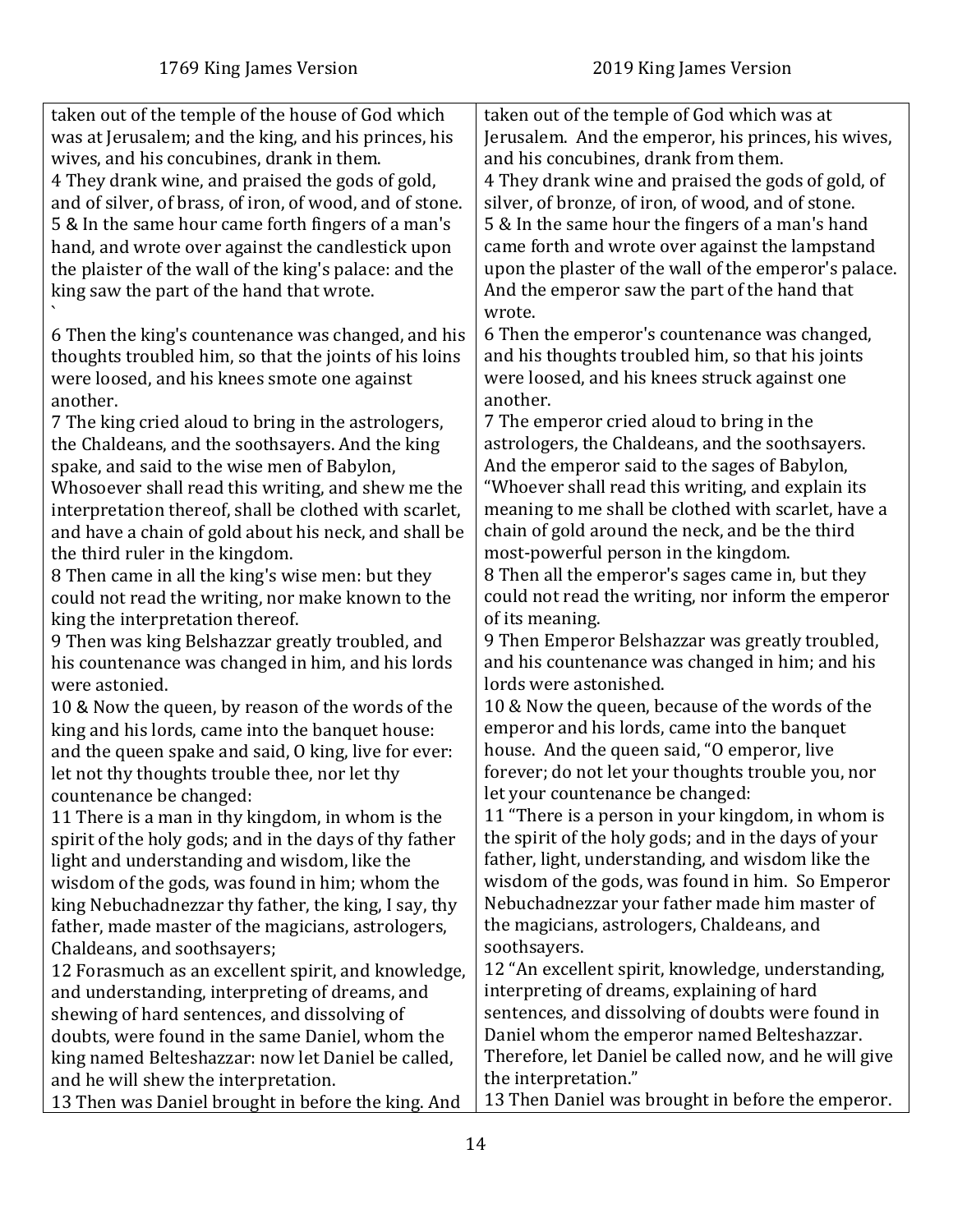| the king spake and said unto Daniel, Art thou that      | And the emperor said to Daniel, "Are you that           |
|---------------------------------------------------------|---------------------------------------------------------|
| Daniel, which art of the children of the captivity of   | Daniel, who is of the children of the captivity of      |
| Judah, whom the king my father brought out of           | Judah, whom the emperor my father brought out of        |
| Jewry?                                                  | Judah?                                                  |
| 14 I have even heard of thee, that the spirit of the    | 14 "I have heard of you, that the spirit of the gods is |
| gods is in thee, and that light and understanding       | in you, and that light, understanding, and excellent    |
| and excellent wisdom is found in thee.                  | wisdom is found in you.                                 |
| 15 And now the wise men, the astrologers, have          | 15 "The sages, the astrologers, were brought in         |
| been brought in before me, that they should read        | before me to read this writing and make its             |
| this writing, and make known unto me the                | meaning known to me. But they could not give the        |
| interpretation thereof: but they could not shew the     | interpretation of the thing.                            |
| interpretation of the thing:                            | 16 "And I have heard of you, that you can interpret     |
| 16 And I have heard of thee, that thou canst make       | something and dissolve doubts. Now if you can           |
| interpretations, and dissolve doubts: now if thou       | read the writing, and make known to me its              |
| canst read the writing, and make known to me the        | meaning, you shall be clothed with scarlet, have a      |
| interpretation thereof, thou shalt be clothed with      | chain of gold around your neck, and be the third        |
| scarlet, and have a chain of gold about thy neck, and   | most-powerful person in the kingdom."                   |
| shalt be the third ruler in the kingdom.                | 17 & Then Daniel answered the emperor, "Let your        |
| 17 & Then Daniel answered and said before the           | gifts be to yourself, and give your rewards to          |
| king, Let thy gifts be to thyself, and give thy rewards | another. Yet I will read the writing to the emperor,    |
| to another; yet I will read the writing unto the king,  | and make known to him its meaning.                      |
| and make known to him the interpretation.               | 18 "The most high God gave Nebuchadnezzar your          |
| 18 O thou king, the most high God gave                  | father a kingdom, majesty, glory, and honor.            |
| Nebuchadnezzar thy father a kingdom, and majesty,       | 19 "And because of the majesty that He gave him, all    |
| and glory, and honour:                                  | people, nations, and languages trembled and feared      |
| 19 And for the majesty that he gave him, all people,    | before him. Those whom he wanted dead, he killed;       |
| nations, and languages, trembled and feared before      | and those whom he wanted alive, he kept alive; and      |
| him: whom he would he slew; and whom he would           | whom he wished, he set up; and whom he wished,          |
| he kept alive; and whom he would he set up; and         | he put down.                                            |
| whom he would he put down.                              | 20 "But when his heart was lifted up, and his mind      |
| 20 But when his heart was lifted up, and his mind       | hardened in pride, he was deposed from his kingly       |
| hardened in pride, he was deposed from his kingly       | throne; and they took his glory from him.               |
| throne, and they took his glory from him:               | 21 "And he was driven from among humanity, and          |
| 21 And he was driven from the sons of men; and his      | his heart was made like that of the animals of the      |
| heart was made like the beasts, and his dwelling        | field, and his dwelling was with the wild donkeys.      |
| was with the wild asses: they fed him with grass like   | They fed him with grass like an ox, and his body was    |
| oxen, and his body was wet with the dew of heaven;      | wet with the dew of the heavens till he knew that       |
| till he knew that the most high God ruled in the        | the most high God rules in the kingdom of humanity      |
| kingdom of men, and that he appointeth over it          | and that He appoints over it whomever He will.          |
| whomsoever he will.                                     | 22 "And you his son, O Belshazzar, have not             |
| 22 And thou his son, O Belshazzar, hast not             | humbled your heart though you knew all this.            |
| humbled thine heart, though thou knewest all this;      | 23 "But you have lifted up yourself against Yahweh      |
| 23 But hast lifted up thyself against the LORD of       | of heaven, and they have brought the vessels of His     |
| heaven; and they have brought the vessels of his        | temple before you. And you, your lords, your wives,     |
| house before thee, and thou, and thy lords, thy         | and your concubines, have drunk wine in them.           |
| wives, and thy concubines, have drunk wine in           | And you have praised the gods of silver, gold,          |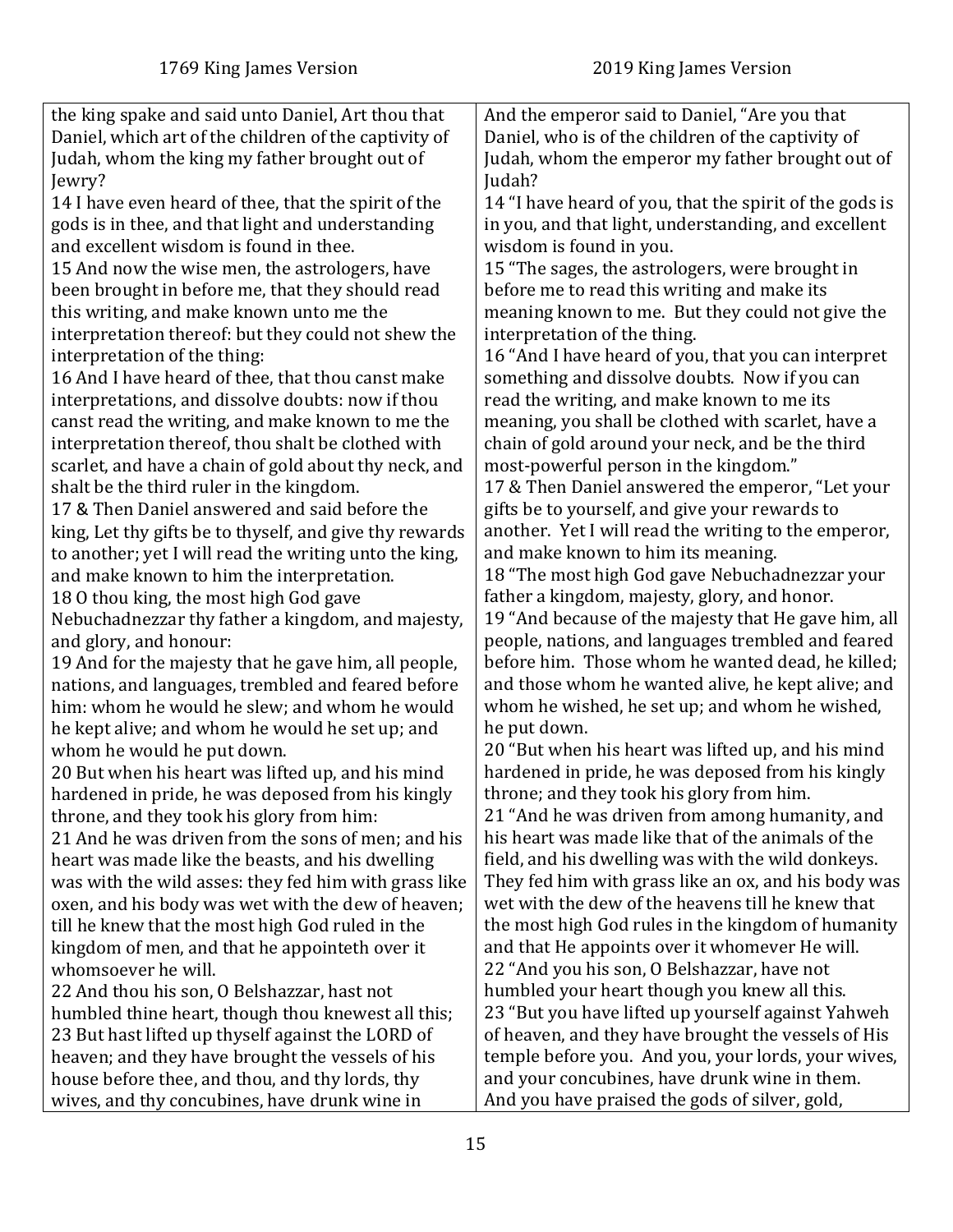<span id="page-15-0"></span>

| them; and thou hast praised the gods of silver, and                          | bronze, iron, wood, and stone, which do not see, nor                   |
|------------------------------------------------------------------------------|------------------------------------------------------------------------|
| gold, of brass, iron, wood, and stone, which see not,                        | hear, nor know. And the God to whom you owe                            |
|                                                                              | your breath and whose are all your ways, you have                      |
| nor hear, nor know: and the God in whose hand thy                            |                                                                        |
| breath is, and whose are all thy ways, hast thou not                         | not glorified.                                                         |
| glorified:                                                                   | 24 "That is why a hand sent from God wrote this                        |
| 24 Then was the part of the hand sent from him;                              | writing.                                                               |
| and this writing was written.                                                | 25 & "And this is the writing that was written,                        |
| 25 & And this is the writing that was written, MENE,                         | 'Mene, mene, tekel, parsin.'                                           |
| MENE, TEKEL, UPHARSIN.                                                       | 26 "This is the interpretation of the thing: 'Mene,'                   |
| 26 This is the interpretation of the thing: MENE;                            | God has numbered your kingdom, and finished it.                        |
| God hath numbered thy kingdom, and finished it.                              | 27 "Tekel,' you are weighed in the balances and are                    |
| 27 TEKEL; Thou art weighed in the balances, and                              | found wanting.                                                         |
| art found wanting.                                                           | 28 "'Peres,' your kingdom is divided and given to                      |
| 28 PERES; Thy kingdom is divided, and given to the                           | the Medes and Persians."                                               |
| Medes and Persians.                                                          | 29 Then Belshazzar commanded, and they clothed                         |
| 29 Then commanded Belshazzar, and they clothed                               | Daniel with scarlet, and put a chain of gold around                    |
| Daniel with scarlet, and put a chain of gold about his                       | his neck, and made a proclamation concerning him,                      |
| neck, and made a proclamation concerning him, that                           | that he should be the third most-powerful person in                    |
| he should be the third ruler in the kingdom.                                 | the kingdom.                                                           |
| 30 & In that night was Belshazzar the king of the                            | 30 & That night Belshazzar the emperor of the                          |
| Chaldeans slain.                                                             | Chaldeans was slain.                                                   |
| 31 And Darius the Median took the kingdom, being                             | 31 And Darius the Mede took the kingdom, being                         |
| about threescore and two years old.                                          | about sixty-two years old.                                             |
|                                                                              |                                                                        |
|                                                                              |                                                                        |
|                                                                              |                                                                        |
| 6:1 It pleased Darius to set over the kingdom an                             | 6:1 It pleased Darius to set over the kingdom a                        |
| hundred and twenty princes, which should be over                             | hundred twenty princes, who would be in charge of                      |
| the whole kingdom;                                                           | the whole kingdom.                                                     |
| 2 And over these three presidents; of whom Daniel                            | 2 And Darius made Daniel the highest of the three                      |
| was first: that the princes might give accounts unto                         | presidents. Darius did this so that the princes might                  |
| them, and the king should have no damage.                                    | give accounts to the presidents so that the emperor                    |
|                                                                              | would have no damage.                                                  |
| 3 Then this Daniel was preferred above the                                   | 3 Then Daniel was preferred above the presidents                       |
| presidents and princes, because an excellent spirit                          | and princes because an excellent spirit was in him,                    |
| was in him; and the king thought to set him over the                         | and the emperor thought to set him over the whole                      |
| whole realm.                                                                 | realm.                                                                 |
| 4   Then the presidents and princes sought to find                           | 4 Then the other presidents and the princes sought                     |
| occasion against Daniel concerning the kingdom;                              | to find a charge against Daniel regarding the                          |
| but they could find none occasion nor fault;                                 | kingdom. But they could find no occasion nor fault                     |
| forasmuch as he was faithful, neither was there any                          | because he was faithful, and no error or fault was                     |
| error or fault found in him.                                                 | found in him.                                                          |
| 5 Then said these men, We shall not find any                                 | 5 Then they said, "We shall not find a charge against                  |
| occasion against this Daniel, except we find it                              | this Daniel unless we find something against him                       |
| against him concerning the law of his God.                                   | regarding the law of his God.                                          |
| 6 Then these presidents and princes assembled                                | 6 Then these presidents and princes assembled                          |
| together to the king, and said thus unto him, King<br>Darius, live for ever. | before the emperor, and said to him, "Emperor<br>Darius, live forever. |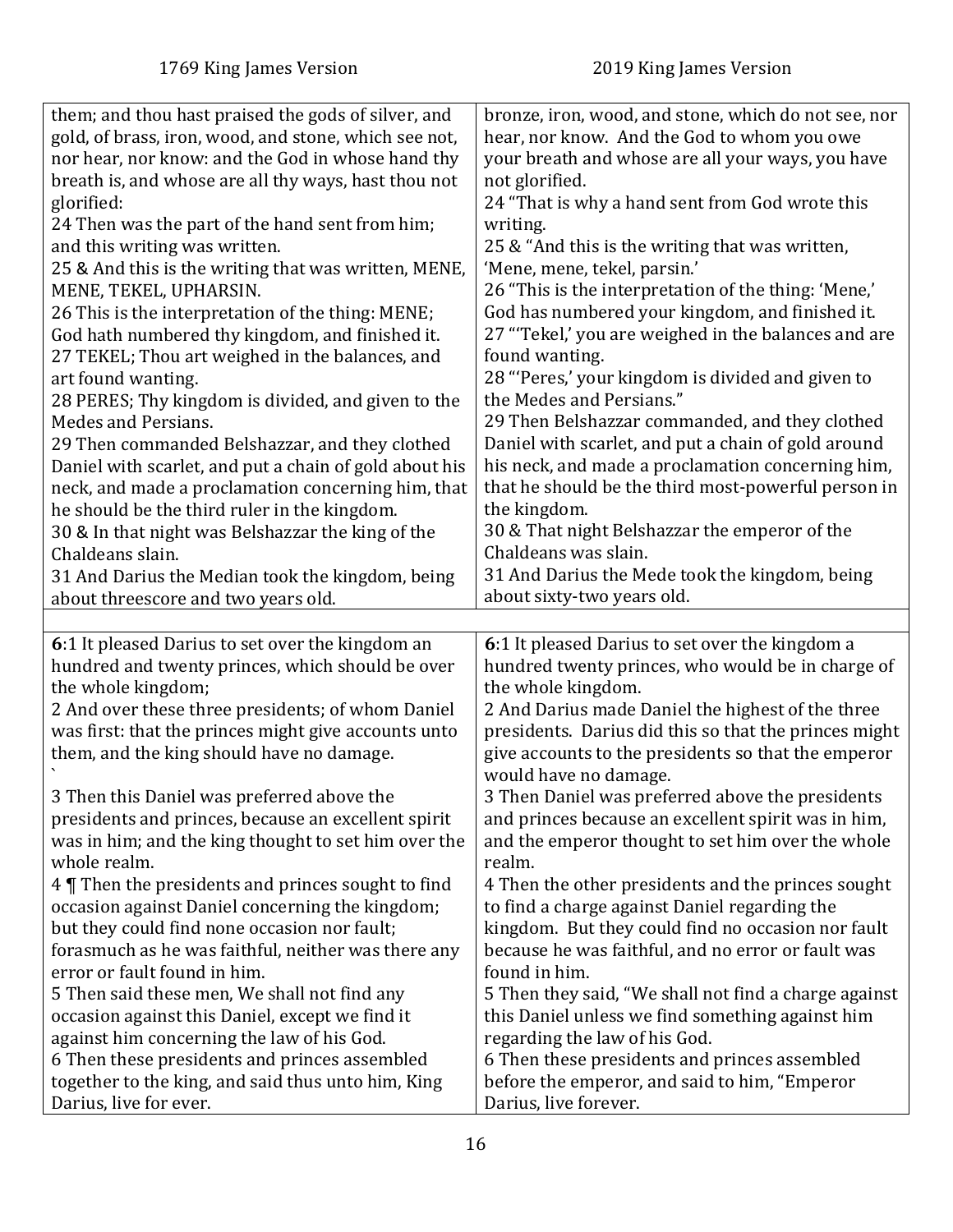7 All the presidents of the kingdom, the governors, and the princes, the counsellors, and the captains, have consulted together to establish a royal statute, and to make a firm decree, that whosoever shall ask a petition of any God or man for thirty days, save of thee, O king, he shall be cast into the den of lions. 8 Now, O king, establish the decree, and sign the writing, that it be not changed, according to the law of the Medes and Persians, which altereth not. ` 9 Wherefore king Darius signed the writing and the decree. 10 ¶ Now when Daniel knew that the writing was signed, he went into his house; and his windows being open in his chamber toward Jerusalem, he kneeled upon his knees three times a day, and prayed, and gave thanks before his God, as he did aforetime. 11 Then these men assembled, and found Daniel praying and making supplication before his God. 12 Then they came near, and spake before the king concerning the king's decree; Hast thou not signed a decree, that every man that shall ask a petition of any God or man within thirty days, save of thee, O king, shall be cast into the den of lions? The king answered and said, The thing is true, according to the law of the Medes and Persians, which altereth not. 13 Then answered they and said before the king, That Daniel, which is of the children of the captivity of Judah, regardeth not thee, O king, nor the decree that thou hast signed, but maketh his petition three times a day. 14 Then the king, when he heard these words, was sore displeased with himself, and set his heart on Daniel to deliver him: and he laboured till the going down of the sun to deliver him. 15 Then these men assembled unto the king, and said unto the king, Know, O king, that the law of the Medes and Persians is, That no decree nor statute which the king establisheth may be changed. 16 Then the king commanded, and they brought Daniel, and cast him into the den of lions. Now the king spake and said unto Daniel, Thy God whom thou servest continually, he will deliver thee. 17 And a stone was brought, and laid upon the 7 "All the presidents of the kingdom, the governors, the princes, the counselors, and the captains, have consulted together to establish a royal statute and to make a firm decree, that whoever shall ask a petition of any God or person for thirty days, except of you, O emperor, shall be cast into a den of lions. 8 "Now, O emperor, establish the decree, and sign the writing so that it will not be changed according to the law of the Medes and Persians, which does not alter." 9 Therefore, emperor Darius signed the writing and the decree. 10 Now when Daniel knew that the writing was signed, he went into his house; and his windows being open in his chamber toward Jerusalem, he knelt down three times a day. And he prayed and gave thanks before his God, as he did before. 11 Then these men assembled, and found Daniel praying and making supplication before his God. 12 Then they came near, and said before the emperor concerning the emperor's decree, "Have you not signed a decree that everyone who shall ask a petition of any God or person within thirty days, other than you, O emperor, shall be cast into the lions' den?" The emperor answered, "The thing is true according to the law of the Medes and Persians, which does not alter." 13 Then they said to the emperor, "Daniel, who is of the children of the captivity of Judah, does not honor you, O emperor, nor the decree that you have signed, but makes his petition three times a day." 14 Then the emperor, when he heard these words, was sore displeased with himself, and set his heart on Daniel to deliver him. And he labored till the going down of the sun to deliver him. 15 Then these men assembled before the emperor, and said to him, "Know, O emperor, that by the law of the Medes and Persians no decree nor statute which the emperor establishes may be changed." 16 Then the emperor commanded, and they brought Daniel and cast him into a lions' den. Now the emperor said to Daniel, "Your God whom you serve continually will deliver you." 17 And a stone was brought, and laid upon the mouth of the den; and the emperor sealed it with his own signet, and with the signet of his lords so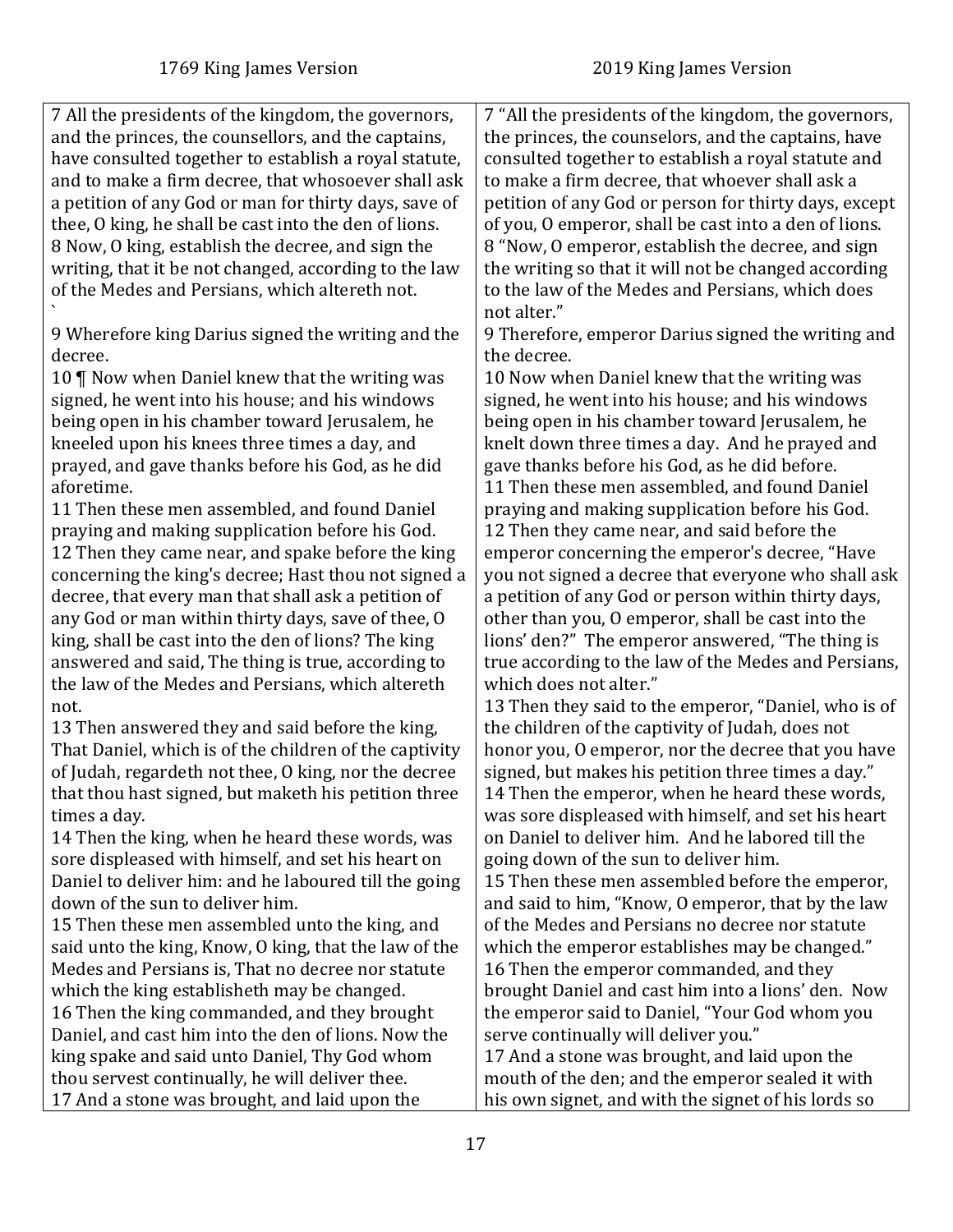| mouth of the den; and the king sealed it with his<br>own signet, and with the signet of his lords; that the<br>purpose might not be changed concerning Daniel.<br>18   Then the king went to his palace, and passed<br>the night fasting: neither were instruments of<br>musick brought before him: and his sleep went from<br>him.<br>19 Then the king arose very early in the morning,<br>and went in haste unto the den of lions.<br>20 And when he came to the den, he cried with a<br>lamentable voice unto Daniel: and the king spake<br>and said to Daniel, O Daniel, servant of the living<br>God, is thy God, whom thou servest continually, able<br>to deliver thee from the lions?<br>21 Then said Daniel unto the king, O king, live for<br>ever.<br>22 My God hath sent his angel, and hath shut the<br>lions' mouths, that they have not hurt me:<br>forasmuch as before him innocency was found in<br>me; and also before thee, O king, have I done no<br>hurt.<br>23 Then was the king exceeding glad for him, and<br>commanded that they should take Daniel up out of<br>the den. So Daniel was taken up out of the den, and<br>no manner of hurt was found upon him, because he<br>believed in his God.<br>24   And the king commanded, and they brought<br>those men which had accused Daniel, and they cast<br>them into the den of lions, them, their children, and<br>their wives; and the lions had the mastery of them,<br>and brake all their bones in pieces or ever they | that the purpose might not be changed concerning<br>Daniel.<br>18 Then the emperor went to his palace and passed<br>the night fasting; instruments of music were not<br>brought before him, and his sleep went from him.<br>19 Then the emperor arose very early in the<br>morning and went quickly to the lions' den.<br>20 And when he came to the den, he cried out<br>anxiously to Daniel, "O Daniel, servant of the living<br>God, is your God, whom you serve continually, able<br>to deliver you from the lions?"<br>21 Then Daniel answered the emperor, "O emperor,<br>live forever.<br>22 "My God has sent His angel and has shut the<br>lions' mouths so that they have not hurt me because<br>before Him innocence was found in me. And before<br>you, O emperor, I have done no hurt."<br>23 Then the emperor was very glad for him and<br>commanded that they should take Daniel up out of<br>the den. So Daniel was taken up out of the den, and<br>no kind of injury was found upon him because he<br>believed in his God.<br>24 And the emperor commanded, and they brought<br>those men who had accused Daniel. And they cast<br>them into the lions' den, them, their children, and<br>their wives; and the lions had the mastery of them.<br>As the bodies of these people reached the bottom of<br>the den, the lions broke all their bones in pieces.<br>25 Then emperor Darius wrote to all people,<br>nations, and languages throughout the earth, "Peace<br>be multiplied to you. |
|-----------------------------------------------------------------------------------------------------------------------------------------------------------------------------------------------------------------------------------------------------------------------------------------------------------------------------------------------------------------------------------------------------------------------------------------------------------------------------------------------------------------------------------------------------------------------------------------------------------------------------------------------------------------------------------------------------------------------------------------------------------------------------------------------------------------------------------------------------------------------------------------------------------------------------------------------------------------------------------------------------------------------------------------------------------------------------------------------------------------------------------------------------------------------------------------------------------------------------------------------------------------------------------------------------------------------------------------------------------------------------------------------------------------------------------------------------------------------------------------------------|------------------------------------------------------------------------------------------------------------------------------------------------------------------------------------------------------------------------------------------------------------------------------------------------------------------------------------------------------------------------------------------------------------------------------------------------------------------------------------------------------------------------------------------------------------------------------------------------------------------------------------------------------------------------------------------------------------------------------------------------------------------------------------------------------------------------------------------------------------------------------------------------------------------------------------------------------------------------------------------------------------------------------------------------------------------------------------------------------------------------------------------------------------------------------------------------------------------------------------------------------------------------------------------------------------------------------------------------------------------------------------------------------------------------------------------------------------------------------------------------------------|
|                                                                                                                                                                                                                                                                                                                                                                                                                                                                                                                                                                                                                                                                                                                                                                                                                                                                                                                                                                                                                                                                                                                                                                                                                                                                                                                                                                                                                                                                                                     |                                                                                                                                                                                                                                                                                                                                                                                                                                                                                                                                                                                                                                                                                                                                                                                                                                                                                                                                                                                                                                                                                                                                                                                                                                                                                                                                                                                                                                                                                                            |
|                                                                                                                                                                                                                                                                                                                                                                                                                                                                                                                                                                                                                                                                                                                                                                                                                                                                                                                                                                                                                                                                                                                                                                                                                                                                                                                                                                                                                                                                                                     |                                                                                                                                                                                                                                                                                                                                                                                                                                                                                                                                                                                                                                                                                                                                                                                                                                                                                                                                                                                                                                                                                                                                                                                                                                                                                                                                                                                                                                                                                                            |
|                                                                                                                                                                                                                                                                                                                                                                                                                                                                                                                                                                                                                                                                                                                                                                                                                                                                                                                                                                                                                                                                                                                                                                                                                                                                                                                                                                                                                                                                                                     |                                                                                                                                                                                                                                                                                                                                                                                                                                                                                                                                                                                                                                                                                                                                                                                                                                                                                                                                                                                                                                                                                                                                                                                                                                                                                                                                                                                                                                                                                                            |
|                                                                                                                                                                                                                                                                                                                                                                                                                                                                                                                                                                                                                                                                                                                                                                                                                                                                                                                                                                                                                                                                                                                                                                                                                                                                                                                                                                                                                                                                                                     |                                                                                                                                                                                                                                                                                                                                                                                                                                                                                                                                                                                                                                                                                                                                                                                                                                                                                                                                                                                                                                                                                                                                                                                                                                                                                                                                                                                                                                                                                                            |
|                                                                                                                                                                                                                                                                                                                                                                                                                                                                                                                                                                                                                                                                                                                                                                                                                                                                                                                                                                                                                                                                                                                                                                                                                                                                                                                                                                                                                                                                                                     |                                                                                                                                                                                                                                                                                                                                                                                                                                                                                                                                                                                                                                                                                                                                                                                                                                                                                                                                                                                                                                                                                                                                                                                                                                                                                                                                                                                                                                                                                                            |
|                                                                                                                                                                                                                                                                                                                                                                                                                                                                                                                                                                                                                                                                                                                                                                                                                                                                                                                                                                                                                                                                                                                                                                                                                                                                                                                                                                                                                                                                                                     |                                                                                                                                                                                                                                                                                                                                                                                                                                                                                                                                                                                                                                                                                                                                                                                                                                                                                                                                                                                                                                                                                                                                                                                                                                                                                                                                                                                                                                                                                                            |
|                                                                                                                                                                                                                                                                                                                                                                                                                                                                                                                                                                                                                                                                                                                                                                                                                                                                                                                                                                                                                                                                                                                                                                                                                                                                                                                                                                                                                                                                                                     |                                                                                                                                                                                                                                                                                                                                                                                                                                                                                                                                                                                                                                                                                                                                                                                                                                                                                                                                                                                                                                                                                                                                                                                                                                                                                                                                                                                                                                                                                                            |
|                                                                                                                                                                                                                                                                                                                                                                                                                                                                                                                                                                                                                                                                                                                                                                                                                                                                                                                                                                                                                                                                                                                                                                                                                                                                                                                                                                                                                                                                                                     |                                                                                                                                                                                                                                                                                                                                                                                                                                                                                                                                                                                                                                                                                                                                                                                                                                                                                                                                                                                                                                                                                                                                                                                                                                                                                                                                                                                                                                                                                                            |
|                                                                                                                                                                                                                                                                                                                                                                                                                                                                                                                                                                                                                                                                                                                                                                                                                                                                                                                                                                                                                                                                                                                                                                                                                                                                                                                                                                                                                                                                                                     |                                                                                                                                                                                                                                                                                                                                                                                                                                                                                                                                                                                                                                                                                                                                                                                                                                                                                                                                                                                                                                                                                                                                                                                                                                                                                                                                                                                                                                                                                                            |
|                                                                                                                                                                                                                                                                                                                                                                                                                                                                                                                                                                                                                                                                                                                                                                                                                                                                                                                                                                                                                                                                                                                                                                                                                                                                                                                                                                                                                                                                                                     |                                                                                                                                                                                                                                                                                                                                                                                                                                                                                                                                                                                                                                                                                                                                                                                                                                                                                                                                                                                                                                                                                                                                                                                                                                                                                                                                                                                                                                                                                                            |
|                                                                                                                                                                                                                                                                                                                                                                                                                                                                                                                                                                                                                                                                                                                                                                                                                                                                                                                                                                                                                                                                                                                                                                                                                                                                                                                                                                                                                                                                                                     |                                                                                                                                                                                                                                                                                                                                                                                                                                                                                                                                                                                                                                                                                                                                                                                                                                                                                                                                                                                                                                                                                                                                                                                                                                                                                                                                                                                                                                                                                                            |
|                                                                                                                                                                                                                                                                                                                                                                                                                                                                                                                                                                                                                                                                                                                                                                                                                                                                                                                                                                                                                                                                                                                                                                                                                                                                                                                                                                                                                                                                                                     |                                                                                                                                                                                                                                                                                                                                                                                                                                                                                                                                                                                                                                                                                                                                                                                                                                                                                                                                                                                                                                                                                                                                                                                                                                                                                                                                                                                                                                                                                                            |
|                                                                                                                                                                                                                                                                                                                                                                                                                                                                                                                                                                                                                                                                                                                                                                                                                                                                                                                                                                                                                                                                                                                                                                                                                                                                                                                                                                                                                                                                                                     |                                                                                                                                                                                                                                                                                                                                                                                                                                                                                                                                                                                                                                                                                                                                                                                                                                                                                                                                                                                                                                                                                                                                                                                                                                                                                                                                                                                                                                                                                                            |
|                                                                                                                                                                                                                                                                                                                                                                                                                                                                                                                                                                                                                                                                                                                                                                                                                                                                                                                                                                                                                                                                                                                                                                                                                                                                                                                                                                                                                                                                                                     |                                                                                                                                                                                                                                                                                                                                                                                                                                                                                                                                                                                                                                                                                                                                                                                                                                                                                                                                                                                                                                                                                                                                                                                                                                                                                                                                                                                                                                                                                                            |
|                                                                                                                                                                                                                                                                                                                                                                                                                                                                                                                                                                                                                                                                                                                                                                                                                                                                                                                                                                                                                                                                                                                                                                                                                                                                                                                                                                                                                                                                                                     |                                                                                                                                                                                                                                                                                                                                                                                                                                                                                                                                                                                                                                                                                                                                                                                                                                                                                                                                                                                                                                                                                                                                                                                                                                                                                                                                                                                                                                                                                                            |
|                                                                                                                                                                                                                                                                                                                                                                                                                                                                                                                                                                                                                                                                                                                                                                                                                                                                                                                                                                                                                                                                                                                                                                                                                                                                                                                                                                                                                                                                                                     |                                                                                                                                                                                                                                                                                                                                                                                                                                                                                                                                                                                                                                                                                                                                                                                                                                                                                                                                                                                                                                                                                                                                                                                                                                                                                                                                                                                                                                                                                                            |
|                                                                                                                                                                                                                                                                                                                                                                                                                                                                                                                                                                                                                                                                                                                                                                                                                                                                                                                                                                                                                                                                                                                                                                                                                                                                                                                                                                                                                                                                                                     |                                                                                                                                                                                                                                                                                                                                                                                                                                                                                                                                                                                                                                                                                                                                                                                                                                                                                                                                                                                                                                                                                                                                                                                                                                                                                                                                                                                                                                                                                                            |
|                                                                                                                                                                                                                                                                                                                                                                                                                                                                                                                                                                                                                                                                                                                                                                                                                                                                                                                                                                                                                                                                                                                                                                                                                                                                                                                                                                                                                                                                                                     |                                                                                                                                                                                                                                                                                                                                                                                                                                                                                                                                                                                                                                                                                                                                                                                                                                                                                                                                                                                                                                                                                                                                                                                                                                                                                                                                                                                                                                                                                                            |
| came at the bottom of the den.                                                                                                                                                                                                                                                                                                                                                                                                                                                                                                                                                                                                                                                                                                                                                                                                                                                                                                                                                                                                                                                                                                                                                                                                                                                                                                                                                                                                                                                                      | 26 "I make a decree, that in every dominion of my                                                                                                                                                                                                                                                                                                                                                                                                                                                                                                                                                                                                                                                                                                                                                                                                                                                                                                                                                                                                                                                                                                                                                                                                                                                                                                                                                                                                                                                          |
| 25   Then king Darius wrote unto all people,                                                                                                                                                                                                                                                                                                                                                                                                                                                                                                                                                                                                                                                                                                                                                                                                                                                                                                                                                                                                                                                                                                                                                                                                                                                                                                                                                                                                                                                        | kingdom people tremble and fear before the God of                                                                                                                                                                                                                                                                                                                                                                                                                                                                                                                                                                                                                                                                                                                                                                                                                                                                                                                                                                                                                                                                                                                                                                                                                                                                                                                                                                                                                                                          |
| nations, and languages, that dwell in all the earth;                                                                                                                                                                                                                                                                                                                                                                                                                                                                                                                                                                                                                                                                                                                                                                                                                                                                                                                                                                                                                                                                                                                                                                                                                                                                                                                                                                                                                                                | Daniel. For he is the living God, and steadfast                                                                                                                                                                                                                                                                                                                                                                                                                                                                                                                                                                                                                                                                                                                                                                                                                                                                                                                                                                                                                                                                                                                                                                                                                                                                                                                                                                                                                                                            |
| Peace be multiplied unto you.                                                                                                                                                                                                                                                                                                                                                                                                                                                                                                                                                                                                                                                                                                                                                                                                                                                                                                                                                                                                                                                                                                                                                                                                                                                                                                                                                                                                                                                                       | forever, and His realm shall not be destroyed, and                                                                                                                                                                                                                                                                                                                                                                                                                                                                                                                                                                                                                                                                                                                                                                                                                                                                                                                                                                                                                                                                                                                                                                                                                                                                                                                                                                                                                                                         |
| 26 I make a decree, That in every dominion of my                                                                                                                                                                                                                                                                                                                                                                                                                                                                                                                                                                                                                                                                                                                                                                                                                                                                                                                                                                                                                                                                                                                                                                                                                                                                                                                                                                                                                                                    | His dominion shall be even to the end.                                                                                                                                                                                                                                                                                                                                                                                                                                                                                                                                                                                                                                                                                                                                                                                                                                                                                                                                                                                                                                                                                                                                                                                                                                                                                                                                                                                                                                                                     |
| kingdom men tremble and fear before the God of                                                                                                                                                                                                                                                                                                                                                                                                                                                                                                                                                                                                                                                                                                                                                                                                                                                                                                                                                                                                                                                                                                                                                                                                                                                                                                                                                                                                                                                      | 27 "He delivers and rescues, and He works signs                                                                                                                                                                                                                                                                                                                                                                                                                                                                                                                                                                                                                                                                                                                                                                                                                                                                                                                                                                                                                                                                                                                                                                                                                                                                                                                                                                                                                                                            |
| Daniel: for he is the living God, and stedfast for ever,                                                                                                                                                                                                                                                                                                                                                                                                                                                                                                                                                                                                                                                                                                                                                                                                                                                                                                                                                                                                                                                                                                                                                                                                                                                                                                                                                                                                                                            | and wonders in heaven and in earth, who has                                                                                                                                                                                                                                                                                                                                                                                                                                                                                                                                                                                                                                                                                                                                                                                                                                                                                                                                                                                                                                                                                                                                                                                                                                                                                                                                                                                                                                                                |
| and his kingdom that which shall not be destroyed,                                                                                                                                                                                                                                                                                                                                                                                                                                                                                                                                                                                                                                                                                                                                                                                                                                                                                                                                                                                                                                                                                                                                                                                                                                                                                                                                                                                                                                                  | delivered Daniel from the power of the lions."                                                                                                                                                                                                                                                                                                                                                                                                                                                                                                                                                                                                                                                                                                                                                                                                                                                                                                                                                                                                                                                                                                                                                                                                                                                                                                                                                                                                                                                             |
| and his dominion shall be even unto the end.                                                                                                                                                                                                                                                                                                                                                                                                                                                                                                                                                                                                                                                                                                                                                                                                                                                                                                                                                                                                                                                                                                                                                                                                                                                                                                                                                                                                                                                        | 28 So Daniel prospered in the reign of Darius, and in                                                                                                                                                                                                                                                                                                                                                                                                                                                                                                                                                                                                                                                                                                                                                                                                                                                                                                                                                                                                                                                                                                                                                                                                                                                                                                                                                                                                                                                      |
| 27 He delivereth and rescueth, and he worketh                                                                                                                                                                                                                                                                                                                                                                                                                                                                                                                                                                                                                                                                                                                                                                                                                                                                                                                                                                                                                                                                                                                                                                                                                                                                                                                                                                                                                                                       | the reign of Cyrus the Persian.                                                                                                                                                                                                                                                                                                                                                                                                                                                                                                                                                                                                                                                                                                                                                                                                                                                                                                                                                                                                                                                                                                                                                                                                                                                                                                                                                                                                                                                                            |
| signs and wonders in heaven and in earth, who hath                                                                                                                                                                                                                                                                                                                                                                                                                                                                                                                                                                                                                                                                                                                                                                                                                                                                                                                                                                                                                                                                                                                                                                                                                                                                                                                                                                                                                                                  |                                                                                                                                                                                                                                                                                                                                                                                                                                                                                                                                                                                                                                                                                                                                                                                                                                                                                                                                                                                                                                                                                                                                                                                                                                                                                                                                                                                                                                                                                                            |
| delivered Daniel from the power of the lions.                                                                                                                                                                                                                                                                                                                                                                                                                                                                                                                                                                                                                                                                                                                                                                                                                                                                                                                                                                                                                                                                                                                                                                                                                                                                                                                                                                                                                                                       | $\overline{\phantom{a}}$                                                                                                                                                                                                                                                                                                                                                                                                                                                                                                                                                                                                                                                                                                                                                                                                                                                                                                                                                                                                                                                                                                                                                                                                                                                                                                                                                                                                                                                                                   |
| 28 So this Daniel prospered in the reign of Darius,                                                                                                                                                                                                                                                                                                                                                                                                                                                                                                                                                                                                                                                                                                                                                                                                                                                                                                                                                                                                                                                                                                                                                                                                                                                                                                                                                                                                                                                 |                                                                                                                                                                                                                                                                                                                                                                                                                                                                                                                                                                                                                                                                                                                                                                                                                                                                                                                                                                                                                                                                                                                                                                                                                                                                                                                                                                                                                                                                                                            |
| and in the reign of Cyrus the Persian.                                                                                                                                                                                                                                                                                                                                                                                                                                                                                                                                                                                                                                                                                                                                                                                                                                                                                                                                                                                                                                                                                                                                                                                                                                                                                                                                                                                                                                                              |                                                                                                                                                                                                                                                                                                                                                                                                                                                                                                                                                                                                                                                                                                                                                                                                                                                                                                                                                                                                                                                                                                                                                                                                                                                                                                                                                                                                                                                                                                            |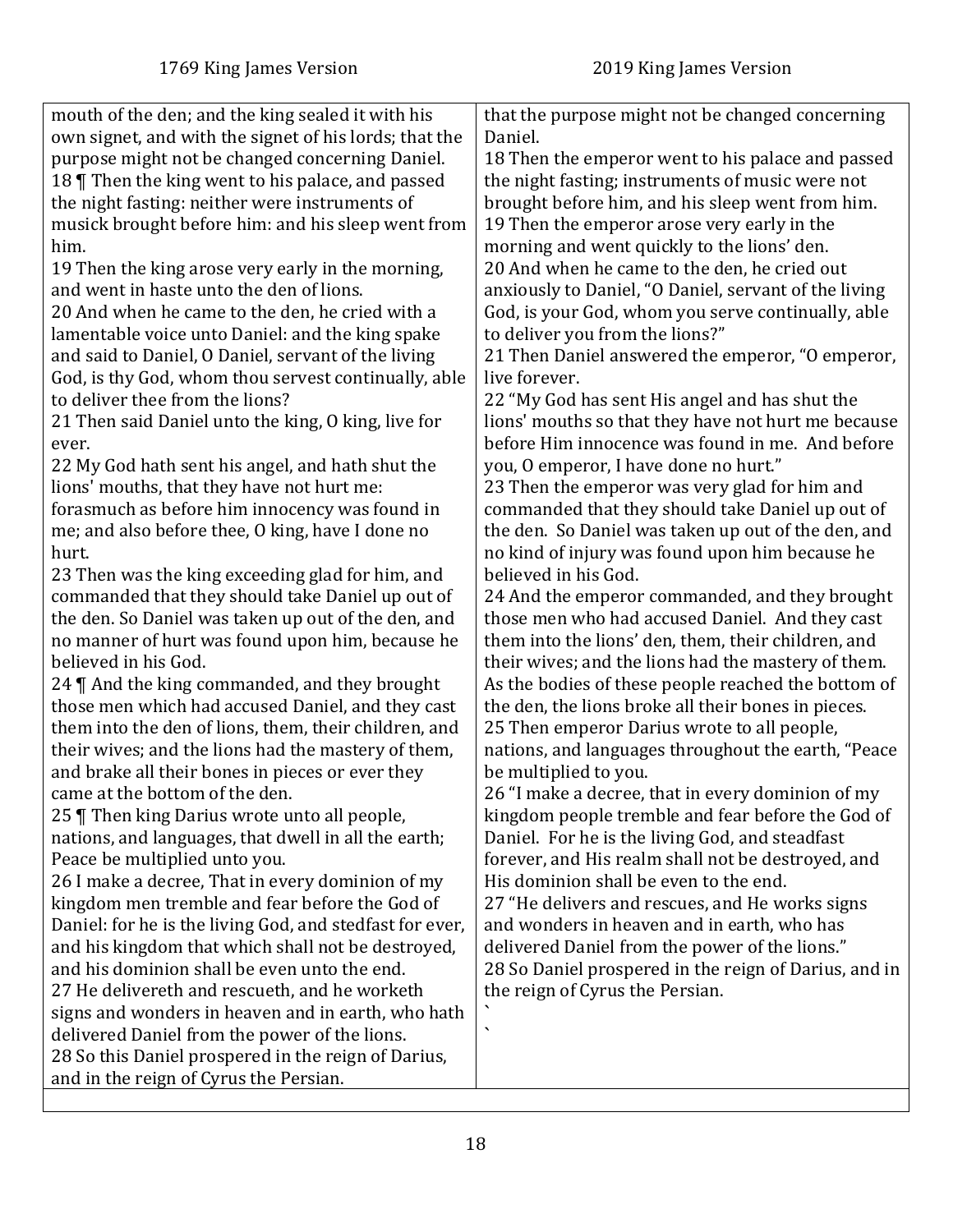<span id="page-18-0"></span>

| 7:1 In the first year of Belshazzar king of Babylon    | 7:1 In the first year of Belshazzar emperor of          |
|--------------------------------------------------------|---------------------------------------------------------|
| Daniel had a dream and visions of his head upon his    | Babylon, Daniel had a dream and visions of his head     |
| bed: then he wrote the dream, and told the sum of      | upon his bed; then he wrote the dream, and told         |
| the matters.                                           | what he had seen that night.                            |
| 2 Daniel spake and said, I saw in my vision by night,  | 2 Daniel said, "I saw in my vision that night, and,     |
| and, behold, the four winds of the heaven strove       | behold, the four winds of the heavens strove upon       |
| upon the great sea.                                    | the great sea.                                          |
| 3 And four great beasts came up from the sea,          | 3 "And four great beasts came up from the sea,          |
| diverse one from another.                              | diverse one from another.                               |
| 4 The first was like a lion, and had eagle's wings: I  | 4 "The first was like a lion, and had eagle's wings: I  |
| beheld till the wings thereof were plucked, and it     | looked till its wings were plucked and it was lifted    |
| was lifted up from the earth, and made stand upon      | up from the earth and made to stand upon its feet       |
| the feet as a man, and a man's heart was given to it.  | like a person. And a person's heart was given to it.    |
| 5 And behold another beast, a second, like to a bear,  | 5 And, behold, another beast, a second, like a bear;    |
| and it raised up itself on one side, and it had three  | and it raised up itself on one side, and it had three   |
| ribs in the mouth of it between the teeth of it: and   | ribs in its mouth between its teeth. And they said to   |
| they said thus unto it, Arise, devour much flesh.      | it, "Arise, devour much flesh."                         |
| 6 After this I beheld, and lo another, like a leopard, | 6 After this I saw, and, behold, another beast like a   |
| which had upon the back of it four wings of a fowl;    | leopard, which had upon its back four wings of a        |
| the beast had also four heads; and dominion was        | bird; the beast also had four heads; and dominion       |
| given to it.                                           | was given to it.                                        |
| 7 After this I saw in the night visions, and behold a  | 7 After this I saw in the night visions, and, behold, a |
| fourth beast, dreadful and terrible, and strong        | fourth beast, dreadful, terrible, and exceedingly       |
| exceedingly; and it had great iron teeth: it devoured  | strong; and it had great iron teeth. It devoured and    |
| and brake in pieces, and stamped the residue with      | broke in pieces, and stamped the residue with the       |
| the feet of it: and it was diverse from all the beasts | feet of it: and it was diverse from all the beasts that |
| that were before it; and it had ten horns.             | were before it; and it had ten horns.                   |
| 8 I considered the horns, and, behold, there came up   | 8 I considered the horns, and, behold, among them       |
| among them another little horn, before whom there      | came up another little horn, before whom three of       |
| were three of the first horns plucked up by the        | the first horns were plucked up by the roots. And,      |
| roots: and, behold, in this horn were eyes like the    | behold, in this horn were eyes like the eyes of a       |
| eyes of man, and a mouth speaking great things.        | person, and a mouth speaking great things.              |
| 9   I beheld till the thrones were cast down, and the  | 9 I beheld till the thrones were cast down, and the     |
| Ancient of days did sit, whose garment was white as    | Ancient of days did sit, whose garment was white as     |
| snow, and the hair of his head like the pure wool:     | snow, and the hair of his head like the pure wool:      |
| his throne was like the fiery flame, and his wheels    | his throne was like the fiery flame, and his wheels     |
| as burning fire.                                       | as burning fire (I saw all these being cast down, and   |
|                                                        | I beheld the nature of the Ancient of days).            |
| 10 A fiery stream issued and came forth from before    | 10 A fiery stream issued forth from before Him;         |
| him: thousand thousands ministered unto him, and       | thousand thousands ministered to Him, and ten           |
| ten thousand times ten thousand stood before him:      | thousand times ten thousand stood before Him.           |
| the judgment was set, and the books were opened.       | The judgment was set, and the books were opened.        |
| 11 I beheld then because of the voice of the great     | 11 I heard then the great words which the horn          |
| words which the horn spake: I beheld even till the     | spoke; I looked till the beast was slain and his body   |
| beast was slain, and his body destroyed, and given     | destroyed by the flames.                                |
|                                                        |                                                         |
| to the burning flame.                                  | 12 Concerning the rest of the beasts, they had their    |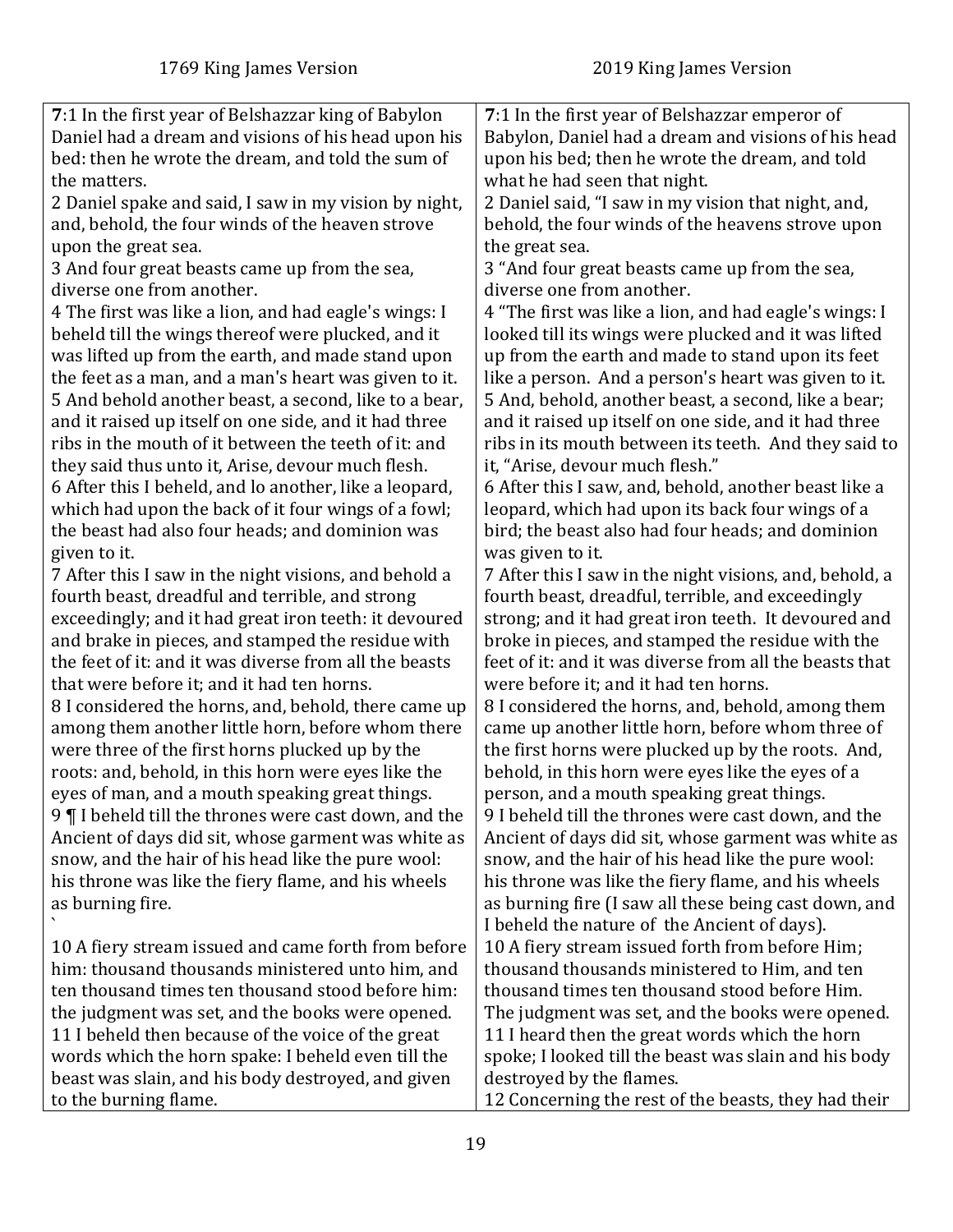| 12 As concerning the rest of the beasts, they had      | dominion taken away; yet their lives were             |
|--------------------------------------------------------|-------------------------------------------------------|
| their dominion taken away: yet their lives were        | prolonged for a season and time.                      |
| prolonged for a season and time.                       | 13 I saw in the night visions, and, behold, one like  |
| 13 I saw in the night visions, and, behold, one like   | the Son of man came with the clouds of heaven and     |
| the Son of man came with the clouds of heaven, and     | came to the Ancient of days; and they brought him     |
| came to the Ancient of days, and they brought him      | near before Him.                                      |
| near before him.                                       | 14 And he was given dominion, glory, and a            |
| 14 And there was given him dominion, and glory,        | kingdom so that all people, nations, and languages,   |
| and a kingdom, that all people, nations, and           | should serve him. His dominion is an everlasting      |
| languages, should serve him: his dominion is an        | dominion, which shall not pass away, and his          |
| everlasting dominion, which shall not pass away,       | kingdom is that which shall not be destroyed.         |
| and his kingdom that which shall not be destroyed.     | 15 I Daniel was grieved in my spirit in the midst of  |
| 15   I Daniel was grieved in my spirit in the midst of | my body, and the visions of my head troubled me.      |
| my body, and the visions of my head troubled me.       | 16 I came near to one of them who stood by and        |
| 16 I came near unto one of them that stood by, and     | asked the person the truth of all this. So the person |
| asked him the truth of all this. So he told me, and    | told me and made me know the interpretation of        |
| made me know the interpretation of the things.         | the things.                                           |
| 17 These great beasts, which are four, are four        | 17 These four great beasts are four kings which       |
| kings, which shall arise out of the earth.             | shall arise out of the earth.                         |
| 18 But the saints of the most High shall take the      | 18 But the saints (faithful followers) of the most    |
| kingdom, and possess the kingdom for ever, even        | High shall take the kingdom and possess the           |
| for ever and ever.                                     | kingdom forever and ever.                             |
| 19 Then I would know the truth of the fourth beast,    | 19 Then I would know the truth of the fourth beast,   |
| which was diverse from all the others, exceeding       | which was diverse from all the others, exceeding      |
| dreadful, whose teeth were of iron, and his nails of   | dreadful, whose teeth were of iron, and his nails of  |
| brass; which devoured, brake in pieces, and            | bronze. And he devoured, broke in pieces, and         |
| stamped the residue with his feet;                     | stamped the residue with his feet.                    |
| 20 And of the ten horns that were in his head, and of  | 20 I wanted to know more about the ten horns that     |
| the other which came up, and before whom three         | were on his head, and the other horn which came       |
| fell; even of that horn that had eyes, and a mouth     | up afterward, before which three horns fell, even of  |
| that spake very great things, whose look was more      | that horn that had eyes, and a mouth that spoke       |
| stout than his fellows.                                | very great things, whose look was more stout than     |
|                                                        | that of the other horns.                              |
| 21 I beheld, and the same horn made war with the       | 21 I saw, and the same horn made war with the         |
| saints, and prevailed against them;                    | saints and prevailed against them                     |
| 22 Until the Ancient of days came, and judgment        | 22 until the Ancient of days came, and judgment       |
| was given to the saints of the most High; and the      | was given to the saints of the most High, and the     |
| time came that the saints possessed the kingdom.       | time came that the saints possessed the kingdom.      |
| 23 Thus he said, The fourth beast shall be the fourth  | 23 Thus the person said, "The fourth beast shall be   |
| kingdom upon earth, which shall be diverse from all    | the fourth kingdom upon the earth, which shall be     |
| kingdoms, and shall devour the whole earth, and        | diverse from all kingdoms, and shall devour the       |
| shall tread it down, and break it in pieces.           | whole earth, and shall tread it down, and break it in |
|                                                        | pieces.                                               |
| 24 And the ten horns out of this kingdom are ten       | 24 And the ten horns out of this kingdom are ten      |
| kings that shall arise: and another shall rise after   | kings that shall arise; and another shall rise after  |
| them; and he shall be diverse from the first, and he   | them. And he shall be diverse from the first, and he  |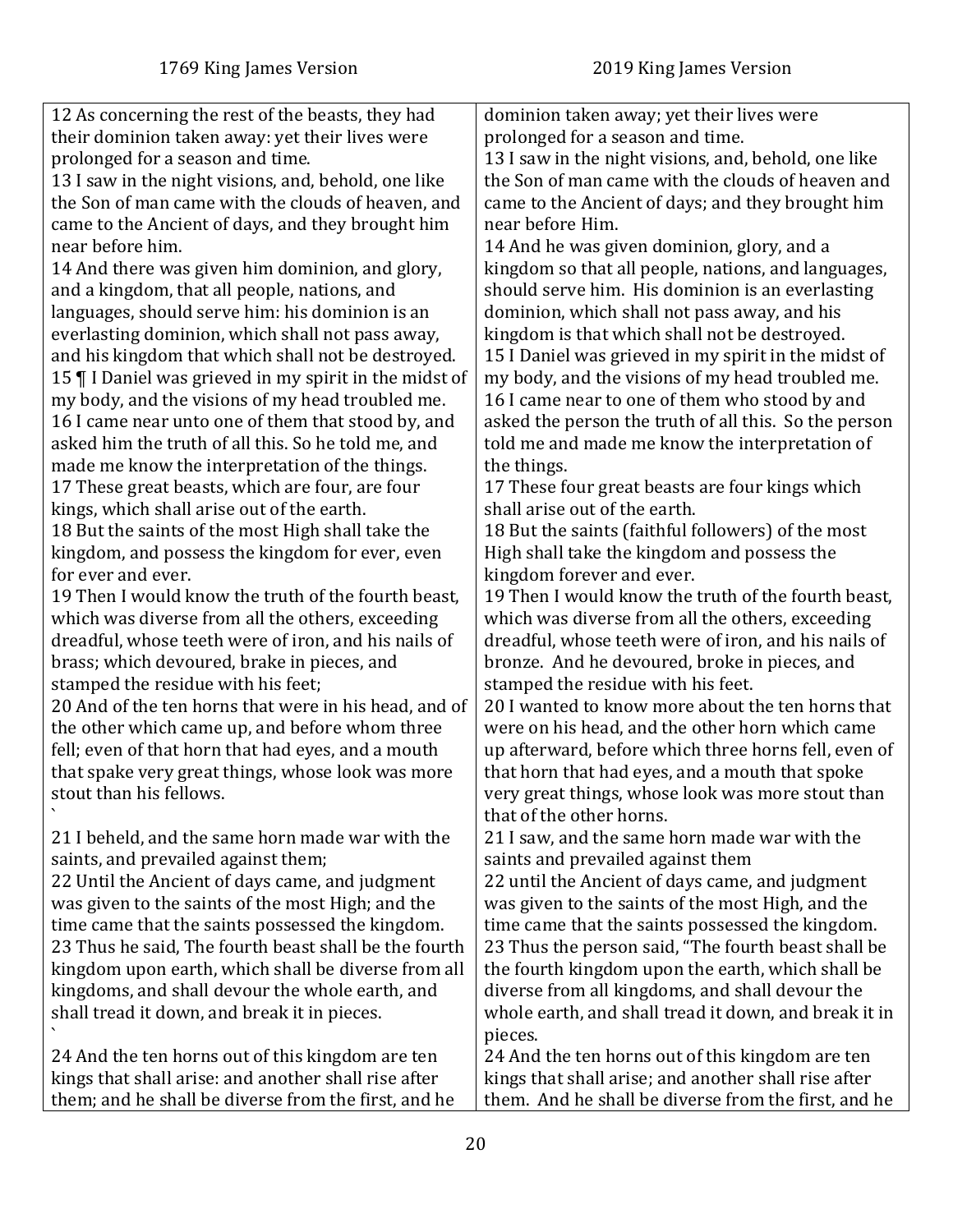<span id="page-20-0"></span>

| shall subdue three kings.                              | shall subdue three kings.                             |
|--------------------------------------------------------|-------------------------------------------------------|
| 25 And he shall speak great words against the most     | 25 And he shall speak great words against the most    |
| High, and shall wear out the saints of the most High,  | High, and shall wear out the saints of the most High  |
| and think to change times and laws: and they shall     | and think to change times and laws. And they shall    |
| be given into his hand until a time and times and the  | be given into his hand until a time and times and the |
| dividing of time.                                      | dividing of time.                                     |
| 26 But the judgment shall sit, and they shall take     | 26 But the judgment shall stand, and they shall take  |
| away his dominion, to consume and to destroy it        | away his dominion to consume and to destroy to        |
| unto the end.                                          | the end.                                              |
|                                                        |                                                       |
| 27 And the kingdom and dominion, and the               | 27 And the kingdom, dominion, and the greatness of    |
| greatness of the kingdom under the whole heaven,       | the kingdom under the heavens shall be given to the   |
| shall be given to the people of the saints of the most | saints of the most High, whose kingdom is an          |
| High, whose kingdom is an everlasting kingdom,         | everlasting kingdom. And all dominions shall serve    |
| and all dominions shall serve and obey him.            | and obey Him.                                         |
| 28 Hitherto is the end of the matter. As for me        | 28 This is the end of the matter. As for me Daniel,   |
| Daniel, my cogitations much troubled me, and my        | my thoughts greatly disturbed me, and my              |
| countenance changed in me: but I kept the matter in    | countenance changed in me. But I kept the matter      |
| my heart.                                              | to myself in my heart.                                |
|                                                        |                                                       |
| 8:1 In the third year of the reign of king Belshazzar  | 8:1 In the third year of the reign of Emperor         |
| a vision appeared unto me, even unto me Daniel,        | Belshazzar a vision appeared to me, even to me        |
| after that which appeared unto me at the first.        | Daniel, after the one which appeared to me at first.  |
| 2 And I saw in a vision; and it came to pass, when I   | 2 And I saw a vision; and it came to pass when I saw  |
| saw, that I was at Shushan in the palace, which is in  | the vision, that I was at Shushan in the palace,      |
| the province of Elam; and I saw in a vision, and I     | which is in the province of Elam. And I saw in a      |
| was by the river of Ulai.                              | vision that I was by the river of Ulai.               |
| 3 Then I lifted up mine eyes, and saw, and, behold,    | 3 Then I lifted up my eyes, and looked, and, behold,  |
| there stood before the river a ram which had two       | before the river stood a ram which had two horns;     |
| horns: and the two horns were high; but one was        | and the two horns were tall. But one was taller than  |
|                                                        |                                                       |
| higher than the other, and the higher came up last.    | the other, and the taller came up last.               |
| 4 I saw the ram pushing westward, and northward,       | 4 I saw the ram pushing westward, northward, and      |
| and southward; so that no beasts might stand           | southward; so that no animals could stand before it,  |
| before him, neither was there any that could deliver   | neither was there any that could deliver anyone out   |
| out of his hand; but he did according to his will, and | of its hand. But it did according to its will and     |
| became great.                                          | became great.                                         |
| 5 And as I was considering, behold, an he goat came    | 5 And as I was considering, behold, a male goat       |
| from the west on the face of the whole earth, and      | came from the west on the face of the whole earth     |
| touched not the ground: and the goat had a notable     | and did not touch the ground. And the goat had a      |
| horn between his eyes.                                 | notable horn between its eyes.                        |
| 6 And he came to the ram that had two horns, which     | 6 And it came to the ram that had two horns, which    |
| I had seen standing before the river, and ran unto     | I had seen standing before the river, and ran to the  |
| him in the fury of his power.                          | ram in the fury of its power.                         |
| 7 And I saw him come close unto the ram, and he        | 7 And I saw it come close to the ram, and it was      |
| was moved with choler against him, and smote the       | moved with anger against the ram, and struck the      |
| ram, and brake his two horns: and there was no         | ram, and broke its two horns. And there was no        |
| power in the ram to stand before him, but he cast      | power in the ram to stand before the male goat, for   |
|                                                        |                                                       |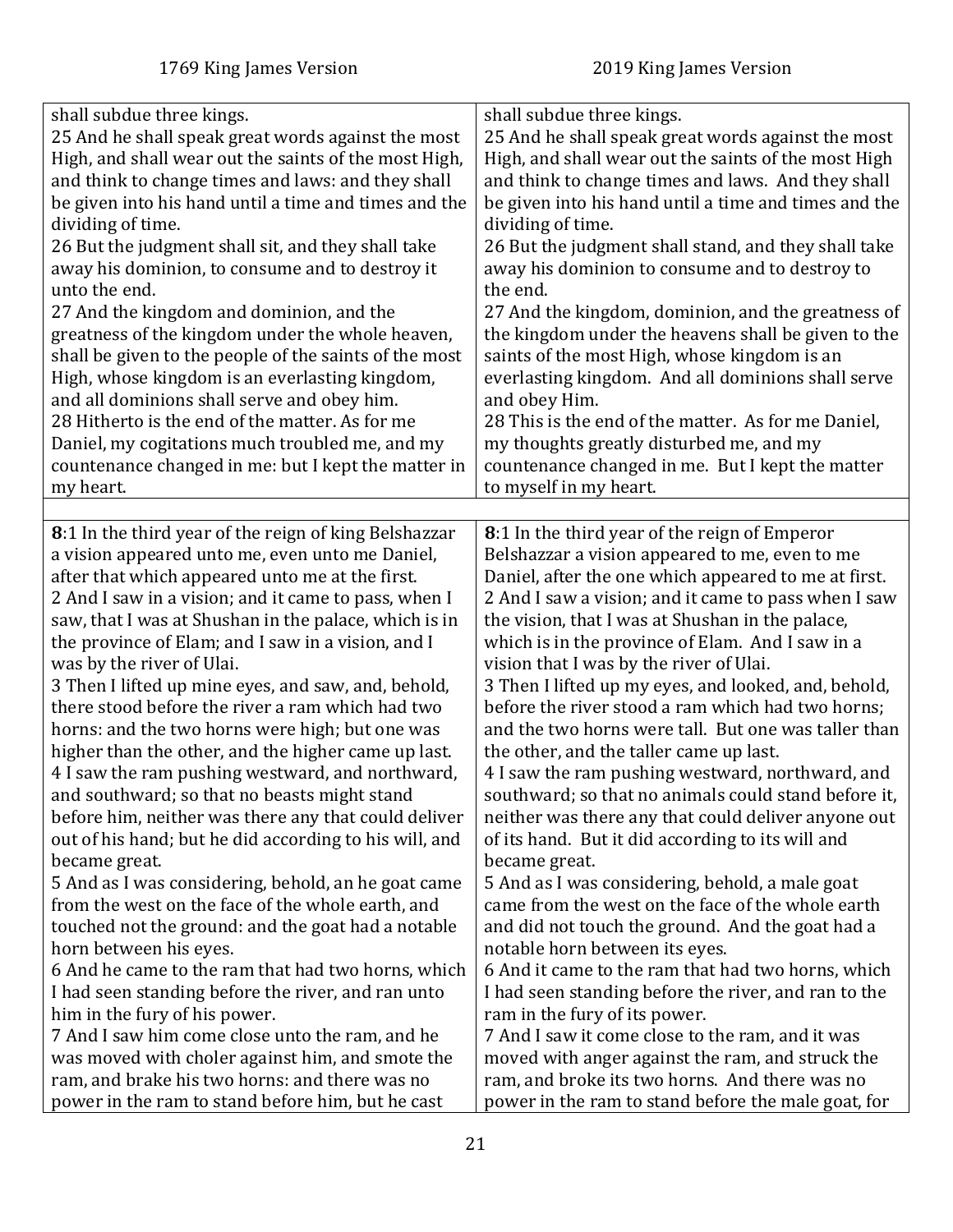| him down to the ground, and stamped upon him:           | the male goat cast the ram down to the ground, and      |
|---------------------------------------------------------|---------------------------------------------------------|
| and there was none that could deliver the ram out       | stomped upon it. And there was no one who could         |
| of his hand.                                            | deliver the ram from the male goat.                     |
| 8 Therefore the he goat waxed very great: and when      | 8 Therefore, the male goat grew very great; and         |
| he was strong, the great horn was broken; and for it    | when it was strong, the great horn was broken. And      |
| came up four notable ones toward the four winds of      | in its place came up four notable ones toward the       |
| heaven.                                                 | four winds of the heavens.                              |
| 9 And out of one of them came forth a little horn,      | 9 And out of one of them came forth a little horn,      |
| which waxed exceeding great, toward the south,          | which grew exceeding great, toward the south, and       |
| and toward the east, and toward the pleasant land.      | toward the east, and toward the pleasant land.          |
|                                                         |                                                         |
| 10 And it waxed great, even to the host of heaven;      | 10 And it grew great, even to the host of the           |
| and it cast down some of the host and of the stars to   | heavens; and it cast down some of the host and of       |
| the ground, and stamped upon them.                      | the stars to the ground, and stomped upon them.         |
| 11 Yea, he magnified himself even to the prince of      | 11 Yes, it magnified itself even to the prince of the   |
| the host, and by him the daily sacrifice was taken      | host, and by it the daily sacrifice was taken away,     |
| away, and the place of his sanctuary was cast down.     | and the place of the prince's sanctuary was cast        |
|                                                         | down.                                                   |
| 12 And an host was given him against the daily          | 12 And it was against the daily sacrifice because of    |
| sacrifice by reason of transgression, and it cast       | transgression, and it cast down the truth to the        |
| down the truth to the ground; and it practised, and     | ground; and it practiced, and prospered.                |
| prospered.                                              | 13 Then I heard one saint speaking, and another         |
| 13   Then I heard one saint speaking, and another       | saint said to that certain saint who spoke, "How        |
| saint said unto that certain saint which spake, How     | long shall the vision last concerning the daily         |
| long shall be the vision concerning the daily           | sacrifice, and the transgression of desolation,         |
| sacrifice, and the transgression of desolation, to give | causing both the sanctuary and the host to be           |
| both the sanctuary and the host to be trodden under     | trampled under foot?"                                   |
| foot?                                                   | 14 And he said to me, "To two thousand three            |
| 14 And he said unto me, Unto two thousand and           | hundred days; then shall the sanctuary be               |
| three hundred days; then shall the sanctuary be         | cleansed."                                              |
| cleansed.                                               | 15 And it came to pass when I, even I Daniel, had       |
| 15   And it came to pass, when I, even I Daniel, had    | seen the vision, and sought for the meaning, then,      |
| seen the vision, and sought for the meaning, then,      | behold, there stood before me as the appearance of      |
| behold, there stood before me as the appearance of      | a human.                                                |
| a man.                                                  | 16 And I heard a human's voice between the banks        |
| 16 And I heard a man's voice between the banks of       | of Ulai, who called, and said, "Gabriel (God is my      |
| Ulai, which called, and said, Gabriel, make this man    | strength), make this man to understand the vision."     |
| to understand the vision.                               |                                                         |
|                                                         | 17 So he came near where I stood; and when he           |
| 17 So he came near where I stood: and when he           | came, I was afraid, and fell forward to the ground,     |
| came, I was afraid, and fell upon my face: but he       | face down; but he said to me, "Understand, O son of     |
| said unto me, Understand, O son of man: for at the      | man. For at the time of the end shall be the vision."   |
| time of the end shall be the vision.                    | 18 Now as he was speaking with me, I was in a deep      |
| 18 Now as he was speaking with me, I was in a deep      | sleep with my face toward the ground: but he            |
| sleep on my face toward the ground: but he touched      | touched me, and set me upright.                         |
| me, and set me upright.                                 | 19 And he said, "Behold, I will make you know what      |
| 19 And he said, Behold, I will make thee know what      | shall be at the last end of the indignation: for at the |
| shall be in the last end of the indignation: for at the | time appointed the end shall be.                        |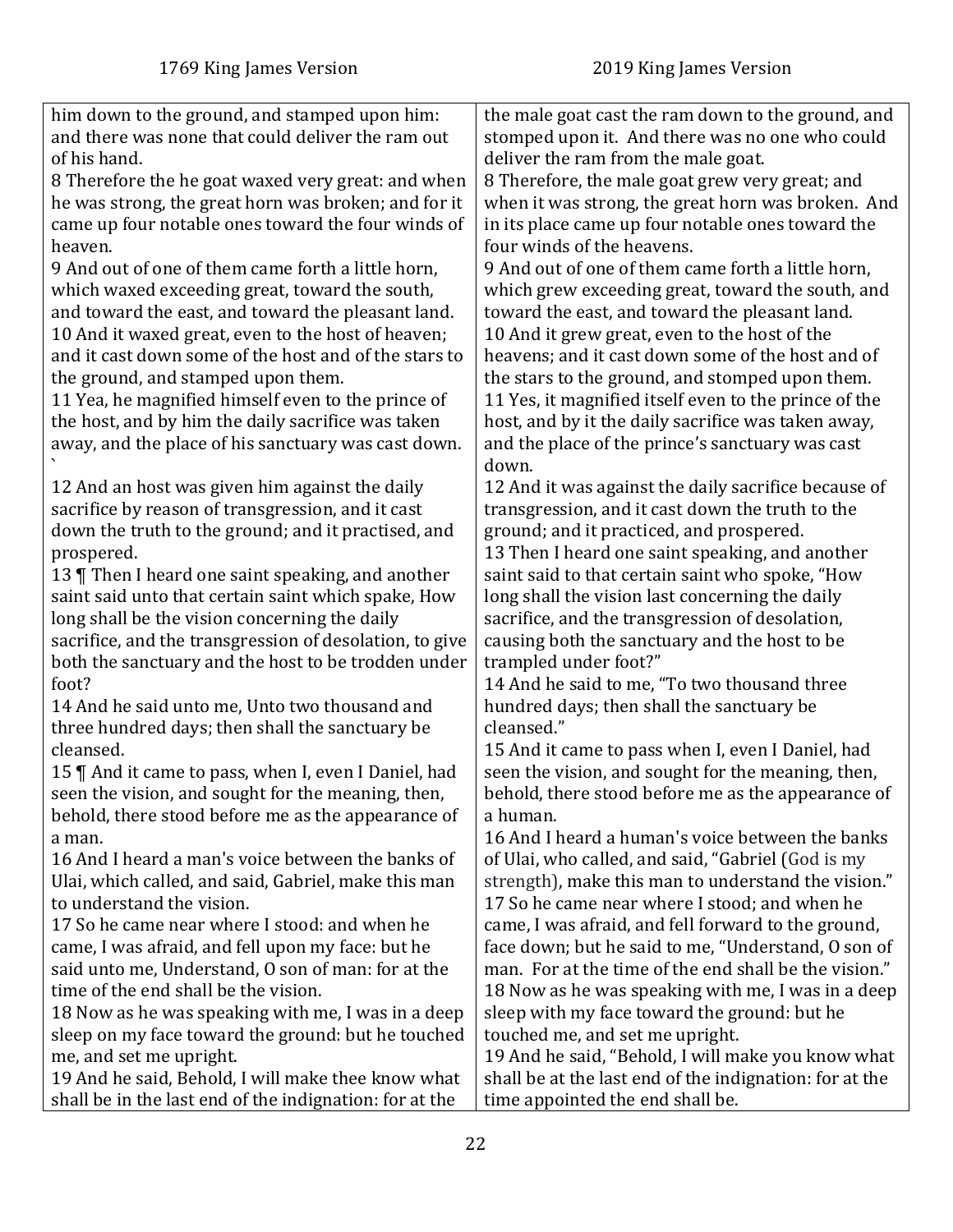<span id="page-22-0"></span>

| time appointed the end shall be.                       | 20 "The ram which you saw having two horns are         |
|--------------------------------------------------------|--------------------------------------------------------|
| 20 The ram which thou sawest having two horns          | the kings of Media and Persia.                         |
| are the kings of Media and Persia.                     | 21 "And the rough goat is the king of Greece; and      |
| 21 And the rough goat is the king of Grecia: and the   | the great horn that is between his eyes is the first   |
| great horn that is between his eyes is the first king. | king.                                                  |
| 22 Now that being broken, whereas four stood up        | 22 "Now that being broken, four kingdoms shall         |
| for it, four kingdoms shall stand up out of the        | stand up in place of the nation, but not having its    |
| nation, but not in his power.                          | power.                                                 |
| 23 And in the latter time of their kingdom, when the   | 23 "And in the latter time of their kingdoms, when     |
| transgressors are come to the full, a king of fierce   | the transgressors have come to the full, a king of     |
| countenance, and understanding dark sentences,         | fierce countenance, and understanding dark             |
| shall stand up.                                        | sentences, shall stand up.                             |
| 24 And his power shall be mighty, but not by his       | 24 "And his power shall be mighty, but not by his      |
| own power: and he shall destroy wonderfully, and       | own power. And he shall destroy wonderfully, and       |
| shall prosper, and practise, and shall destroy the     | shall prosper, and practice, and shall destroy the     |
| mighty and the holy people.                            | mighty and the holy people.                            |
| 25 And through his policy also he shall cause craft    | 25 "And through his policy also he shall cause craft   |
| to prosper in his hand; and he shall magnify himself   | to prosper in his hand; and he shall magnify himself   |
| in his heart, and by peace shall destroy many: he      | in his heart, and by peace shall destroy many. He      |
| shall also stand up against the Prince of princes; but | shall also stand up against the Prince of princes; but |
| he shall be broken without hand.                       | he shall be broken.                                    |
| 26 And the vision of the evening and the morning       | 26 "And the vision of the evening and the morning      |
| which was told is true: wherefore shut thou up the     | which was told is true; therefore, shut up the vision, |
| vision; for it shall be for many days.                 | for it shall be for many days."                        |
| 27 And I Daniel fainted, and was sick certain days;    | 27 And I Daniel fainted, and was sick certain days;    |
| afterward I rose up, and did the king's business; and  | afterward I rose up, and did the king's business; and  |
| I was astonished at the vision, but none understood    | I was astonished at the vision, but none understood    |
| it.                                                    | it.                                                    |
|                                                        |                                                        |
| 9:1 In the first year of Darius the son of Ahasuerus,  | 9:1 Darius the son of Ahasuerus, of the nation of the  |
| of the seed of the Medes, which was made king over     | Medes was made emperor over the realm of the           |
| the realm of the Chaldeans;                            | Chaldeans.                                             |
| 2 In the first year of his reign I Daniel understood   | 2 In the first year of his reign I Daniel understood   |
| by books the number of the years, whereof the          | by books the word of Yahweh that came to Jeremiah      |
| word of the LORD came to Jeremiah the prophet,         | the prophet, that He would accomplish seventy          |
| that he would accomplish seventy years in the          | years in the desolations of Jerusalem.                 |
| desolations of Jerusalem.                              | 3 And I set my face to Yahweh, to seek by prayer       |
| 3 ¶ And I set my face unto the LORD God, to seek by    | and supplications, with fasting, and sackcloth, and    |
| prayer and supplications, with fasting, and            | ashes.                                                 |
| sackcloth, and ashes:                                  | 4 And I prayed to Yahweh my Deity, and made my         |
| 4 And I prayed unto the LORD my God, and made          | confession, and said, "O Yahweh, the great and         |
| my confession, and said, O Lord, the great and         | dreadful Deity, keeping the covenant and mercy to      |
| dreadful God, keeping the covenant and mercy to        | those who love Him, and to those who keep His          |
| them that love him, and to them that keep his          | commandments.                                          |
| commandments;                                          | 5 "We have sinned, and have committed iniquity,        |
| 5 We have sinned, and have committed iniquity, and     | and have done wickedly, and have rebelled by           |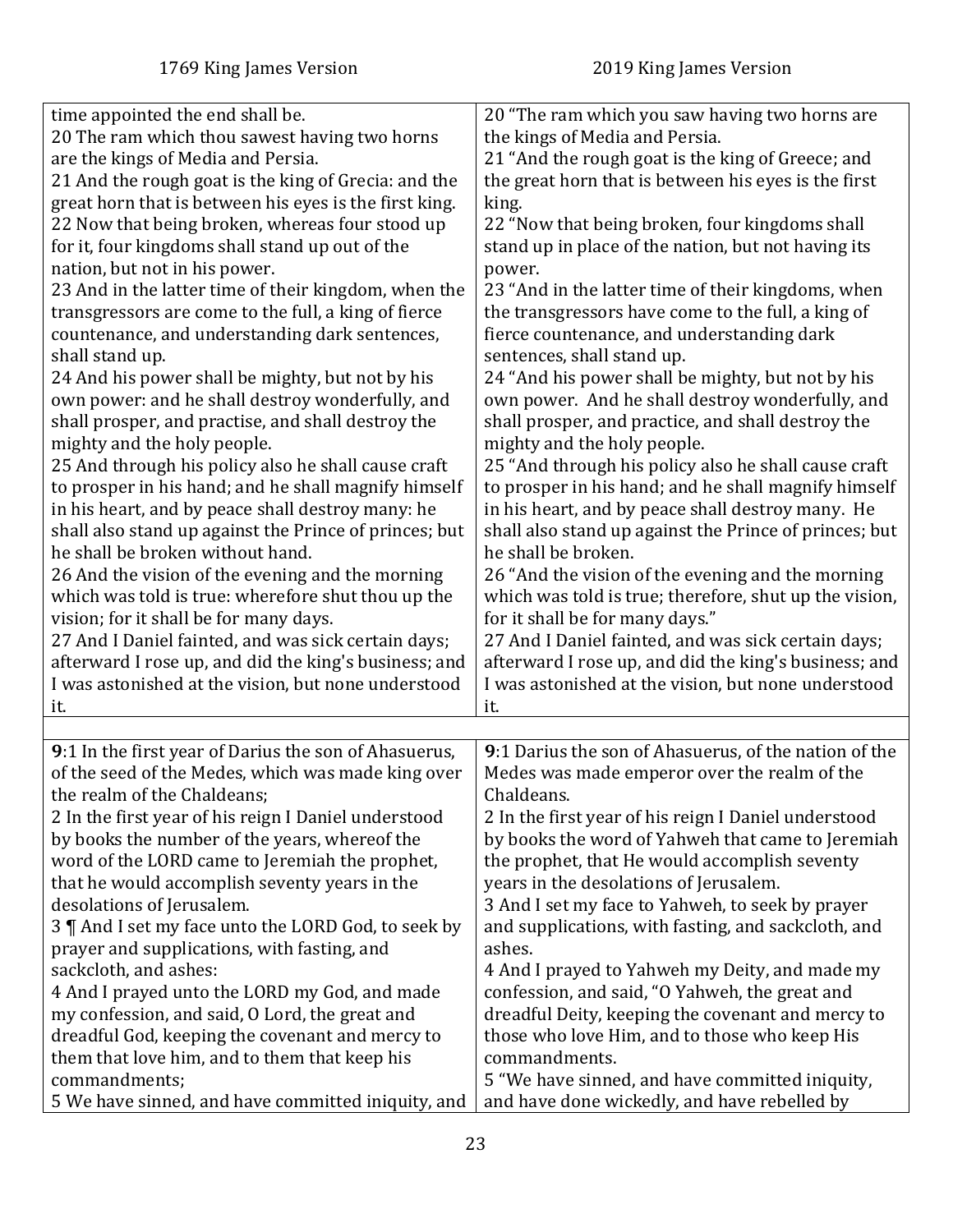| have done wickedly, and have rebelled, even by            | departing from Your precepts and from Your            |
|-----------------------------------------------------------|-------------------------------------------------------|
| departing from thy precepts and from thy                  | judgments.                                            |
| judgments:                                                | 6 "Neither have we hearkened to Your servants the     |
| 6 Neither have we hearkened unto thy servants the         | prophets, who spoke in Your name to our ancestors,    |
| prophets, which spake in thy name to our kings, our       | our kings, our princes, and to all the people of the  |
| princes, and our fathers, and to all the people of the    | land.                                                 |
| land.                                                     | 7 "O Yahweh, righteousness belongs to You, but to     |
| 70 Lord, righteousness belongeth unto thee, but           | us confusion of face as at this day, to the people of |
| unto us confusion of faces, as at this day; to the men    | Judah, to the inhabitants of Jerusalem, and to all    |
| of Judah, and to the inhabitants of Jerusalem, and        | Israel, who are near and who are far off through all  |
| unto all Israel, that are near, and that are far off,     | the countries where You have driven them because      |
| through all the countries whither thou hast driven        | of their sins that they have sinned against You.      |
| them, because of their trespass that they have            | 8 "O God, to us belongs confusion of face, to our     |
| trespassed against thee.                                  | ancestors, to our kings, and to our princes, because  |
| 80 Lord, to us belongeth confusion of face, to our        | we have sinned against You.                           |
| kings, to our princes, and to our fathers, because we     | 9 "O God, You are merciful and forgiving though we    |
| have sinned against thee.                                 | have rebelled against You.                            |
| 9 To the LORD our God belong mercies and                  | 10 "Neither have we obeyed the voice of Yahweh to     |
| forgivenesses, though we have rebelled against him;       | walk in His laws, which He set before us by His       |
| 10 Neither have we obeyed the voice of the LORD           | servants the prophets.                                |
| our God, to walk in his laws, which he set before us      | 11 "Yes, all Israel have broken Your law, even by     |
| by his servants the prophets.                             | departing, that they might not obey Your voice.       |
| 11 Yea, all Israel have transgressed thy law, even by     | Therefore, the curse is poured upon us and the oath   |
| departing, that they might not obey thy voice;            | that is written in the law attributed to Moses the    |
| therefore the curse is poured upon us, and the oath       | servant of Yahweh because we have sinned against      |
| that is written in the law of Moses the servant of        | Him.                                                  |
| God, because we have sinned against him.                  | 12 "And He has confirmed His words which He           |
| 12 And he hath confirmed his words, which he              | spoke against us and against our judges that judged   |
| spake against us, and against our judges that judged      | us, by bringing upon us a great evil. For under all   |
| us, by bringing upon us a great evil: for under the       | the heavens has not been done as has been done to     |
| whole heaven hath not been done as hath been              | Jerusalem.                                            |
| done upon Jerusalem.                                      | 13 "As it is written in the law attributed to Moses,  |
| 13 As it is written in the law of Moses, all this evil is | all this evil has come upon us. Yet we did not pray   |
| come upon us: yet made we not our prayer before           | before God so that we might turn from our             |
| the LORD our God, that we might turn from our             | iniquities and understand Your truth.                 |
| iniquities, and understand thy truth.                     | 14 "Therefore, Yahweh has watched the evil being      |
| 14 Therefore hath the LORD watched upon the evil,         | done and brought it upon us. For God is righteous     |
| and brought it upon us: for the LORD our God is           | in all His works which He does, for we did not obey   |
| righteous in all his works which he doeth: for we         | His voice.                                            |
| obeyed not his voice.                                     | 15 "And now, O God, that has brought Your people      |
| 15 And now, O LORD our God, that hast brought thy         | forth out of the land of Egypt by Your grace and has  |
| people forth out of the land of Egypt with a mighty       | gotten You renown, as at this day. We have sinned,    |
| hand, and hast gotten thee renown, as at this day;        | we have done wickedly.                                |
| we have sinned, we have done wickedly.                    | 16 "O Yahweh, according to all Your righteousness, I  |
| 16   0 LORD, according to all thy righteousness, I        | beg You. Let Your anger and Your fury be turned       |
| beseech thee, let thine anger and thy fury be turned      | away from Your city Jerusalem, Your holy mountain,    |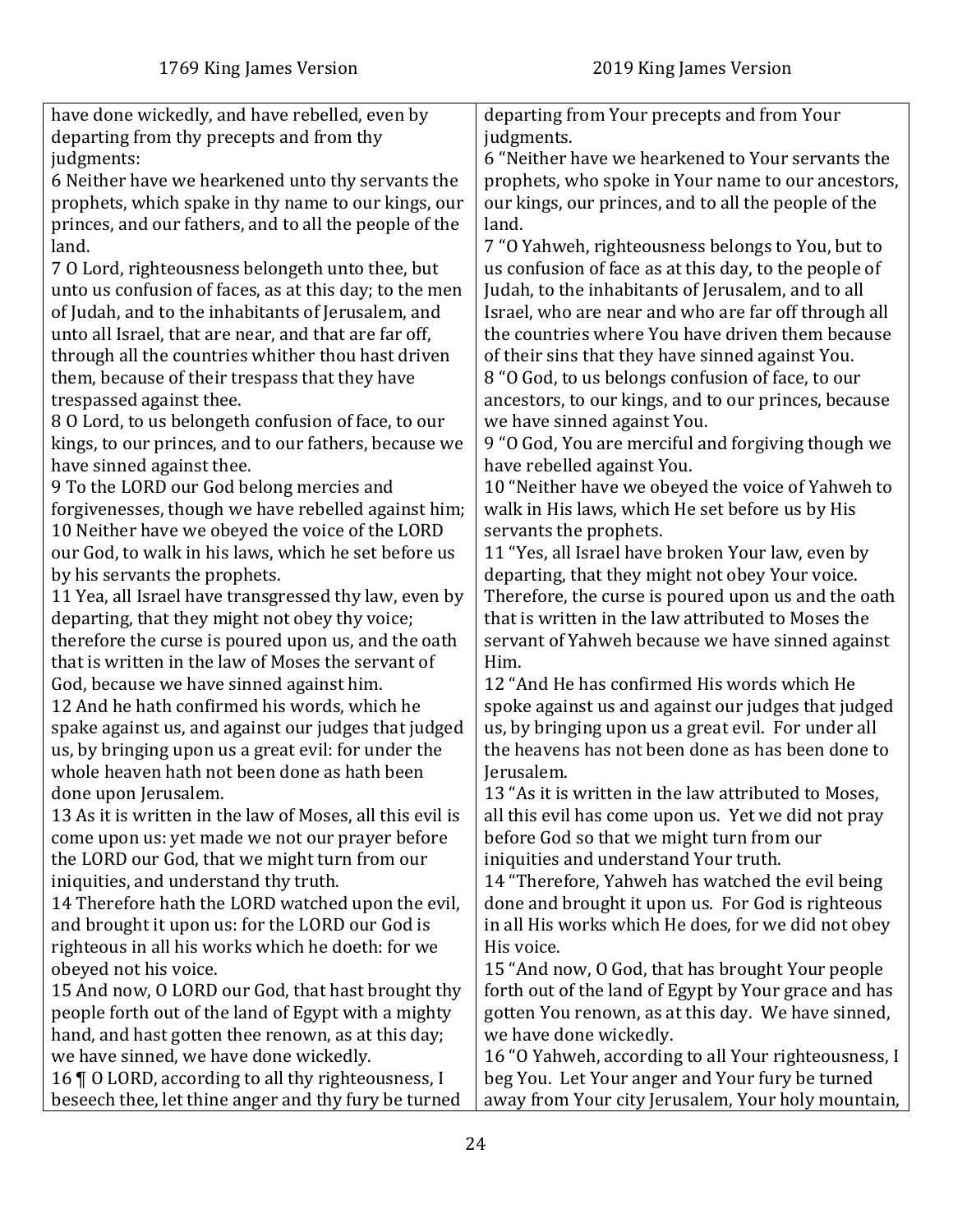away from thy city Jerusalem, thy holy mountain: because for our sins, and for the iniquities of our fathers, Jerusalem and thy people are become a reproach to all that are about us. 17 Now therefore, O our God, hear the prayer of thy servant, and his supplications, and cause thy face to shine upon thy sanctuary that is desolate, for the LORD's sake. 18 O my God, incline thine ear, and hear; open thine eyes, and behold our desolations, and the city which is called by thy name: for we do not present our supplications before thee for our righteousnesses, but for thy great mercies. 19 O LORD, hear; O LORD, forgive; O LORD, hearken and do; defer not, for thine own sake, O my God: for thy city and thy people are called by thy name. In the first year of Darius the son of Ahasuerus, of the seed of the Medes, which was made king over the realm of the Chaldeans; 20 ¶ And whiles I was speaking, and praying, and confessing my sin and the sin of my people Israel, and presenting my supplication before the LORD my God for the holy mountain of my God; 21 Yea, whiles I was speaking in prayer, even the man Gabriel, whom I had seen in the vision at the beginning, being caused to fly swiftly, touched me about the time of the evening oblation. 22 And he informed me, and talked with me, and said, O Daniel, I am now come forth to give thee skill and understanding. 23 At the beginning of thy supplications the commandment came forth, and I am come to shew thee; for thou art greatly beloved: therefore understand the matter, and consider the vision. 24 Seventy weeks are determined upon thy people and upon thy holy city, to finish the transgression, and to make an end of sins, and to make reconciliation for iniquity, and to bring in everlasting righteousness, and to seal up the vision and prophecy, and to anoint the most Holy. 25 Know therefore and understand, that from the going forth of the commandment to restore and to build Jerusalem unto the Messiah the Prince shall be seven weeks, and threescore and two weeks: the street shall be built again, and the wall, even in troublous times. because for our sins and for the iniquities of our ancestors, Jerusalem and Your people have become a reproach to all who are about us. 17 "Therefore, our God, hear now the prayer of Your servant, and his supplications, and cause Your blessings to shine upon Your sanctuary that is desolate, for Yahweh's sake. 18 "O my God, hear what is going on, and see our desolations, and the city which is called by Your name. For we do not present our supplications before You because of our righteousness, but for Your great mercies. 19 "O Yahweh, hear; O Yahweh, forgive; O Yahweh, respond and do; do not defer, for Your own sake, O my Yahweh; for Your city and Your people are called by Your name." I prayed this in the first year of Darius the son of Ahasuerus, of the nation of the Medes, who was made emperor over the realm of the Chaldeans. 20 I was speaking, and praying, and confessing my sins and the sins of my people Israel, and presenting my supplication before Yahweh for the holy mountain of my Yahweh. 21 Yes, while I was speaking in prayer, the angel Gabriel, whom I had seen in the vision at the beginning, being caused to fly swiftly, touched me about the time of the evening sacrifice. 22 And he informed me as he talked with me and said, "O Daniel, I have come forth now to give you skill and understanding. 23 At the beginning of your supplications the commandment came forth, and I have come to show you; for you are greatly beloved. Therefore, understand the matter and consider the vision. 24 Seventy weeks are determined upon your people and upon your holy city, to finish the transgression, to make an end of sins, to make reconciliation for iniquity, to bring in everlasting righteousness, to seal up the vision and prophecy, and to anoint the most Holy. 25 Therefore, know and understand, that from the going forth of the commandment to restore and to build Jerusalem to Messiah the Prince shall be seven weeks, and sixty-two weeks. The street shall be built again and the wall, even in troublesome times. 26 And after sixy-two weeks Messiah shall be cut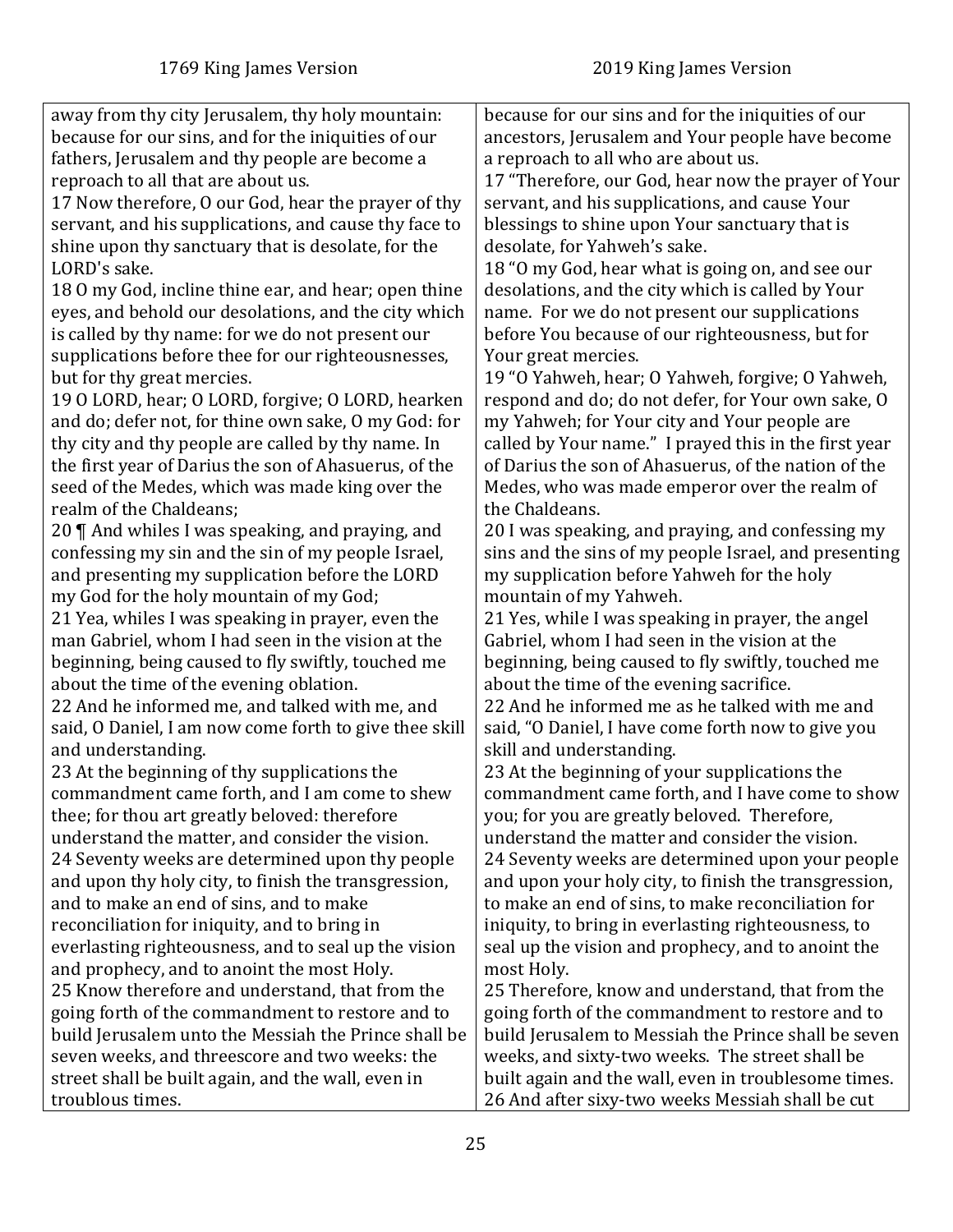<span id="page-25-0"></span>

| 26 And after threescore and two weeks shall            | off, but not for himself; and the people of the prince |
|--------------------------------------------------------|--------------------------------------------------------|
| Messiah be cut off, but not for himself: and the       | who shall come shall destroy the city and the          |
| people of the prince that shall come shall destroy     | sanctuary. And the end thereof shall be with a         |
| the city and the sanctuary; and the end thereof shall  | flood, and to the end of the war desolations are       |
| be with a flood, and unto the end of the war           | determined.                                            |
| desolations are determined.                            | 27 And he shall confirm the covenant with many for     |
| 27 And he shall confirm the covenant with many for     | one week; and in the midst of the week he shall        |
| one week: and in the midst of the week he shall        | cause the temple sacrifice and offering to cease.      |
| cause the sacrifice and the oblation to cease, and for | And for the overspreading of abominations he shall     |
| the overspreading of abominations he shall make it     | make it desolate, even until the consummation, and     |
|                                                        |                                                        |
| desolate, even until the consummation, and that        | that determined shall be poured upon the desolate.     |
| determined shall be poured upon the desolate.          |                                                        |
|                                                        |                                                        |
| 10:1 In the third year of Cyrus king of Persia a thing | 10:1 In the third year of Cyrus emperor of Persia a    |
| was revealed unto Daniel, whose name was called        | thing was revealed to Daniel, whose name was           |
| Belteshazzar; and the thing was true, but the time     | called Belteshazzar. And the thing was true, but the   |
| appointed was long: and he understood the thing,       | time appointed was long; and he understood the         |
| and had understanding of the vision.                   | thing, and had understanding of the vision.            |
| 2 In those days I Daniel was mourning three full       | 2 In those days I Daniel was mourning three full       |
| weeks.                                                 | weeks.                                                 |
| 3 I ate no pleasant bread, neither came flesh nor      | 3 I did not eat any pleasant bread, nor did flesh or   |
| wine in my mouth, neither did I anoint myself at all,  | wine come into my mouth, nor did I anoint myself at    |
| till three whole weeks were fulfilled.                 | all till three whole weeks were fulfilled.             |
| 4 And in the four and twentieth day of the first       | 4 And in the twenty-fourth day of the first month, as  |
| month, as I was by the side of the great river, which  | I was by the side of the great river, which is         |
| is Hiddekel;                                           | Hiddekel,                                              |
| 5 Then I lifted up mine eyes, and looked, and behold   | 5 I lifted up my eyes and looked, and saw a certain    |
| a certain man clothed in linen, whose loins were       | man clothed in linen, with a belt of fine gold of      |
| girded with fine gold of Uphaz:                        | Uphaz around his waist.                                |
| 6 His body also was like the beryl, and his face as    | 6 His body also was like the beryl, and his face like  |
| the appearance of lightning, and his eyes as lamps of  | the appearance of lightning, and his eyes like lamps   |
| fire, and his arms and his feet like in colour to      | of fire, and his arms and his feet like the color of   |
| polished brass, and the voice of his words like the    | polished bronze. And the voice of his words were       |
| voice of a multitude.                                  | like the voice of a multitude.                         |
| 7 And I Daniel alone saw the vision: for the men that  | 7 And I Daniel alone saw the vision; for the people    |
| were with me saw not the vision; but a great           | who were with me did not see the vision; but a         |
| quaking fell upon them, so that they fled to hide      | great quaking fell upon them so that they fled to      |
| themselves.                                            | hide themselves.                                       |
| 8 Therefore I was left alone, and saw this great       | 8 Therefore, I was left alone and saw this great       |
| vision, and there remained no strength in me: for      | vision, and no strength remained in me. For my         |
| my comeliness was turned in me into corruption,        | comeliness was changed in me into corruption, and      |
| and I retained no strength.                            | I retained no strength.                                |
| 9 Yet heard I the voice of his words: and when I       | 9 Yet I heard the voice of his words: and when I       |
| heard the voice of his words, then was I in a deep     | heard the voice of his words, then I was in a deep     |
| sleep on my face, and my face toward the ground.       | sleep on my face with my face toward the ground.       |
| 10 ¶ And, behold, an hand touched me, which set        | 10 And, behold, a hand touched me, which set me        |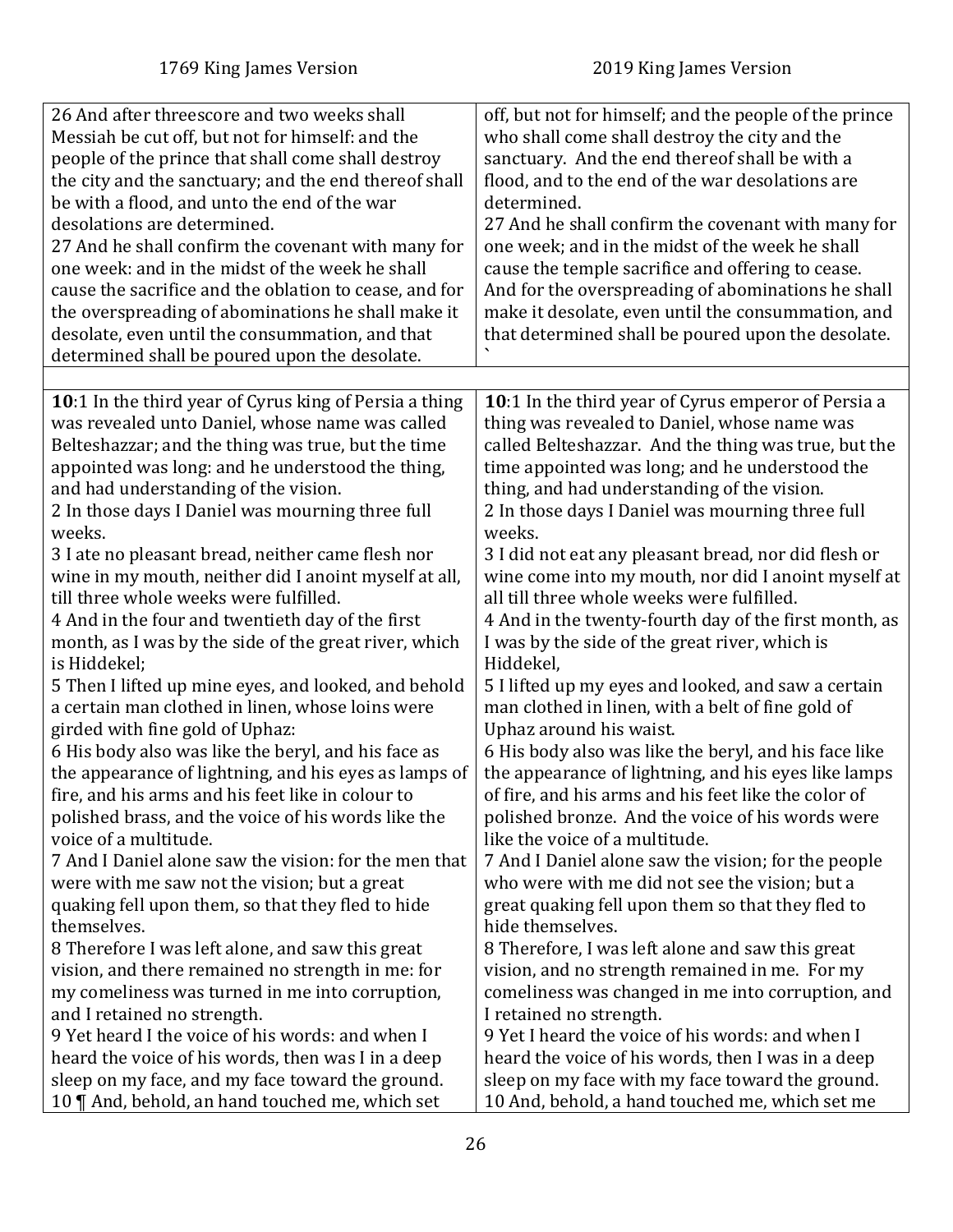| me upon my knees and upon the palms of my hands.<br>11 And he said unto me, O Daniel, a man greatly<br>beloved, understand the words that I speak unto<br>thee, and stand upright: for unto thee am I now<br>sent. And when he had spoken this word unto me, I<br>stood trembling.<br>12 Then said he unto me, Fear not, Daniel: for from<br>the first day that thou didst set thine heart to<br>understand, and to chasten thyself before thy God,<br>thy words were heard, and I am come for thy words.<br>13 But the prince of the kingdom of Persia<br>withstood me one and twenty days: but, lo, Michael,<br>one of the chief princes, came to help me; and I<br>remained there with the kings of Persia.<br>14 Now I am come to make thee understand what<br>shall befall thy people in the latter days: for yet the<br>vision is for many days.<br>15 And when he had spoken such words unto me, I<br>set my face toward the ground, and I became dumb.              | upon my knees and upon the palms of my hands.<br>11 And he said to me, "O Daniel, a man greatly<br>beloved, understand the words that I speak to you<br>and stand upright; for I am now sent to you." And<br>when he had spoken this word to me, I stood<br>trembling.<br>12 Then he said to me, "Do not be afraid, Daniel; for<br>from the first day that you set your heart to<br>understand and to chasten yourself before your<br>God, your words were heard. And I have come in<br>response to your prayers.<br>13 The guardian angel of the kingdom of Persia<br>withstood me twenty-one days. But, behold,<br>Michael, one of the chief angels, came to help me;<br>and I remained there with the kings of Persia.<br>14 Now I have come to make you understand what<br>shall befall your people in the latter days, for the<br>vision is for many more days."<br>15 And when the angel had spoken such words to<br>me, I set my gaze toward the ground, and I became |
|-----------------------------------------------------------------------------------------------------------------------------------------------------------------------------------------------------------------------------------------------------------------------------------------------------------------------------------------------------------------------------------------------------------------------------------------------------------------------------------------------------------------------------------------------------------------------------------------------------------------------------------------------------------------------------------------------------------------------------------------------------------------------------------------------------------------------------------------------------------------------------------------------------------------------------------------------------------------------------|------------------------------------------------------------------------------------------------------------------------------------------------------------------------------------------------------------------------------------------------------------------------------------------------------------------------------------------------------------------------------------------------------------------------------------------------------------------------------------------------------------------------------------------------------------------------------------------------------------------------------------------------------------------------------------------------------------------------------------------------------------------------------------------------------------------------------------------------------------------------------------------------------------------------------------------------------------------------------|
| 16 And, behold, one like the similitude of the sons of<br>men touched my lips: then I opened my mouth, and<br>spake, and said unto him that stood before me, O my<br>LORD, by the vision my sorrows are turned upon<br>me, and I have retained no strength.<br>17 For how can the servant of this my LORD talk<br>with this my LORD? for as for me, straightway there<br>remained no strength in me, neither is there breath<br>left in me.<br>18 Then there came again and touched me one like<br>the appearance of a man, and he strengthened me,<br>19 And said, O man greatly beloved, fear not: peace<br>be unto thee, be strong, yea, be strong. And when he<br>had spoken unto me, I was strengthened, and said,<br>Let my LORD speak; for thou hast strengthened me.<br>20 Then said he, Knowest thou wherefore I come<br>unto thee? and now will I return to fight with the<br>prince of Persia: and when I am gone forth, lo, the<br>prince of Grecia shall come. | unable to speak.<br>16 And, behold, the angel touched my lips. Then I<br>opened my mouth and spoke and said to the one<br>who stood before me, "O my lord, because of the<br>vision my sorrows have affected me, and I have not<br>retained any strength.<br>17 "For how can I a servant, talk with my lord? For<br>no strength remains in me, nor is any breath left in<br>me.<br>18 Then the angel came again and touched me and<br>strengthened me,<br>19 and said, "O person greatly beloved, do not be<br>afraid: peace be to you, be strong, yes, be strong."<br>And when the angel had spoken to me, I was<br>strengthened, and said, "Let my lord speak, for you<br>have strengthened me."<br>20 Then the angel said, "Do you know why I come to<br>you? And now I will return to fight with the<br>guardian angel of Persia. And when I have gone<br>forth, behold, the guardian angel of Greece shall                                                              |
| 21 But I will shew thee that which is noted in the<br>scripture of truth: and there is none that holdeth<br>with me in these things, but Michael your prince.                                                                                                                                                                                                                                                                                                                                                                                                                                                                                                                                                                                                                                                                                                                                                                                                               | come.<br>21 "I will show you that which is noted in the<br>Scripture of truth; and there is no one who supports<br>me in these things, but Michael the guardian angel<br>of Israel.                                                                                                                                                                                                                                                                                                                                                                                                                                                                                                                                                                                                                                                                                                                                                                                          |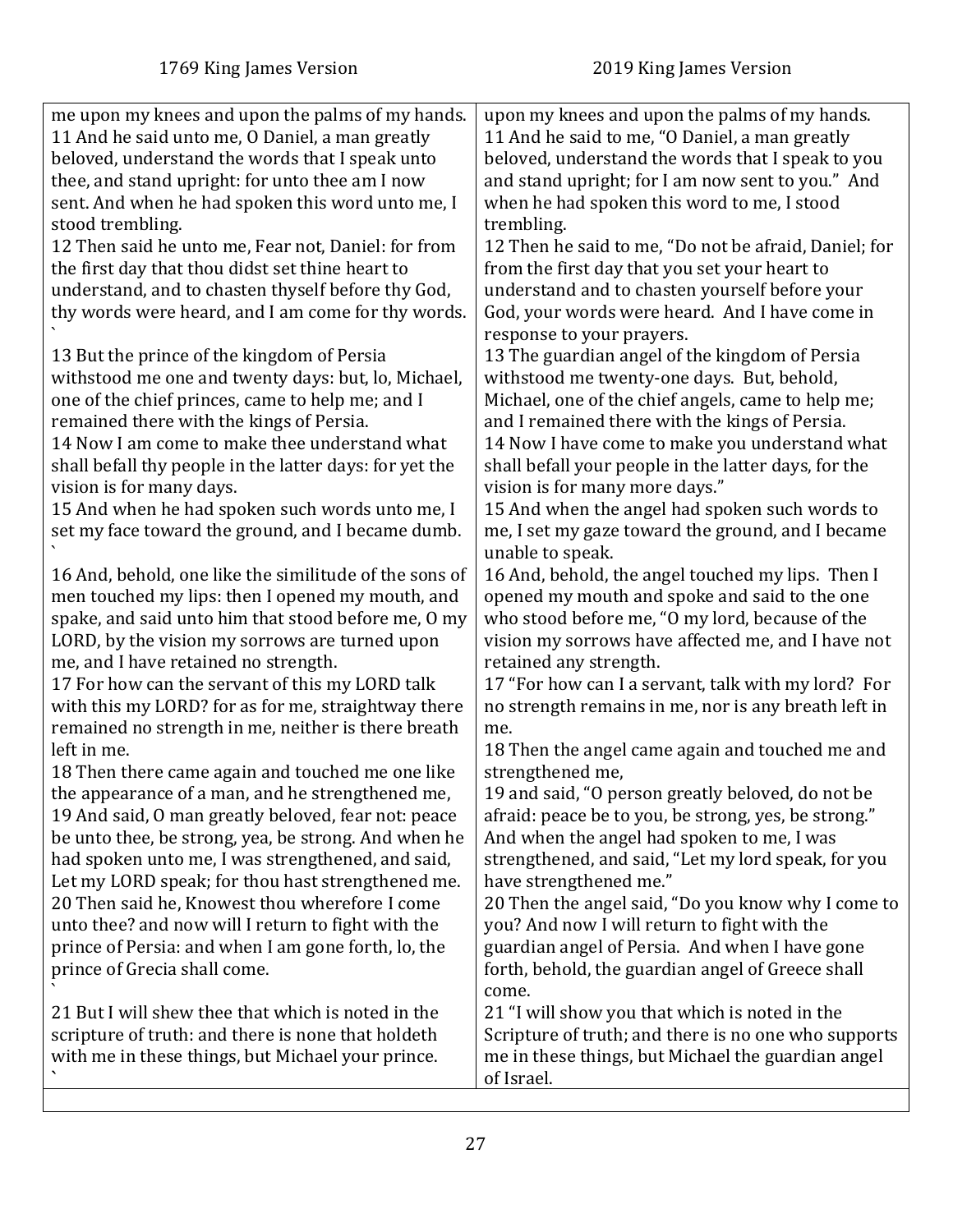forth a great multitude; but the multitude shall be

<span id="page-27-0"></span>

| 11:1 Also I in the first year of Darius the Mede, even                                                                                                                        | 11:1 Also I in the first year of Darius the Mede, even                                                                                                                             |
|-------------------------------------------------------------------------------------------------------------------------------------------------------------------------------|------------------------------------------------------------------------------------------------------------------------------------------------------------------------------------|
| I, stood to confirm and to strengthen him.                                                                                                                                    | I, stood to confirm and to strengthen him.                                                                                                                                         |
| 2 And now will I shew thee the truth. Behold, there                                                                                                                           | 2 And now I will show you the truth. Behold, three                                                                                                                                 |
| shall stand up yet three kings in Persia; and the                                                                                                                             | kings shall stand up in Persia; and the fourth shall                                                                                                                               |
| fourth shall be far richer than they all: and by his                                                                                                                          | be far richer than they all. And by his strength                                                                                                                                   |
| strength through his riches he shall stir up all                                                                                                                              | through his riches he shall stir up all against the                                                                                                                                |
| against the realm of Grecia.                                                                                                                                                  | Kingdom of Greece.                                                                                                                                                                 |
| 3 And a mighty king shall stand up, that shall rule                                                                                                                           | 3 And a mighty king shall stand up, who shall rule                                                                                                                                 |
| with great dominion, and do according to his will.                                                                                                                            | with great dominion and do according to his will.                                                                                                                                  |
| 4 And when he shall stand up, his kingdom shall be                                                                                                                            | 4 And when he shall stand up, his kingdom shall be                                                                                                                                 |
| broken, and shall be divided toward the four winds                                                                                                                            | broken and shall be divided toward the four winds                                                                                                                                  |
| of heaven; and not to his posterity, nor according to                                                                                                                         | of the heavens, and not to his posterity, nor                                                                                                                                      |
| his dominion which he ruled: for his kingdom shall                                                                                                                            | according to his dominion which he ruled. For his                                                                                                                                  |
| be plucked up, even for others beside those.                                                                                                                                  | kingdom shall be plucked up, even for others beside                                                                                                                                |
| 5    And the king of the south shall be strong, and<br>one of his princes; and he shall be strong above him,<br>and have dominion; his dominion shall be a great<br>dominion. | those.<br>5 And the king of the south shall be strong and one<br>of his princes; and he shall be strong above him and<br>have dominion; his dominion shall be a great<br>dominion. |
| 6 And in the end of years they shall join themselves                                                                                                                          | 6 And at the end of years they shall join themselves                                                                                                                               |
| together; for the king's daughter of the south shall                                                                                                                          | together; for the king's daughter of the south shall                                                                                                                               |
| come to the king of the north to make an                                                                                                                                      | come to the king of the north to make an agreement.                                                                                                                                |
| agreement: but she shall not retain the power of the                                                                                                                          | But she shall not retain the power of the arm;                                                                                                                                     |
| arm; neither shall he stand, nor his arm: but she                                                                                                                             | neither shall he stand nor his arm. But she shall be                                                                                                                               |
| shall be given up, and they that brought her, and he                                                                                                                          | given up, and those who brought her, and he who                                                                                                                                    |
| that begat her, and he that strengthened her in                                                                                                                               | fathered her, and he who strengthened her in these                                                                                                                                 |
| these times.                                                                                                                                                                  | times.                                                                                                                                                                             |
| 7 But out of a branch of her roots shall one stand up                                                                                                                         | 7 But out of a branch of her roots shall one stand up                                                                                                                              |
| in his estate, which shall come with an army, and                                                                                                                             | in his estate, who shall come with an army, and shall                                                                                                                              |
| shall enter into the fortress of the king of the north,                                                                                                                       | enter into the fortress of the king of the north, and                                                                                                                              |
| and shall deal against them, and shall prevail:                                                                                                                               | shall deal against them, and shall prevail.                                                                                                                                        |
| 8 And shall also carry captives into Egypt their gods,                                                                                                                        | 8 And he shall also carry their gods captive into                                                                                                                                  |
| with their princes, and with their precious vessels                                                                                                                           | Egypt with their princes and with their precious                                                                                                                                   |
| of silver and of gold; and he shall continue more                                                                                                                             | vessels of silver and of gold. And he shall continue                                                                                                                               |
| years than the king of the north.                                                                                                                                             | more years than the king of the north.                                                                                                                                             |
| 9 So the king of the south shall come into his                                                                                                                                | 9 So the king of the south shall come into his                                                                                                                                     |
| kingdom, and shall return into his own land.                                                                                                                                  | kingdom and shall return into his own land.                                                                                                                                        |
| 10 But his sons shall be stirred up, and shall                                                                                                                                | 10 But his sons shall be stirred up and shall                                                                                                                                      |
| assemble a multitude of great forces: and one shall                                                                                                                           | assemble a multitude of great forces; and one shall                                                                                                                                |
| certainly come, and overflow, and pass through:                                                                                                                               | certainly come, and overflow, and pass through.                                                                                                                                    |
| then shall he return, and be stirred up, even to his                                                                                                                          | Then he shall return, and be stirred up, even to his                                                                                                                               |
| fortress.                                                                                                                                                                     | fortress.                                                                                                                                                                          |
|                                                                                                                                                                               |                                                                                                                                                                                    |
| 11 And the king of the south shall be moved with                                                                                                                              | 11 And the king of the south shall be moved with                                                                                                                                   |
| choler, and shall come forth and fight with him,                                                                                                                              | anger, and shall come forth and fight with him, even                                                                                                                               |
| even with the king of the north: and he shall set                                                                                                                             | with the king of the north. And he shall set forth a                                                                                                                               |

great multitude; and a multitude shall be given into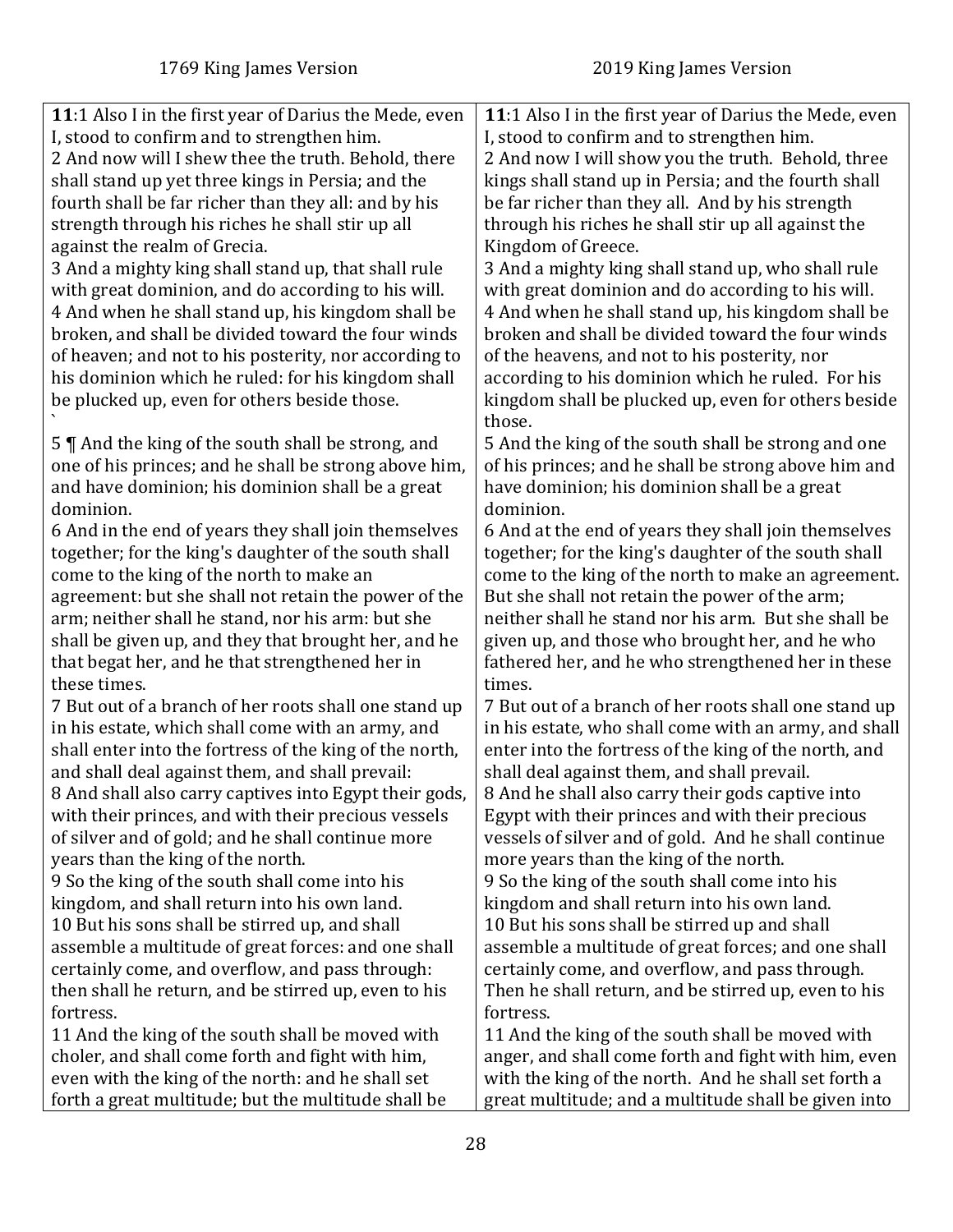| given into his hand.                                     | his hand.                                               |
|----------------------------------------------------------|---------------------------------------------------------|
| 12 And when he hath taken away the multitude, his        | 12 And when he has taken away the multitude, his        |
| heart shall be lifted up; and he shall cast down many    | heart shall be lifted up; and he shall cast down many   |
| ten thousands: but he shall not be strengthened by       | ten thousands; but he shall not be strengthened by      |
| it.                                                      | it.                                                     |
| 13 For the king of the north shall return, and shall     | 13 For the king of the north shall return, and shall    |
| set forth a multitude greater than the former, and       | set forth a multitude greater than the former, and      |
| shall certainly come after certain years with a great    | shall certainly come after certain years with a great   |
| army and with much riches.                               | army and with much riches.                              |
| 14 And in those times there shall many stand up          | 14 And in those times many shall stand up against       |
| against the king of the south: also the robbers of thy   | the king of the south. Also the robbers of your         |
| people shall exalt themselves to establish the vision;   | people shall exalt themselves to establish the vision,  |
| but they shall fall.                                     | but they shall fall.                                    |
| 15 So the king of the north shall come, and cast up a    | 15 So the king of the north shall come, and cast up a   |
| mount, and take the most fenced cities: and the          | mount against cities, and take the most walled          |
| arms of the south shall not withstand, neither his       | cities. And the arms of the south shall not             |
| chosen people, neither shall there be any strength       | withstand his chosen people, neither shall there be     |
| to withstand.                                            | any strength to withstand.                              |
| 16 But he that cometh against him shall do               | 16 But he who comes against him shall do according      |
| according to his own will, and none shall stand          | to his own will, and no one shall stand before him.     |
| before him: and he shall stand in the glorious land,     | And he shall stand in the glorious land which shall     |
| which by his hand shall be consumed.                     | be consumed by his hand.                                |
| 17 He shall also set his face to enter with the          | 17 He shall also set his face to enter with the         |
| strength of his whole kingdom, and upright ones          | strength of his whole kingdom and his upright ones      |
| with him; thus shall he do: and he shall give him the    | with him. Thus he shall do; and he shall give him       |
| daughter of women, corrupting her: but she shall         | the daughter of women, corrupting her; but she          |
| not stand on his side, neither be for him.               | shall not stand on his side, neither be for him.        |
| 18 After this shall he turn his face unto the isles, and | 18 After this he shall turn his face to the isles, and  |
| shall take many: but a prince for his own behalf         | shall take many: but a prince for his own behalf        |
| shall cause the reproach offered by him to cease;        | shall cause the reproach offered by him to cease.       |
| without his own reproach he shall cause it to turn       | Without his own reproach he shall cause it to turn      |
| upon him.                                                | upon him.                                               |
| 19 Then he shall turn his face toward the fort of his    | 19 Then he shall turn his face toward the fort of his   |
| own land: but he shall stumble and fall, and not be      | own land; but he shall stumble and fall, and not be     |
| found.                                                   | found.                                                  |
| 20 Then shall stand up in his estate a raiser of taxes   | 20 Then a raiser of taxes shall stand up in his estate  |
| in the glory of the kingdom: but within few days he      | in the glory of the kingdom; but within a few days      |
| shall be destroyed, neither in anger, nor in battle.     | he shall be destroyed, neither in anger, nor in battle. |
| 21 And in his estate shall stand up a vile person, to    | 21 And a vile person shall stand up in his estate, to   |
| whom they shall not give the honour of the               | whom they shall not give the honor of the kingdom.      |
| kingdom: but he shall come in peaceably, and obtain      | But he shall come in peaceably and obtain the           |
| the kingdom by flatteries.                               | kingdom by flatteries.                                  |
| 22 And with the arms of a flood shall they be            | 22 And with the arms of a flood they shall be           |
| overflown from before him, and shall be broken;          | overflown from before him, and shall be broken;         |
| yea, also the prince of the covenant.                    | yes, also the prince of the covenant.                   |
| 23 And after the league made with him he shall           | 23 And after the treaty made with him he shall work     |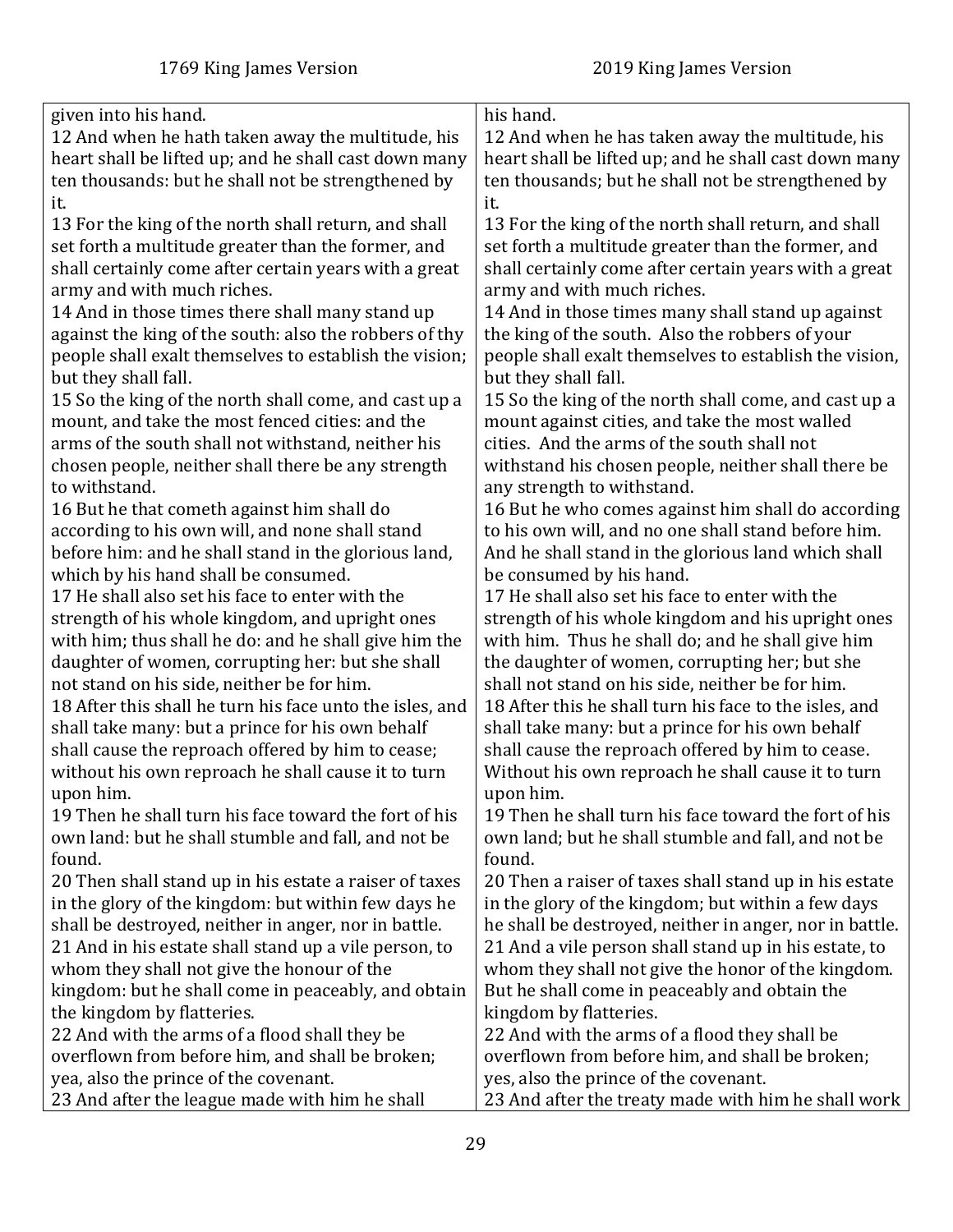`

flatteries.

work deceitfully: for he shall come up, and shall become strong with a small people. 24 He shall enter peaceably even upon the fattest places of the province; and he shall do that which his fathers have not done, nor his fathers' fathers; he shall scatter among them the prey, and spoil, and riches: yea, and he shall forecast his devices against the strong holds, even for a time. 25 And he shall stir up his power and his courage against the king of the south with a great army; and the king of the south shall be stirred up to battle with a very great and mighty army; but he shall not stand: for they shall forecast devices against him. 26 Yea, they that feed of the portion of his meat shall destroy him, and his army shall overflow: and many shall fall down slain. 27 And both these kings' hearts shall be to do mischief, and they shall speak lies at one table; but it shall not prosper: for yet the end shall be at the time appointed. 28 Then shall he return into his land with great riches; and his heart shall be against the holy covenant; and he shall do exploits, and return to his own land. 29 At the time appointed he shall return, and come toward the south; but it shall not be as the former, or as the latter. 30 ¶ For the ships of Chittim shall come against him: therefore he shall be grieved, and return, and have indignation against the holy covenant: so shall he do; he shall even return, and have intelligence with them that forsake the holy covenant. 31 And arms shall stand on his part, and they shall pollute the sanctuary of strength, and shall take away the daily sacrifice, and they shall place the abomination that maketh desolate. 32 And such as do wickedly against the covenant shall he corrupt by flatteries: but the people that do know their God shall be strong, and do exploits. 33 And they that understand among the people shall instruct many: yet they shall fall by the sword, and by flame, by captivity, and by spoil, many days. 34 Now when they shall fall, they shall be holpen with a little help: but many shall cleave to them with deceitfully; for he shall come up and shall become strong with a small people. 24 He shall enter peaceably even upon the fattest places of the province; and he shall do that which his fathers have not done, nor his fathers' ancestors. He shall scatter among them the prey and plunder and riches; yes, and he shall forecast his devices against the strong holds, even for a time. 25 And he shall stir up his power and his courage against the king of the south with a great army; and the king of the south shall be stirred up to battle with a very great and mighty army. But he shall not stand; for they shall forecast devices against him. 26 Yes, those who eat a portion of his meat shall destroy him, and his army shall overflow; and many shall fall down slain. 27 And both these kings' intents shall be to do mischief, and they shall speak lies at one table; but it shall not prosper; for the end shall be at the time appointed. 28 Then he shall return into his land with great riches; and his heart shall be against the holy covenant. And he shall do exploits, and return to his own land. 29 At the time appointed he shall return and come toward the south; but it shall not be as the former times. 30 For the ships of Chittim shall come against him; therefore, he shall be grieved and return and be indignant against the holy covenant; so shall he do. He shall even return, and consult with those who forsake the holy covenant. 31 And soldiers shall come at his biding, and they shall pollute the sanctuary of strength and shall take away the daily sacrifice. And they shall place the abomination that makes desolate. 32 And he shall corrupt by flatteries such as act wickedly against the covenant; but the people who know their God shall be strong, and do exploits. 33 And those who understand among the people shall instruct many; yet they shall fall by the sword, by flame, by captivity, and by plunder for many days. 34 Now when they shall fall, they shall be helped with a little help; but many shall cling to them with

flatteries.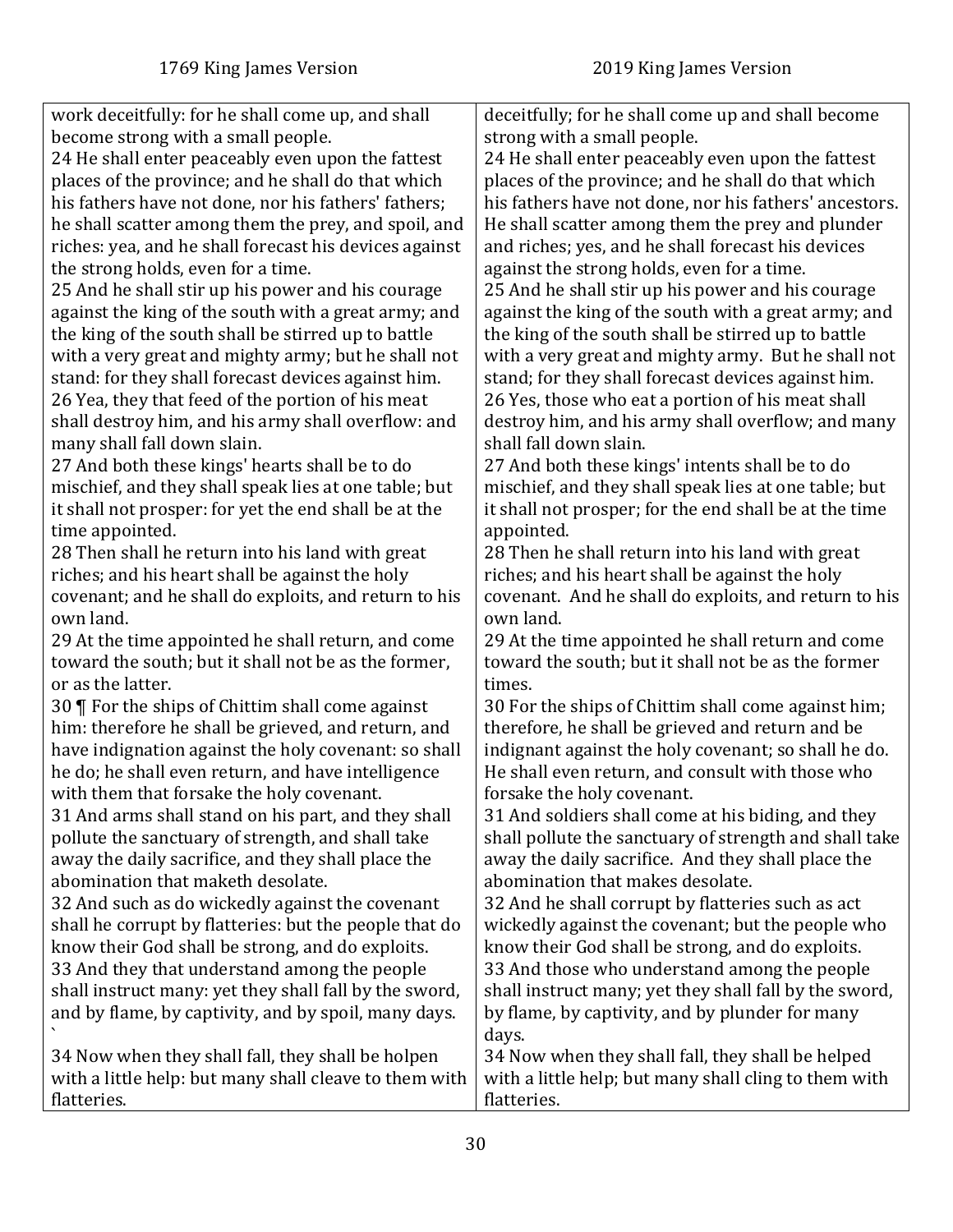<span id="page-30-0"></span>

| 35 And some of them of understanding shall fall, to     | 35 And some of them having understanding shall          |
|---------------------------------------------------------|---------------------------------------------------------|
| try them, and to purge, and to make them white,         | fall, to try them, and to purge, and to make them       |
| even to the time of the end: because it is yet for a    | white, even to the time of the end because it is for a  |
| time appointed.                                         | time appointed.                                         |
| 36 And the king shall do according to his will; and     | 36 And the king shall do according to his will. And     |
| he shall exalt himself, and magnify himself above       | he shall exalt himself and magnify himself above        |
| every god, and shall speak marvellous things            | every god and shall speak marvelous things against      |
| against the God of gods, and shall prosper till the     | the God of gods, and shall prosper till the             |
| indignation be accomplished: for that that is           | indignation is accomplished. For that which is          |
| determined shall be done.                               | determined shall be done.                               |
| 37 Neither shall he regard the God of his fathers,      | 37 Neither shall he regard the God of his ancestors,    |
| nor the desire of women, nor regard any god: for he     | nor the desire of women, nor regard any god; for he     |
| shall magnify himself above all.                        | shall magnify himself above all.                        |
| 38 But in his estate shall he honour the God of         | 38 But in his estate he shall honor the god of          |
| forces: and a god whom his fathers knew not shall       | fortresses. And a god whom his ancestors did not        |
| he honour with gold, and silver, and with precious      | know he shall honor with gold, with silver, with        |
| stones, and pleasant things.                            | precious stones, and with pleasant things.              |
| 39 Thus shall he do in the most strong holds with a     | 39 Thus shall he do in the most strong holds with a     |
| strange god, whom he shall acknowledge and              | strange god, whom he shall acknowledge and              |
| increase with glory: and he shall cause them to rule    | increase with glory. And he shall cause them to rule    |
| over many, and shall divide the land for gain.          | over many and shall divide the land for gain.           |
| 40 And at the time of the end shall the king of the     | 40 And at the time of the end the king of the south     |
| south push at him: and the king of the north shall      | shall push at him. And the king of the north shall      |
| come against him like a whirlwind, with chariots,       | come against him like a whirlwind, with chariots,       |
| and with horsemen, and with many ships; and he          | with cavalry, and with many ships. And he shall         |
| shall enter into the countries, and shall overflow      | enter into the countries and shall overflow and pass    |
| and pass over.                                          | over.                                                   |
| 41 He shall enter also into the glorious land, and      | 41 He shall also enter into the glorious land, and      |
| many countries shall be overthrown: but these shall     | many countries shall be overthrown. But these           |
| escape out of his hand, even Edom, and Moab, and        | shall escape out of his hand, even Edom, Moab, and      |
| the chief of the children of Ammon.                     | the chief of the tribe of Ammon.                        |
| 42 He shall stretch forth his hand also upon the        | 42 He also shall stretch forth his hand upon the        |
| countries: and the land of Egypt shall not escape.      | countries, and the land of Egypt shall not escape.      |
| 43 But he shall have power over the treasures of        | 43 But he shall have power over the treasures of        |
| gold and of silver, and over all the precious things of | gold and of silver, and over all the precious things of |
| Egypt: and the Libyans and the Ethiopians shall be      | Egypt. And the Libyans and the Ethiopians shall be      |
| at his steps.                                           | at his steps.                                           |
| 44 But tidings out of the east and out of the north     | 44 But tidings out of the east and out of the north     |
| shall trouble him: therefore he shall go forth with     | shall trouble him; therefore, he shall go forth with    |
| great fury to destroy, and utterly to make away         | great fury to destroy, and utterly to make away         |
| many.                                                   | many.                                                   |
| 45 And he shall plant the tabernacles of his palace     | 45 And he shall plant the tabernacles of his palace     |
| between the seas in the glorious holy mountain; yet     | between the seas in the glorious holy mountain; yet     |
| he shall come to his end, and none shall help him.      | he shall come to his end, and none shall help him.      |
|                                                         |                                                         |
| 12:1 And at that time shall Michael stand up, the       | 12:1 And at that time Michael shall stand up, the       |
|                                                         |                                                         |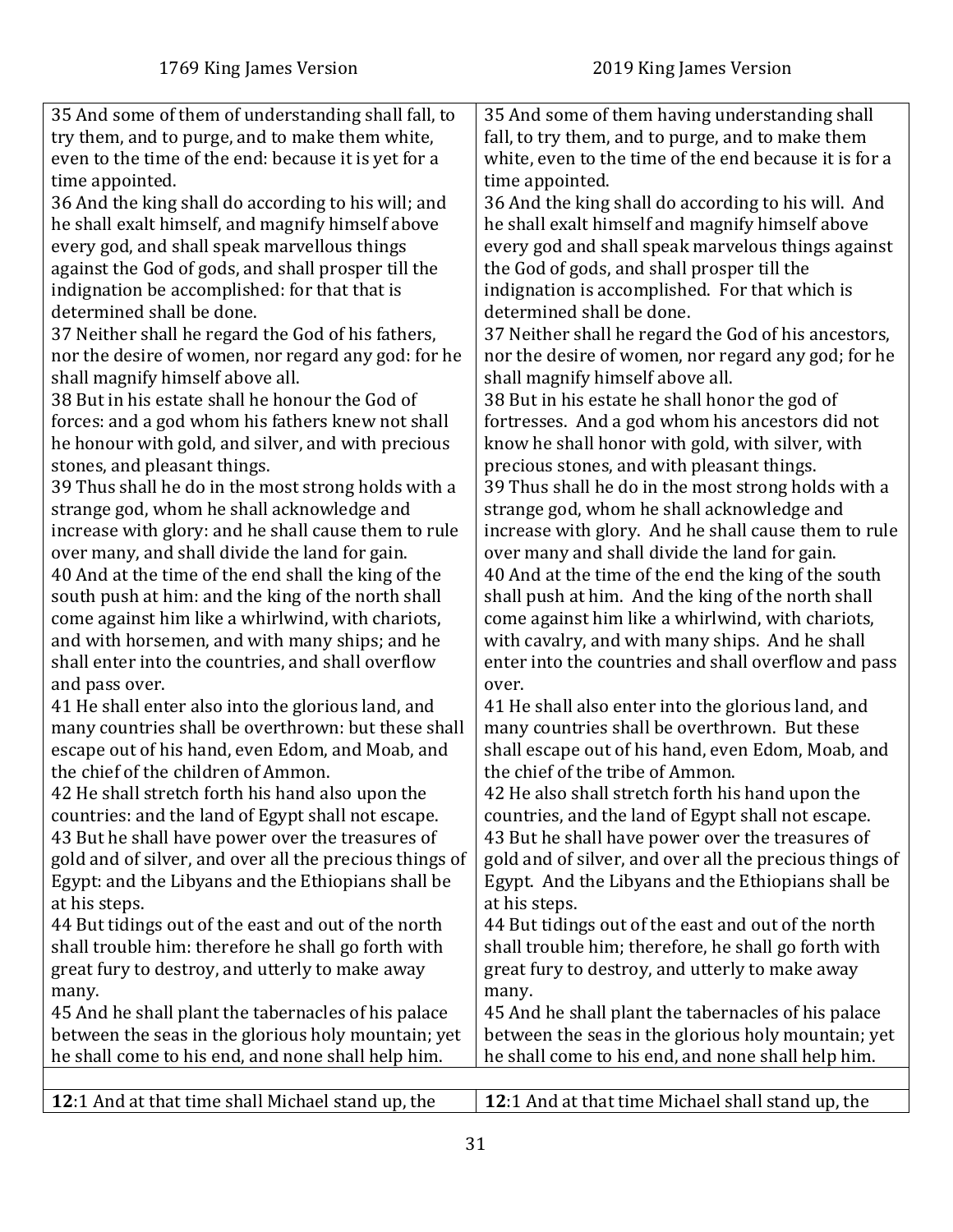| great prince which standeth for the children of thy      | guardian angel of Israel who stands for the children    |
|----------------------------------------------------------|---------------------------------------------------------|
| people: and there shall be a time of trouble, such as    | of your people. And there shall be a time of trouble    |
| never was since there was a nation even to that          | such as never was since there was a nation even to      |
| same time: and at that time thy people shall be          | that same time, and at that time your people shall      |
| delivered, every one that shall be found written in      | be delivered, everyone who shall be found written       |
| the book.                                                | in the book.                                            |
| 2 And many of them that sleep in the dust of the         | 2 And many of those who sleep in the dust of the        |
| earth shall awake, some to everlasting life, and         | earth shall awake, some to everlasting life, and        |
| some to shame and everlasting contempt.                  | some to shame and everlasting contempt.                 |
| 3 And they that be wise shall shine as the brightness    | 3 And those who are wise shall shine as the             |
| of the firmament; and they that turn many to             | brightness of the firmament, and those who turn         |
| righteousness as the stars for ever and ever.            | many to righteousness as the stars forever and ever.    |
| 4 But thou, O Daniel, shut up the words, and seal the    | 4 But you, O Daniel, shut up the words, and seal the    |
| book, even to the time of the end: many shall run to     | book, even to the time of the end; many shall run to    |
| and fro, and knowledge shall be increased.               | and fro, and knowledge shall be increased.              |
| 5   Then I Daniel looked, and, behold, there stood       | 5 Then I Daniel looked, and, behold, there stood        |
| other two, the one on this side of the bank of the       | another two, the one on this side of the bank of the    |
| river, and the other on that side of the bank of the     | river, and the other on the opposite side of the bank   |
| river.                                                   | of the river.                                           |
| 6 And one said to the man clothed in linen, which        | 6 And one said to the angel clothed in linen, which     |
| was upon the waters of the river, How long shall it      | was upon the waters of the river, "How long shall it    |
| be to the end of these wonders?                          | be to the end of these wonders?"                        |
| 7 And I heard the man clothed in linen, which was        | 7 And I heard the angel clothed in linen, which was     |
| upon the waters of the river, when he held up his        | upon the waters of the river, when the angel held up    |
| right hand and his left hand unto heaven, and sware      | both hands to the heavens and swore by Him who          |
| by him that liveth for ever that it shall be for a time, | lives forever that it shall be for a time, times, and a |
| times, and an half; and when he shall have               | half. And when the scattering of the power of the       |
| accomplished to scatter the power of the holy            | holy people has ended, all these things shall be        |
| people, all these things shall be finished.              | finished.                                               |
| 8 And I heard, but I understood not: then said I, O      | 8 And I heard, but I did not understand; then I said,   |
| my LORD, what shall be the end of these things?          | "O my Lord, what shall be the end of these things?"     |
| 9 And he said, Go thy way, Daniel: for the words are     | 9 And he said, "Go your way, Daniel: for the words      |
| closed up and sealed till the time of the end.           | are closed up and sealed till the time of the end.      |
| 10 Many shall be purified, and made white, and           | 10 "Many shall be purified and made white and           |
| tried; but the wicked shall do wickedly: and none of     | tried, but the wicked shall do wickedly; and none of    |
| the wicked shall understand; but the wise shall          | the wicked shall understand; but the wise shall         |
| understand.                                              | understand.                                             |
| 11 And from the time that the daily sacrifice shall be   | 11 "And from the time that the daily sacrifice shall    |
| taken away, and the abomination that maketh              | be taken away and the abomination that makes            |
| desolate set up, there shall be a thousand two           | desolate shall be set up, shall be a thousand two       |
| hundred and ninety days.                                 | hundred ninety days.                                    |
| 12 Blessed is he that waiteth, and cometh to the         | 12 "Blessed is the person who waits and comes to        |
| thousand three hundred and five and thirty days.         | the thousand three hundred thirty-five days.            |
| 13 But go thou thy way till the end be: for thou shalt   | 13 "But go your way till the end; for you shall rest    |
| rest, and stand in thy lot at the end of the days.       | and stand in your lot at the end of the days."          |